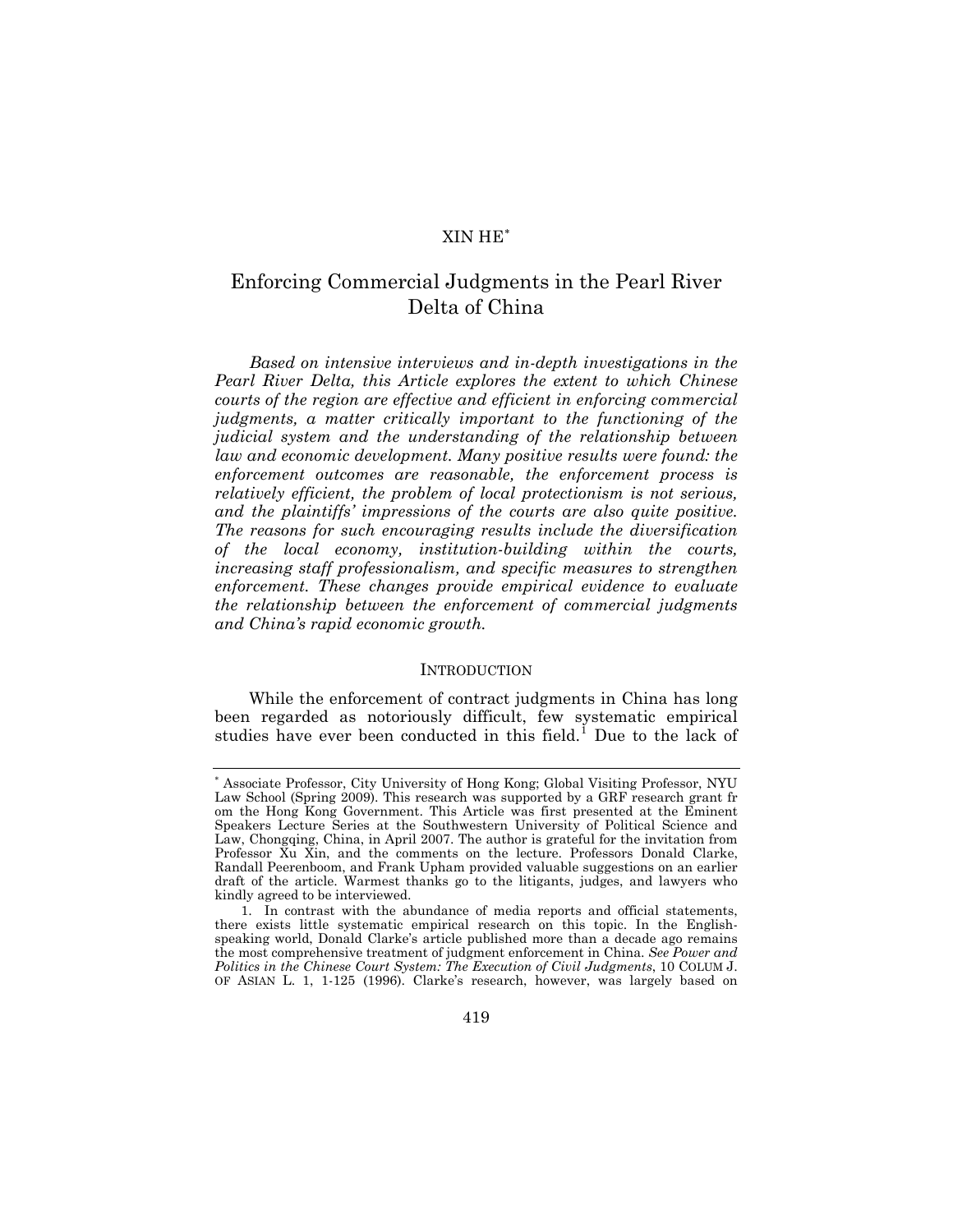such studies, many basic questions remain unanswered: Which types of commercial dispute reach the courts? How many cases are performed voluntarily while how many require the compulsory action of court, and what are the final outcomes? Although some official statistics are available at the national level, the statistical criteria of the enforcement results are inconsistent.<sup>[2](#page-1-0)</sup> Moreover, the

<span id="page-1-0"></span> 2. "Half of China's civil court rulings remain on paper," PEOPLE'S DAILY, Mar. 13, 2004, English version. The title of the essay indicates that half of the civil court rulings remain on paper only, that is, they are not enforced. The article specifically mentions that according to official estimates, the enforcement rate for bank loans by SOEs is only  $12\%,$ 

http://english.people.com.cn/200403/13/eng20040313\_137390.shtml (last visited Apr. 20, 2007).

Ge Xingjun, the director of the office of enforcement at the Supreme People's Court (SPC), contended that the enforcement rate in civil and commercial cases is 40, 50, and 60% at the basic-level, intermediate and high courts, respectively. *See* CHINA L. AND GOVERNANCE REV. 2004 http://www.chinareview.info/issue2/pages/legal.htm (last visited Apr. 19, 2007). From the context, one does not know if the enforcement rate refers to full performance, nor whether the rest is only partially enforced or not at all. According to the Supreme People's Court, 2,289,566 enforcement cases were received, and 2,343,868 cases were completed, among which 45.26% were performed voluntarily or the litigants reached an accommodation during the enforcement process, and 34.97% lacked enforceable assets. *See* Tong Ji, *The Basic Situations with Regard to Adjudication and Enforcement of Chinese Courts in 2003*,

RENMIN SIFA [PEOPLE'S JUDICIARY ] 3, 78 (2004). But these figures still do not explain exactly what "completed" means; it could refer to the termination of enforcement, and this term itself may or may not include the suspension of

secondhand materials with some sporadic interviews. Other published studies include Minxin Pei's work in 2001, which was based on cases selectively published by the Chinese government. *See* Minxin Pei, *Does Legal Reform Protect Economic Transactions? Commercial Disputes in China*, *in* ASSESSING THE VALUE OF LAW IN TRANSITION ECONOMICS 180-210 (Peter Murrell ed., 2001). Though his research method is understandable given the difficulty of direct access to the courts at the moment, the researcher's selection bias is obvious. In addition, Margaret Woo and Yaxin Wang conducted research on the adjudication process of three intermediate courts. *See* Margaret Woo & Yaxin Wang, *Civil Justice in China: An Empirical Study of Courts in Three Provinces*, 53 AM. J. COMP. L. 911-40 (2005). While their research has provided useful data on who turns to the courts, the types of disputes and court procedures, they do not look beyond the case files or ask the litigants questions on such matters as enforcement results. Overall, few studies have conducted systematic interviews with litigation participants. An exception is Randall Peerenboom's research on the enforcement of arbitration decisions, in which the author conducted questionnaire surveys. *See* Randall Peerenboom, *Seek Truth from Facts: An Empirical Study of the Enforcement of Arbitral Judgments in the People's Republic of China*, 49 AM. J. COMP. L. 277-78 (2001). However, since the enforcement of arbitration decisions is a very special area, and only represents a small portion of judgments rendered in intermediate and higher courts, it differs significantly from the enforcement of ordinary contract judgments.

In Chinese literature, numerous studies have focused on the enforcement of court judgments. But in these studies, the difficulty of enforcement itself is usually taken for granted. See, for example, Jing Hanchao & Lu Zijuan, *The Difficulty of Enforcing the Court Judgments and Counter Strategies [zhixing nan jiqi duiche]*, THE JOURNAL OF LEGAL SCIENCE [FAXUE YANJIU] no. 5, 124-31 (2000). As in English literature, these studies are basically not empirical; even fewer are conducted systematically. Some studies do provide investigation results but how the investigations are conducted and what the ultimate conclusions are, remains unclear. See, for example, THE INVESTIGATION AND ANALYSIS OF CIVIL ENFORCEMENT *[*MINSHI ZHIXING DIAOCHA YU FENGXI], 33, 38, 48, 63, 76 (Tong Zhaohong ed., 2005).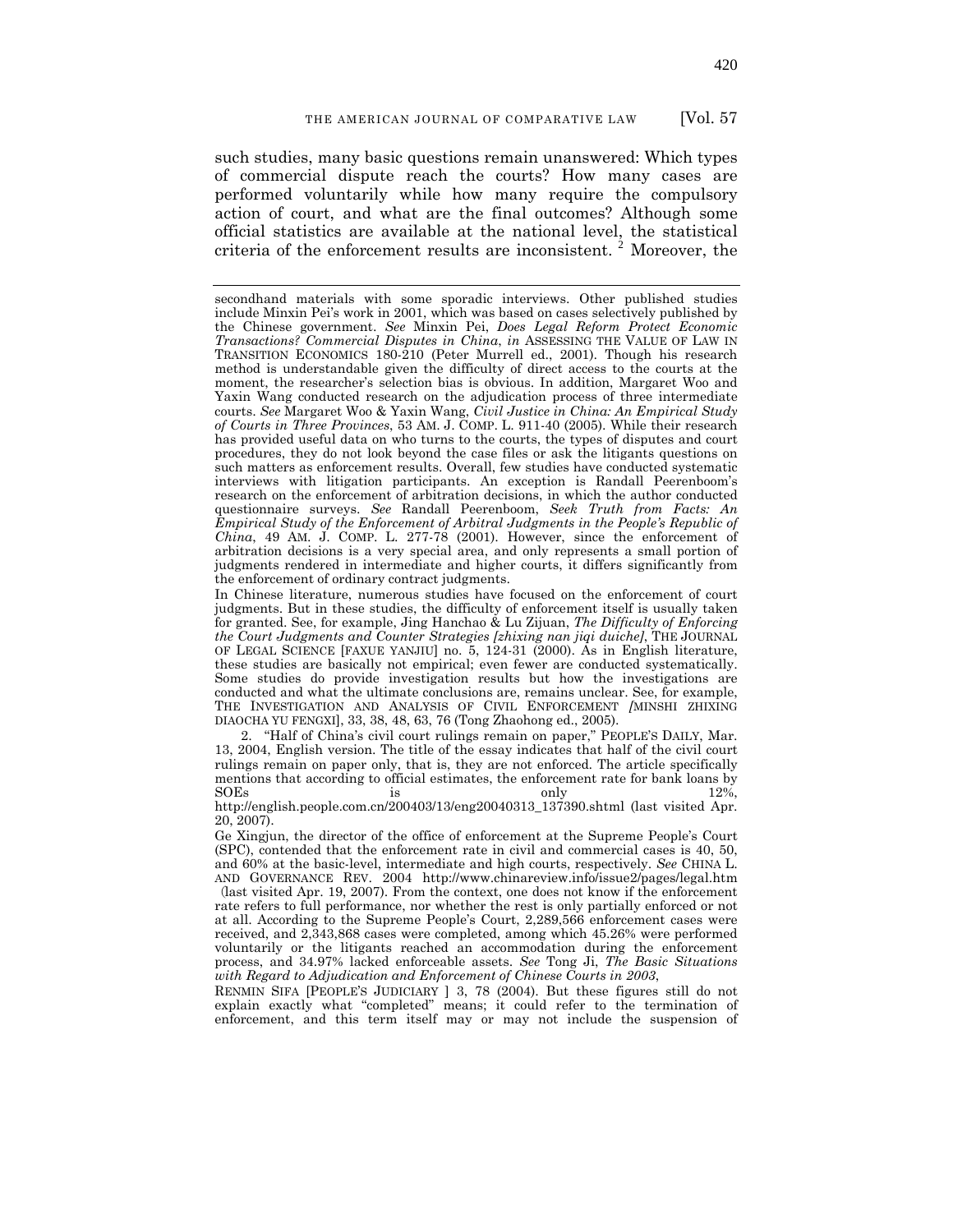statistics provided by individual courts are generally believed to be unreliable because these courts have the incentive to exaggerate their performance but to underreport their problems. Furthermore, the national statistics do not address important regional differences. Because of the paucity of systematic empirical research, most conventional wisdom on judgment enforcement in China is based on anecdotal or attitudinal evidence. For example, local protectionism is often depicted as overwhelming, and the misuse of police power by Chinese State-Owned Enterprises (SOEs) in solving normal commercial disputes is perceived to be a frequent factor.<sup>[3](#page-2-0)</sup>

The lack of systematic research makes it very difficult to answer further empirical questions: How many creditors seek alternative remedies outside the courts? What are the measures and strategies employed by the creditors, before and after they choose to go to court? How serious is local protectionism? What is the litigants' impression of the courts? If, as is widely alleged, the enforcement of court judgments is very poor, why are there still so many litigants? Or, is the dysfunction or incompetence of the Chinese courts the very reason why China's economic caseloads have recently declined?<sup>[4](#page-2-1)</sup> Now that the courts have carried out many reform measures to strengthen their own performance since the late 1990s, have these reforms really addressed the problems?<sup>[5](#page-2-2)</sup>

On the theoretical level, the lack of systematic empirical research makes it difficult to address the puzzle of China's recent growth in the law and economic development literature, especially on the part of contract enforcement.<sup>[6](#page-2-3)</sup> For a long time, a credible, lowcost formal contract enforcement mechanism provided by the state has been widely regarded as essential for economic development, especially when it went beyond the circle of certain ethnic and

enforcement.

<span id="page-2-0"></span> <sup>3.</sup> Joseph Kahn, *Dispute Leaves U.S. Executive in Chinese Legal Netherworld,* N.Y. TIMES (Nov. 1, 2005), *available at* http://www.nytimes.com/2005/11/01/international/asia/01kidnap.ready.html (last visited Jan. 26, 2009).

<span id="page-2-1"></span> <sup>4.</sup> Relevant data and related research demonstrate that the commercial cases received by the courts have been declining since the late 1990s and stabilized at 1.5 million. One of the reasons might be the dysfunction of the courts. *See* Xin He, *Recent Decline in Chinese Economic Caseloads: Exploration of a Surprising Phenomenon,* 190 THE CHINA Q. 352-70 (2007).

<span id="page-2-2"></span> <sup>5.</sup> For example, *The Outline of Five Years Reform* and *The Outline of the Second Five Years Reform* promulgated by the Supreme People's Court. Reforms related to judgment enforcements include the setting up of an enforcement bureau and the separation between the adjudication and enforcement processes.

<span id="page-2-3"></span> <sup>6.</sup> The other component of the puzzle of China's growth involves property rights. James Kung & Shouying Liu, *Farmers' Preferences Regarding Ownership and Land Tenure in Post-Mao China: Unexpected Evidence from Eight Counties*, THE CHINA J. 33-63 (1997); PROPERTY RIGHTS AND ECONOMIC REFORM IN CHINA (Jean Oi & Andrew Wader eds., 1999); Donald Clarke, *Economic Development and the Rights Hypothesis: The China Problem*, 51 AM. J. COMP. L. 89-111 (2003).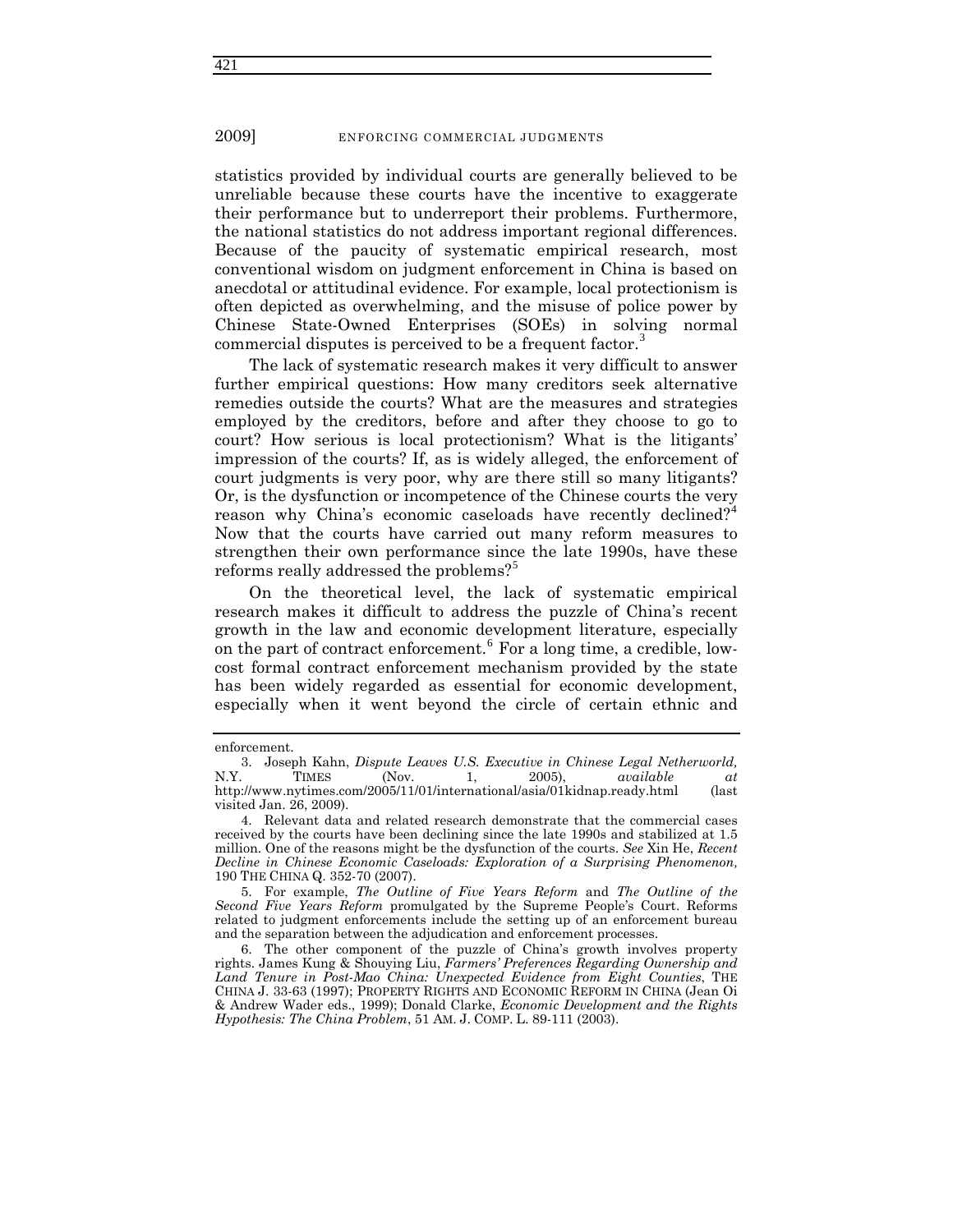community groups that share common norms and values.<sup>[7](#page-3-0)</sup> This assertion became the most fundamental basis for the law and development movement revived in the 1990s.<sup>[8](#page-3-1)</sup> But China's economy has developed at a rapid pace for the past three decades and yet few scholars would believe that China has a neutral and effective formal adjudication system in place.

To explain this puzzle, some scholars have tried to find answers in the work of the cited above economists. According to these scholars, the answer is simply that despite its growth, China's economy remains at a very low level. At this stage, alternative mechanisms such as cultural, religious, and ethnic norms as well as the state's commitment to economic reforms may accomplish the task of contract enforcement; the importance of the legal system has not yet been clearly demonstrated.<sup>[9](#page-3-2)</sup>

Some scholars contend that China's reforms have substantially challenged the assertion mentioned above. According to these challenges, although China's legal system has made great strides, there is no proof that the formal legal system has been essential to China's economic development; if anything, it is the success of economic development that has led to the development of the legal system, not the reverse.<sup>[10](#page-3-3)</sup> When the economy achieves a higher level, they argue, it creates more demand for a formal legal system.

This debate has generated many detailed hypotheses,  $\frac{11}{1}$  $\frac{11}{1}$  $\frac{11}{1}$  but without solid empirical data, none of these arguments can be verified. Even distinguished scholars admit that, due to the lack of empirical evidence, their views cannot be proven on an empirical level.[12](#page-3-5) This also makes it difficult to compare China's courts with

<span id="page-3-0"></span> <sup>7.</sup> MAX WEBER, MAX WEBER ON LAW IN ECONOMY AND SOCIETY (Max Rheinstein, ed., 1954); DOUGLASS NORTH, INSTITUTIONS, INSTITUTIONAL CHANGE, AND ECONOMIC PERFORMANCE 54 (1990); OLIVER WILLIAMSON, THE ECONOMIC INSTITUTIONS OF CAPITALISM, at 2 (1985); OLIVER WILLIAMSON, THE MECHANISMS OF GOVERNANCE 332 (1996); Kevin E. Davis & Michael J. Trebilcock, *Legal Reforms and Development*, 22 THIRD WORLD Q. 1, 21-37 (2001); THE ROLE OF LAW AND LEGAL INSTITUTIONS IN ASIAN ECONOMIC DEVELOPMENT 1960-1995 (K. Pistor et al. eds., 1999).

<span id="page-3-1"></span> <sup>8.</sup> Thomas Carothers, *The Rule of Law Revival*, FOREIGN AFFAIRS 95 (Mar-Apr. 1998).

<span id="page-3-2"></span> <sup>9.</sup> IN SEARCH OF PROSPERITY: ANALYTIC NARRATIVES ON ECONOMIC GROWTH 8- 15, Introduction (Dani Rodrik ed., 2002). *See also* Kenneth Dam, *China as a Test Case: Is the Rule of Law Essential to Economic Growth* (University of Chicago Law School Working Paper Series No. 275, 40-42) http://www.law.uchicago.edu/Lawecon/wp251-300.html (last visited Apr. 12, 2007); Michael Trebilcock & Jing Leng, *The Role of Formal Contract Law and Enforcement in Economic Development*, 92 VIR. L. REV. 1519 (2006).

<span id="page-3-3"></span> <sup>10.</sup> Donald Clarke et al., *The Role of Law in China's Economic Development*, 51, http://papers.ssrn.com/sol3/papers.cfm?abstract\_id=878672 (2006).

<span id="page-3-5"></span><span id="page-3-4"></span> <sup>11.</sup> RANDALL PEERENBOOM, CHINA'S LONG MARCH TOWARD RULE OF LAW*,* ch. 10 (2002). *See also* Frank K. Upham, *The Mythmaking of Orthodox Rule of Law*, (Carnegie Working Paper Series, No 30, 2002).

 <sup>12.</sup> Clarke, *supra* note 1, at 91. Esp. Clarke et al., *supra* note 10, at 44.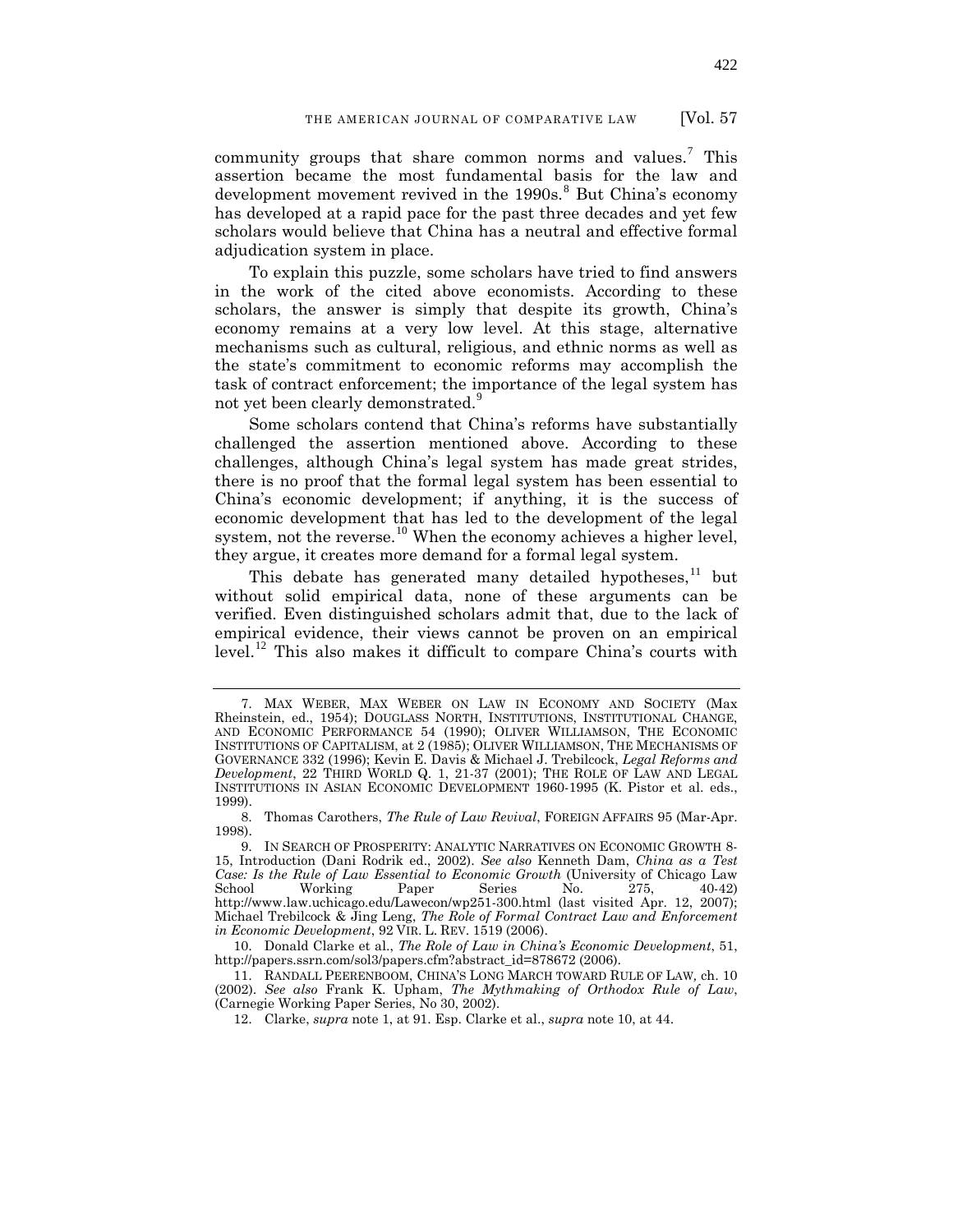their counterparts in other countries. Is the performance of Chinese courts really particularly bad, or is the difficulty in enforcing civil and commercial judgments a universal problem?<sup>[13](#page-4-0)</sup>

This Article will detail how sixty-six economic/commercial cases were handled at a basic-level court in the Pearl River Delta in Guangdong province, southern China. It will first describe the investigation methodology and then analyze the empirical data collected from the litigants, judges, and lawyers regarding the ownership structure, the amounts at issue, and the enforcement process. It will demonstrate that the enforcement capability of the courts is much better than has been generally described. Reasons for the improvement are the changes in the nature of the economy: with a diversified local economy, local governments have less incentive to help specific enterprises and thus local protectionism decreases; general judicial reforms aimed at building institutions and increasing the professionalism of the judiciary have been implemented; and specific measures to strengthen enforcement have been put into place. This Article will then briefly compare its findings for the Pearl River Delta region with those for comparable institutions in the United States and Russia. Finally, providing, as they do, a window to the workings inside Chinese courts, the data, analyses, and comparisons will be used to address the puzzle of China's growth and the broader theoretical questions just mentioned.

#### I. METHOD OF INVESTIGATION

It is often difficult to research the enforcement of court judgments and China is no exception.<sup>[14](#page-4-1)</sup> Debt collection through the Chinese courts usually consists of two parts: adjudication and enforcement; the creditor may apply for enforcement when the debtor refuses to comply with the court's decision. One difficulty in conducting such investigations stems from the fact that the adjudication and enforcement of cases are handled separately by different divisions of the court. While the files of enforcement cases are theoretically kept together with the documents of the

<span id="page-4-0"></span> <sup>13.</sup> For a brief comparison between the situation in the United States and Russia, see Kathryn Hendley, *Enforcing Judgments in Russian Economic Courts*, 20 POST-SOVIET AFFAIRS 1, 48 (2004).

<span id="page-4-1"></span> <sup>14.</sup> See Kathryn Hendley's studies on the Russian courts, *id*. See also John Baldwin's research on the small claims courts in England and Wales quoted by her, SMALL CLAIMS IN THE COUNTY COURTS IN ENGLAND AND WALES: THE BARGAIN BASEMENT OF CIVIL JUSTICE? 129 (1997); the small claims courts of the United States might be an exception, but their enforcement records also depend on notification by the creditors or plaintiffs who often neglect to fulfill this requirement. *See* Steven Weller et al., *American Small Claims Courts, in* SMALL CLAIMS COURTS: A COMPARATIVE STUDY 16 ( C.J. Whelan ed., 1990).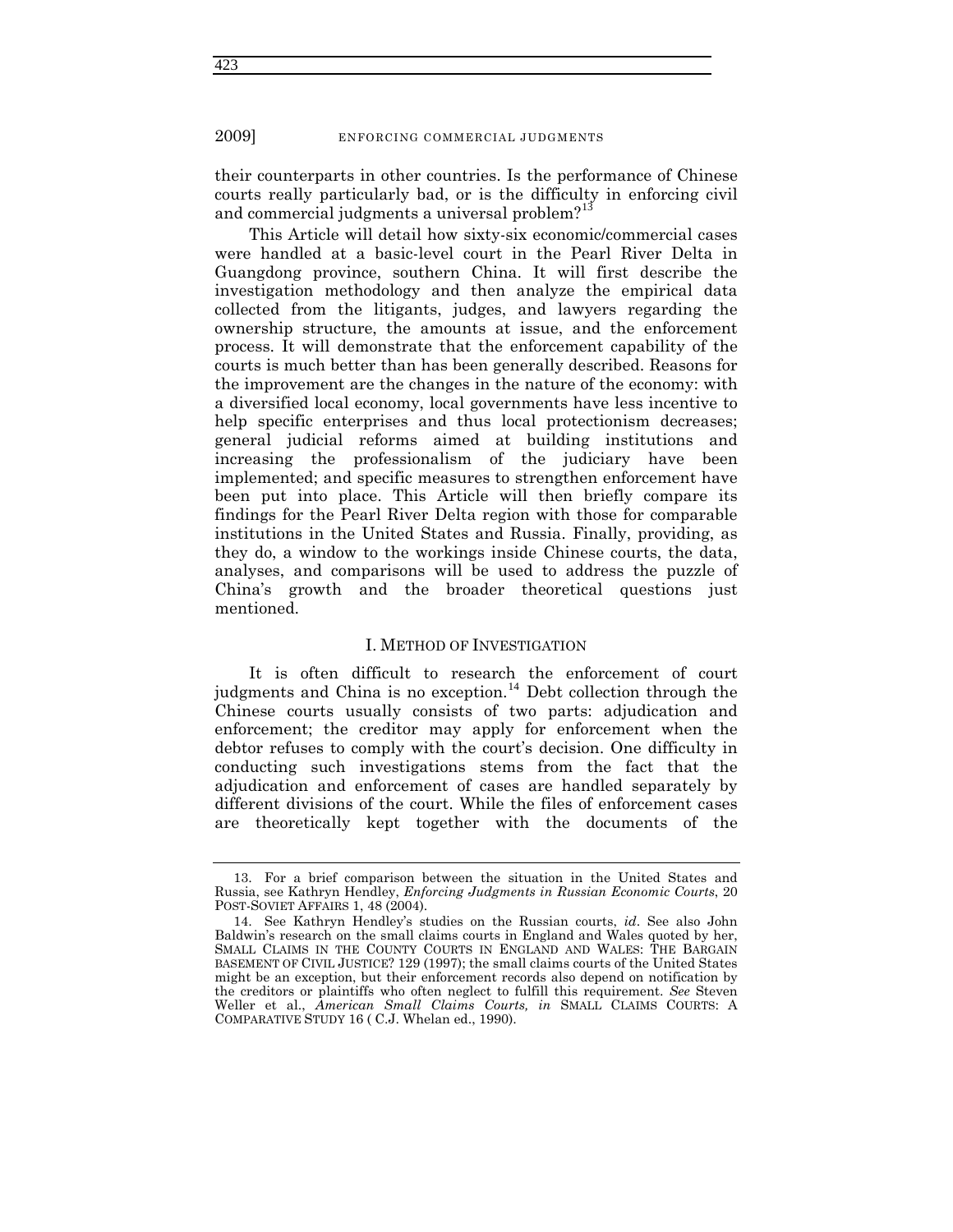adjudication, in reality this requirement has rarely been followed. In the court under survey, many case files did not include the enforcement documents; some enforcement cases did not have any files at all. The court did have some statistics, for example, the enforcement termination rate (*zhixing zhongjie lu*), but that is not very useful for the purpose of this article. The denominator of the enforcement termination rate might only refer to those cases that have applied for compulsory court enforcement and thus will not reflect the entire enforcement capability of the court.<sup>[15](#page-5-0)</sup> Also, the enforcement termination rate also includes the enforcement suspension rate (*zhixing zhongzhi lu*), which does not indicate at all the real reason for suspension.<sup>[16](#page-5-1)</sup> Moreover, the enforcement termination rate only includes cases in which the court has completed the civil procedures required for judgment enforcement; it does not show to what extent the awarded amounts were actually collected. The statistics available from the court do not even indicate the proportion of cases that actually reach the compulsory enforcement stage. The poor handling of document files and statistics may be one of the reasons why there has been little systematic research. Court directors could only give us an estimate of judgment enforcement based on their experience and impressions.

To investigate the enforcement capacity of the courts, one cannot simply focus on the cases that need compulsory court enforcement, because some defendants will, for various reasons, have paid their debts before the courts take action to compel them to do so. Consequently, to investigate the enforcement of court decisions, one must begin with the petition filing and adjudication, and determine whether the debts were settled voluntarily, whether the creditors applied for court enforcement, whether the enforcement was successful, and one must look at the reasons for the success or failure of these measures.

The court which is the subject of our research lies in the heart of the Pearl River Delta in Guangdong province. The economy of this region has been booming during the whole reform period: the per capita GNP reached USD \$5,700 as of 2003. The examination of the court performance in this region presumably would mirror the

<span id="page-5-0"></span> <sup>15.</sup> Clarke's research has already pointed out this problem: *see* Clarke, *supra* note 1, at 28-30. In the court where I conducted my investigation, his point was largely confirmed. Since 2006, all the enforcement cases have been filed separately, but the case series numbers at this stage are not linked to the numbers at the adjudication stage. Interview with three judges of the court where this research is conducted, Apr. 20, 2007.

<span id="page-5-1"></span> <sup>16.</sup> According to some experienced senior judges, it is common practice to report the enforcement suspension as enforcement termination. Enforcement suspension occurs when the debtors really do not have enforceable assets, as stated in the SPC's "Stipulations on Problems of Enforcements, article 102." When there are new clues as to the debtors' assets, the courts may reactivate the enforcement process. It is therefore dangerous to draw conclusions simply based on official statistics.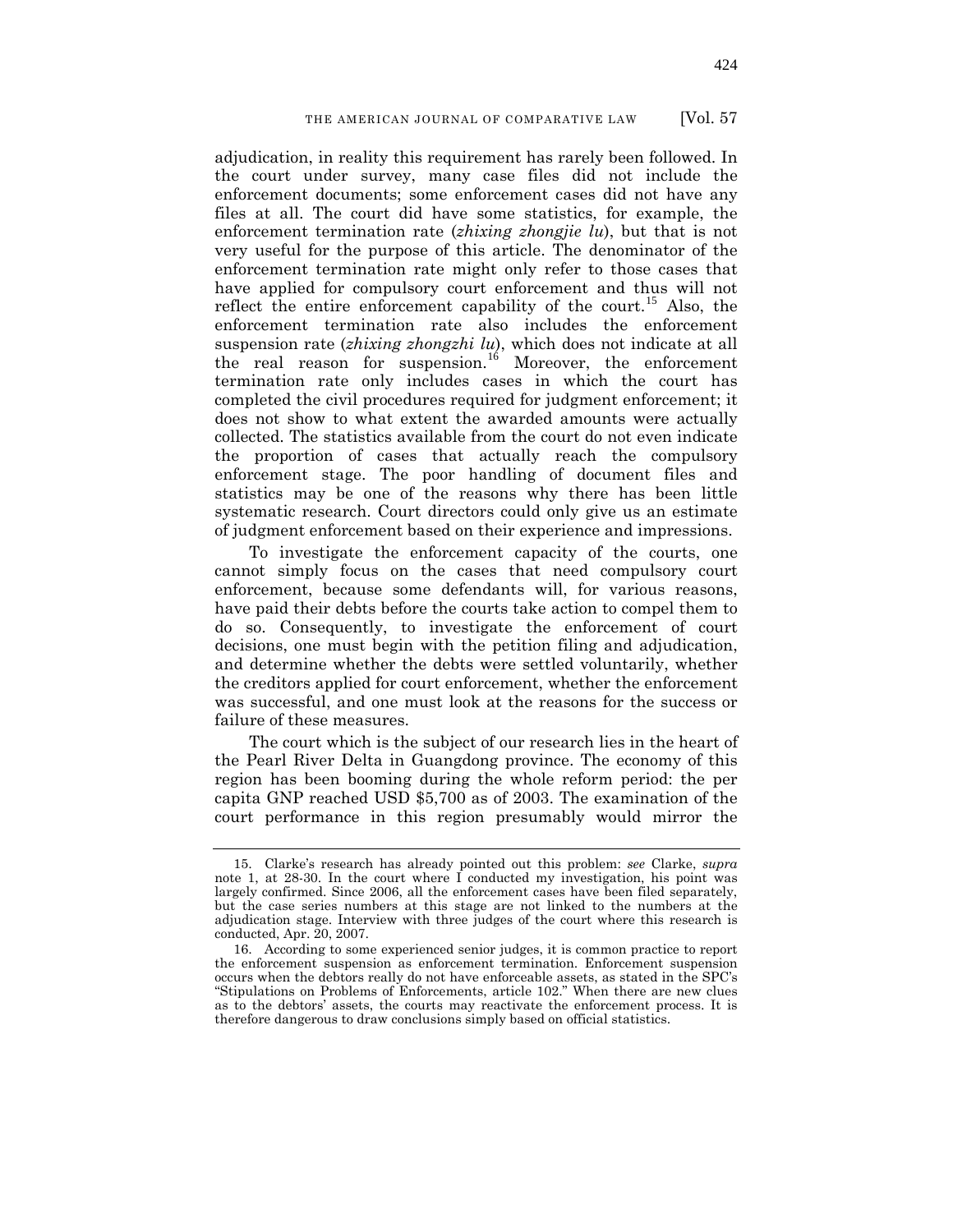changes as the local economy developed. A trial court was chosen because most contract transactions occur at this level.

As is widely known, access to Chinese courts and especially case files is not easy to secure and can only be achieved by using connections. I am fortunate to have access to the court docket. Needless to say, a certain selection bias exists in this research and the primary sources for the research do not meet high standards of objectivity. But given the access difficulty, these connections and resources are usually indispensable. In fact, some argue, that the investigators can effectively reduce the impact of selection bias only when they have the requisite connections.<sup>11</sup>

Of about 1,500 economic/commercial cases handled by this court of the first instance in  $2002$ ,<sup>[18](#page-6-1)</sup> sixty-six were selected based on the sequence of petition filing numbers—one from every twenty.<sup>[19](#page-6-2)</sup> But not all the cases selected in this way were non-payment cases; they could be other types of dispute as well. In addition, several hundred cases in a sequence belonged to a class action: other than the names of the plaintiffs and the amounts at issue, all these cases were exactly the same. Such cases we then replaced with non-payment cases located next to them in the file.

After some key information on the cases, such as the type of litigants and the amounts at issue had been collected from the court judgments, my assistants phoned the litigants and asked them about their litigation experience, including the previous transactions between the litigants, the reason for the litigation, and especially what happened during the enforcement process. We stated that the investigation was part of a research project in which we worked with the court to find ways in which to improve its performance. We also informed the interviewees that this research was purely academic; the results would not in any way affect the cases involved. Even though the interviewees understood that we had connections with the court, they did not seem to harbor too much concern or suspicion. Most of them exchanged views with us frankly and none of them rejected our request for a telephone interview. After we had collected the information from the first round, we called some of them again to ask for explanations of some unexpected details. Some of the interviewees were themselves litigants, that is, they were the heads of the relevant economic institutions or individual business

<span id="page-6-0"></span> <sup>17.</sup> Su Li, *The Power Resources in the Sociological Investigation, in* SONGFA XIA XIANG [BRING THE LAW TO THE COUNTRYSIDE] (2000)*.*

<span id="page-6-1"></span> <sup>18.</sup> The total number of cases handled by the court reached about 15,000 in 2002. But civil cases, that is, the cases between individuals rather than institutions, numbered far more than economic/commercial cases.

<span id="page-6-2"></span> <sup>19.</sup> A sample containing 60-80 cases would very likely present a picture of the normal distribution.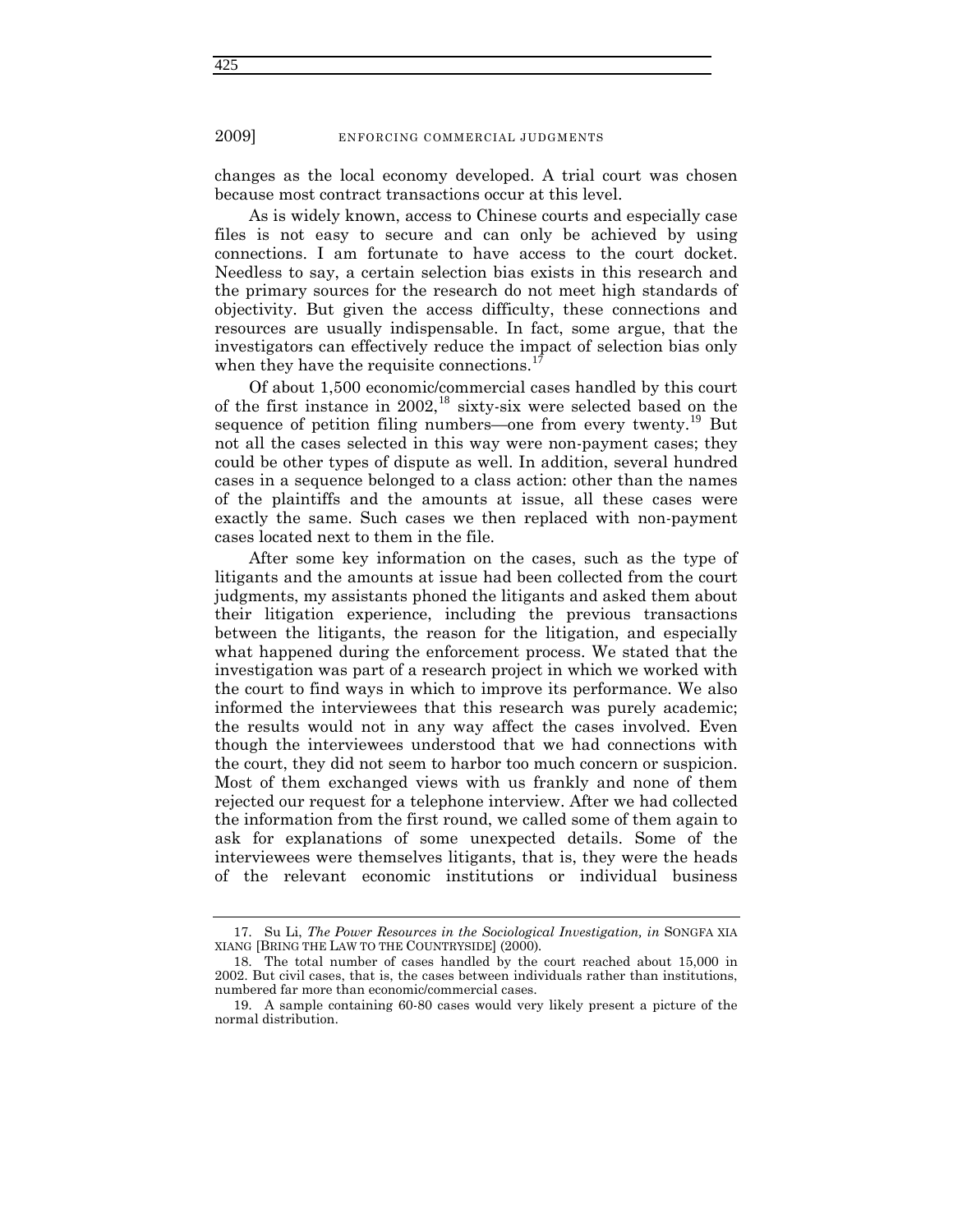operators, but some were lawyers representing clients.

The investigation was conducted in 2005, three years after the legal decisions in the cases had been rendered. The three years had allowed the creditors and the court sufficient time to make an effort to collect. On the other hand, three years was not long enough for the creditors to forget detailed information.

#### II. DATA AND ANALYSIS

#### *A. The Litigants and the Amounts at Issue*

In the current literature, some researchers contend that State-Owned Enterprises (SOEs) and government agencies are the major users of the courts, because these enterprises and agencies can effectively mobilize political power to influence court decisions to their own benefit through their close connections with the courts and the governments. Private enterprises, in contrast, rarely have the resources to do so, and have often been discriminated against for ideological reasons, so that they do not use the courts very much.<sup>[20](#page-7-0)</sup> Moreover, because the amounts at issue among private enterprises tend to be small, and because they usually do business within their own circles, they are more likely to employ informal mechanisms to resolve disputes. Other scholars, however, suggest that private enterprises may use the courts more, precisely because they lack the resources to manipulate political power: they have to resort to the courts to protect themselves. $^{21}$  $^{21}$  $^{21}$  In the light of this debate, which side do the data support?

As shown in Table 1, the main category of debt collectors in court was composed of private enterprises and individual business operators. Twenty-five of the sixty-six litigants surveyed (38%) fell into this category. The next major category represented fourteen limited liability companies (*youxian zeren gongsi*.) Most of these companies were privately owned, as indicated by their relatively small registered capital. Ten out of the fourteen companies had a registered capital of less than a million yuan. Only one of them had the state as the principal owner, but was restructured as were most of the SOEs in the regions. These two categories comprised 59% of the total number of litigants surveyed. The remainder comprised nine state-owned and three collectively owned enterprises. Among the nine SOEs, there were seven state-owned banks, and among the three collectively owned enterprises, there was one credit union. If

<span id="page-7-1"></span><span id="page-7-0"></span> <sup>20.</sup> Pei, *supra* note 1, at 201-02. Similarly, some assert that party members are more likely to use the courts because they are more familiar with the law and local political elites but this reasoning seems dubious in economic cases which are mainly concerned with institutions than with individuals.

 <sup>21.</sup> PEERENBOOM, *supra* note 11, at 478.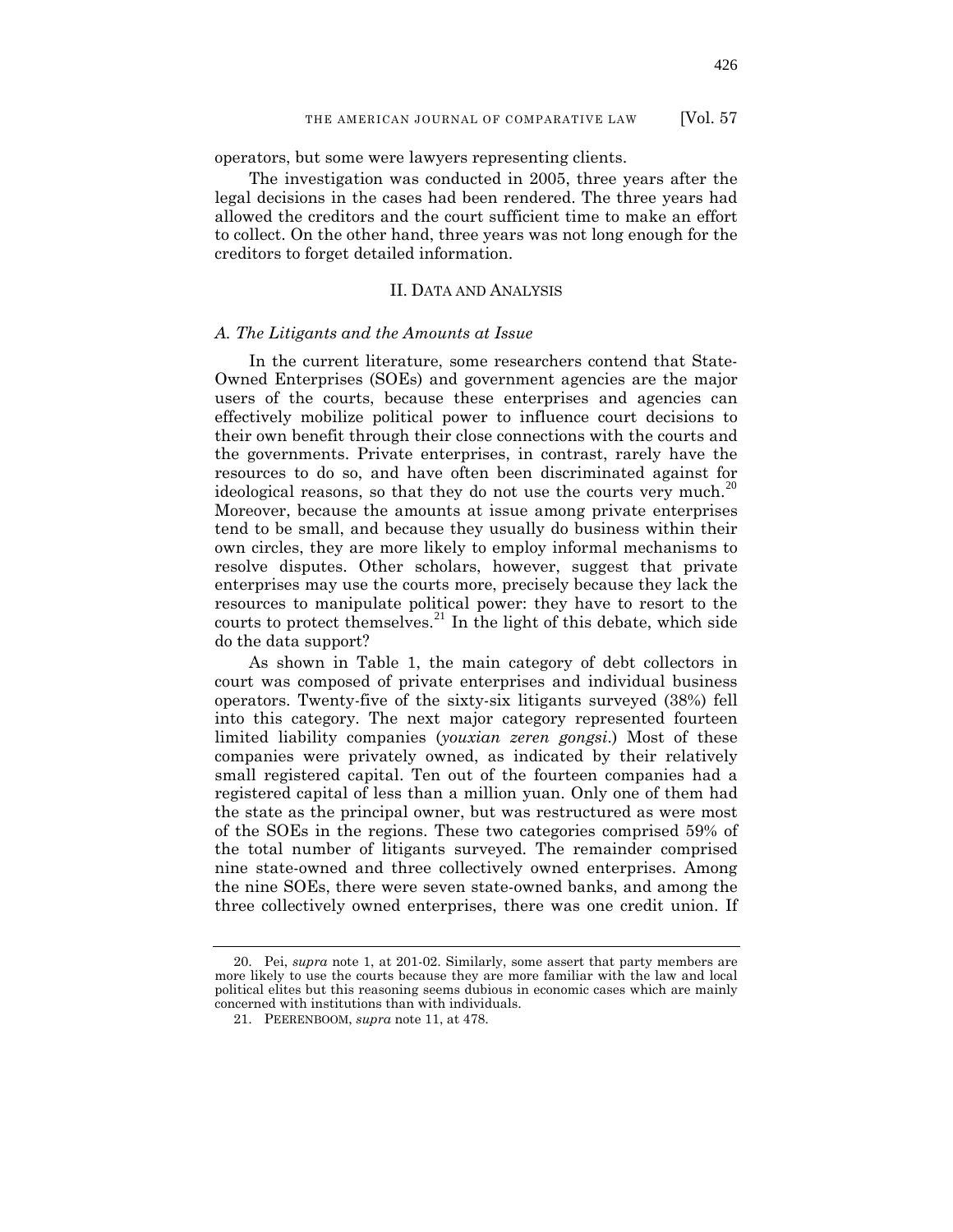these state-owned financial institutions were excluded, then there were only two SOEs, including one that had been restructured. There were no military, party, or government agencies in the data. A similar distribution also existed among the defendants: the disputes occurred mainly between private enterprises and limited liability companies. $^{22}$  $^{22}$  $^{22}$ 

Why do big companies and SOEs, which can influence government policy and court decisions, only infrequently use the courts to settle their disputes?  $23$  There are two plausible explanations gleaned from the interviews. One is that big companies already occupy an advantageous position in market competition; they can employ a variety of means to protect their interests. Local party and government officials are likely to work in favor of the tycoons. When there are major and significant disputes affecting the interests of large companies, local officials may not even allow a court to take on the dispute: they will straighten everything out using political channels. Small enterprises and companies, however, do not have much cash flow and they do not enjoy the flexibility of large corporations. Therefore they have the incentive and a greater practical need to recover their debts through legal action. The other and more immediate reason is the diversified local economy. As the SOEs and collectively owned enterprises were privatized in the restructuring and transformation process, $^{24}$  $^{24}$  $^{24}$  private enterprises, individual business operators, and limited liability companies have become the major driving force of the local economy. This kind of economic operator has multiplied and consequently become more involved in economic disputes. It is true that the ability to influence a court will definitely affect whether potential litigants will eventually sue. But with the professional development and availability of legal representation, influence on the courts has also become possible in the marketplace through economic resources. Whether or not they choose to sue mainly depends on the nature of

<span id="page-8-0"></span> <sup>22.</sup> Some have found similar situations in the developed areas of China. For example, Whiting's research on 76 sales contract cases in Nanjing found that 34% of the plaintiffs were private enterprises, 15% were private-public mixes. The two categories comprised 49% of the total number of cases. Quoted in Clarke, et al., *supra*  note 10, at 34. Another research project based on the commercial cases in a basiclevel court during the first part of the year 1999-2000 in Beijing found that 66% of the cases were brought against private enterprises. *See* Weiying Zhang & Yongzhu Ke, *Susong guocheng zhong de nixiang xuanze jiqi jieshi [Reverse Choice in the Litigation Process and Its Explanation],* ZHONGGUO SHEHUI KEXUE [SOCIAL SCIENCES IN CHINA] 2, 36 (2002).

<span id="page-8-1"></span> <sup>23.</sup> J. WILLARD HURST, LAW AND ECONOMIC GROWTH: THE LEGAL HISTORY OF THE LUMBER INDUSTRY IN WISCONSIN, *1836-1915*, 327 (1964).

<span id="page-8-2"></span> <sup>24.</sup> THE ANNALS OF THE REGION (The Editorial Committee of the Annals ed., 1995-2005 Beijing: Fazhi Press).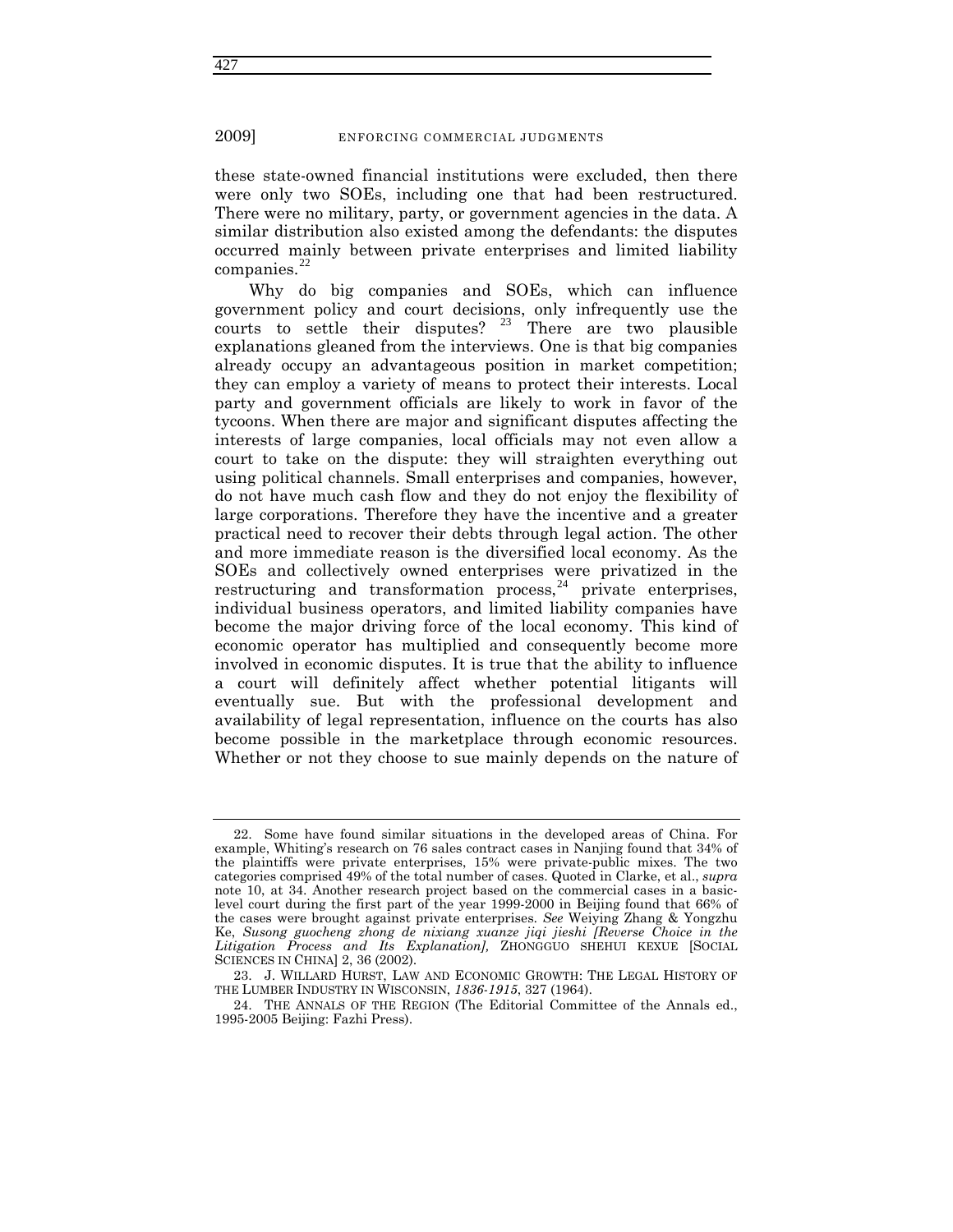the dispute and the amounts involved.<sup>[25](#page-9-0)</sup> The link between the ownership structure of the litigants' enterprises and their ability to influence the courts has become less conspicuous. Moreover, the alleged discrimination against private enterprises on the basis of ideology has rarely been seen in the region as the private sector has become dominant in local economic activities; private enterprises have had no problem in protecting themselves through the court system.

In litigation between private enterprises with very modest registered capital, the amounts at issue were not very large. In more than 50% of the data (Table 2), the amounts at issue were between 10,000 and 50,000 yuan.<sup>[26](#page-9-1)</sup> Seventy-five percent of the cases had amounts at issue between 10,000 and 100,000 yuan. The majority of big-ticket disputes were bank loans and usually they were under mortgaged.

There is no evidence of a correlation between the rather small amounts at issue and the alleged litigants' distrust of the courts.<sup>[27](#page-9-2)</sup> Many litigants' attitude towards the courts became more positive after experiencing the litigation process. The main reason why these small disputes went to court, according to many interviewees, was that the potential litigants could implement preventive measures. Most potential litigants had previous transactions with their trading partners and understood each other's credit situation very well. In this constant process of business transactions, they usually required their business partners to fulfill their contractual obligations within certain time limits. Whenever a trading partner defaulted, they would simply halt further transactions. In this way, they prevented the amounts at issue before the court from becoming larger.

<span id="page-9-0"></span> <sup>25.</sup> For example, in litigation in which a collective enterprise brought a case against an SOE, the defendant refused to pay. There was no result after the plaintiff applied for enforcement, but the plaintiff knew that the debtor was not insolvent, because the debtor received a monthly rent of 3,000 yuan. The plaintiff then reached an agreement with a lawyer who had a close relationship with the court that they would share the amounts recovered through enforcement. The problem was solved without delay. The plaintiff even maintained that the so-called difficulty with judgment enforcement would vanish if the court paid the staff of the enforcement bureau in proportion with the owed amount recovered through enforcement.

 <sup>26.</sup> As of 2003, one U.S. dollar was approximately 8.3 yuan.

<span id="page-9-2"></span><span id="page-9-1"></span><sup>27</sup>*. See* Zhang & Ke, *supra* note 22, at 31-43. The authors suggest that the fact that only simple cases enter the courts is an indication for the distrust of society toward the courts. This conclusion seems oversimplified because in many countries only simple and straightforward cases reach the courts, especially at trial-level. *See, e.g.*, Lawrence M. Friedman & Robert Percival, *A Tale of Two Courts*, 10 L. & SOC'Y REV. 2, 267-301 (1976); Robert Kagan, *The Routinization of Debt Collection: An Essay on Social Change and Conflict*, 18 L. & SOC'Y REV. 323-71 (1984). For a further discussion, see Xin He, *Is There Really a Reverse Choice in Chinese Civil Litigation?, in* Faxue [JURISPRUDENCE], No. 7, 49-56 (2005).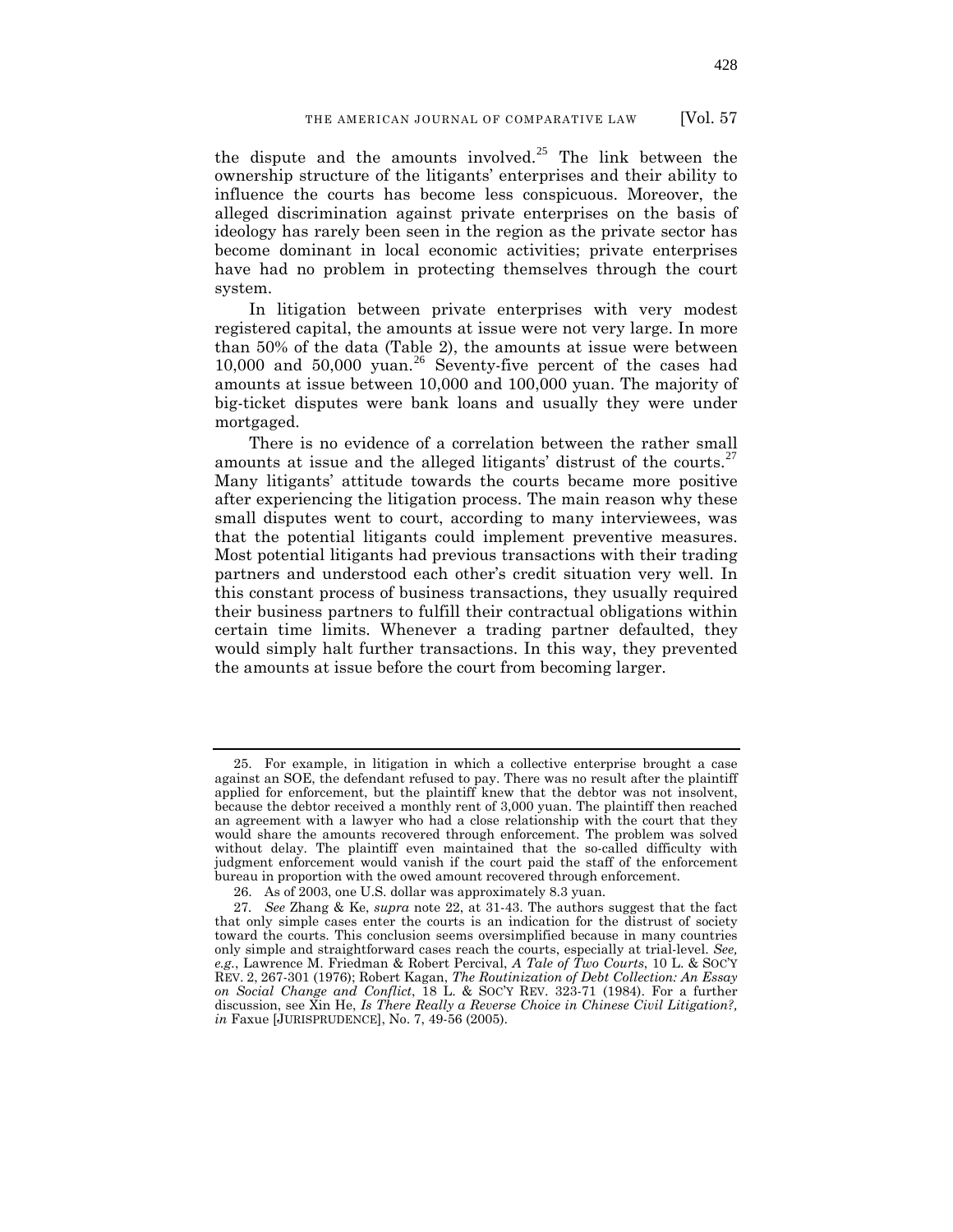#### *B. Local Protectionism*

Since China has two tiers of appeal, litigants from the jurisdiction outside the trial court, but within that of the appellate court, were regarded as local in this research because, theoretically, these litigants would become local if they appealed.<sup>[28](#page-10-0)</sup> According to this standard, there were fifteen non-local plaintiffs in the data (23%). This rather high percentage indicates that economic activities in the region are no longer confined to local communities. But most of the litigants were from the Pearl River Delta, pointing to the flourishing and more integrated economy of the region.

The data indicate that local protectionism seems not particularly serious in the region. First of all, there was no difference in the court decisions between cases initiated by local plaintiffs and those begun by non-local plaintiffs: almost all the plaintiffs prevailed, whether they were local or not, regardless of the amounts at issue.<sup>[29](#page-10-1)</sup> Secondly, virtually no creditors interviewed mentioned local protectionism as a concern. Indeed, several non-local creditors emphasized that the procedures of the court were much better than what they had encountered in hinterland areas. Some interviewees specifically mentioned that the court left a very good impression on them because they faced no discrimination, despite the fact that they were non-local.<sup>[30](#page-10-2)</sup> Indeed, this is not the first study that has detected such developments: similar results have been found by previous empirical studies, especially those based on big cities such as Beijing and Shanghai.<sup>[31](#page-10-3)</sup>

To explain such developments, we will first locate the underlying cause of local protectionism. Local protectionism exists mainly because local governments have to rely on local enterprises, especially local SOEs, for financial resources. Moreover, the salaries, bonuses, benefits, and even the jobs of court staff also depend on the income of local governments. Furthermore, appointments of directors of some courts are controlled by local government and party

429

<span id="page-10-0"></span> <sup>28.</sup> But since, in fact, most civil and commercial litigation is very straightforward and the appeals rate is very low, litigants outside the trial court jurisdiction but within the appeals court jurisdiction are unlikely to be considered local.

<span id="page-10-1"></span> <sup>29.</sup> Indeed, the rate of success for non-local plaintiffs was almost the same as that for local plaintiffs. This result also emerges in other studies. See, for example, my analysis of the data collected in a Beijing-based research study. He, *supra* note 27.

<span id="page-10-2"></span> <sup>30.</sup> One might, of course, raise the problem of selection bias, that is, the possibility that interviewees might only say what they think we want to hear. But as shown *infra*, the same group of interviewees also voiced a lot of complaints.

<span id="page-10-3"></span> <sup>31.</sup> Peerenboom, *supra* note 1, at 277-78. But Peerenboom attributes the phenomenon to local governments and courts concerned about their image. *See also*  Mei Ying Gechlik, *Judicial Reform in China: Lessons from Shanghai*, 19 COLUM. J. ASIAN L*.* 100 (2006).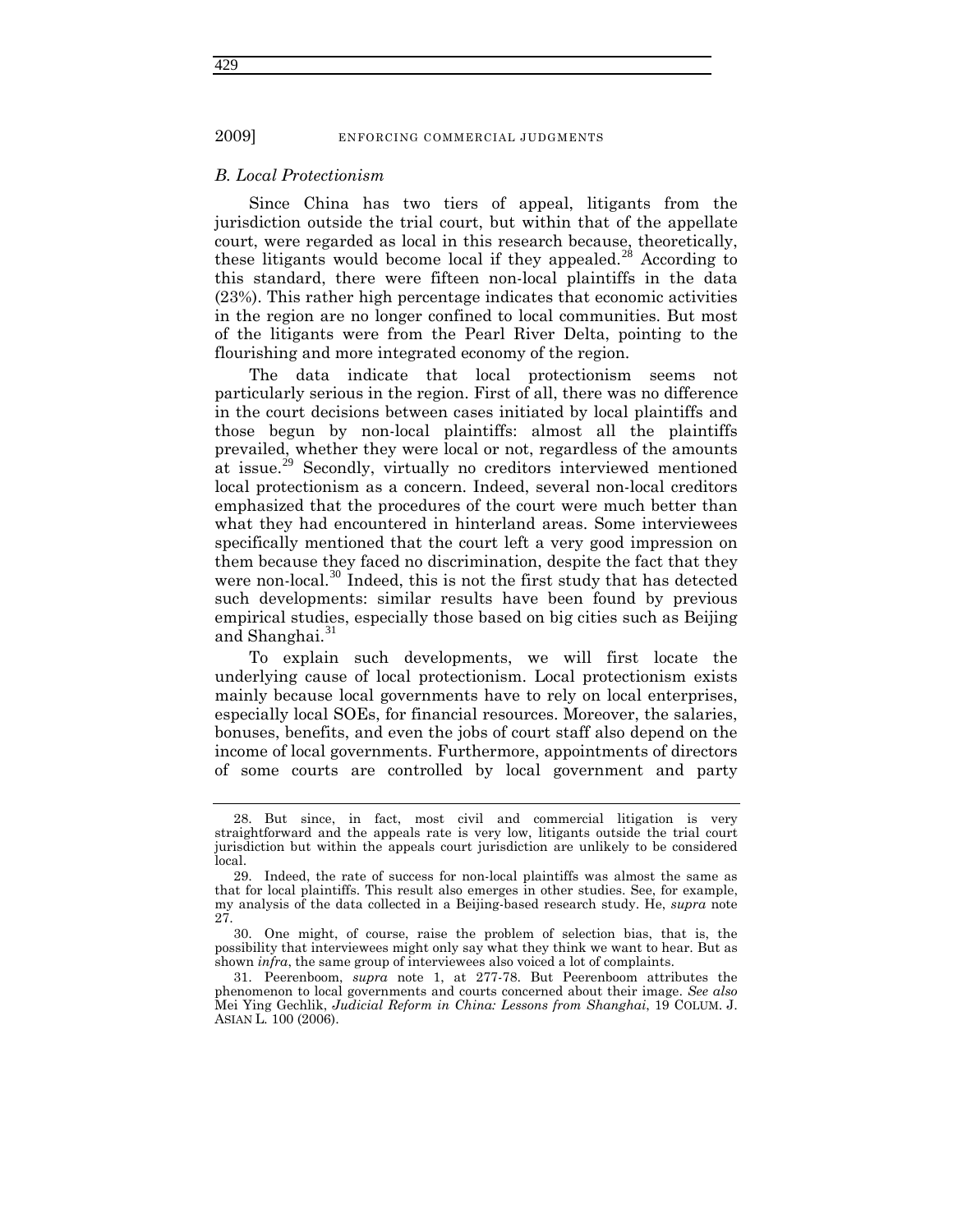officials.<sup>[32](#page-11-0)</sup> But in the environment of the investigated court, this situation had significantly changed.

First, the economy in this region has become more diversified: the SOEs have lost their traditional dominant role. Local government income derives more from taxing the broader private sector than from SOEs and collective enterprises.<sup>[33](#page-11-1)</sup> For similar reasons, there is little danger of social instability if SOEs are pushed into bankruptcy. Local governments thus become less dependent on SOEs and have less incentive to assist them with their disputes in court.

Second, the financial reforms of the judiciary have decreased the incentive for courts to engage in local protectionism.<sup>[34](#page-11-2)</sup> Under the reformed financial policy, the courts submit all their administrative income, including litigation fees, to local governments but get their expenses paid from a separate government budget. In this prosperous region, local government usually provides the court with adequate funding. $35$  Thus, the court is not directly financially dependent on local enterprises, and it does need to provide special protection for these enterprises in return, as was the case before.

Third, under the influence of the new ideas with respect to judicial professionalism, higher courts in the region, rather than local government or party officials, have played a more determining role in court appointments and promotions. Indeed, the trial court directors rotated through various trial courts in the area and many of them were division heads of the intermediate court of the region. Although, formally, the candidates recommended by higher courts had to obtain the final approval of local party committees and people's congresses, the candidates are directly controlled by the higher courts. They thus have to be concerned more with the requirements of the judiciary, which means that they do not always bow to the pressure of local government or party officials to offer protection to local enterprises.

Fourth, many courts in urban areas have been inundated by a huge number of cases, and as a consequence, court procedures have been streamlined; the courts have little time or energy to pay extra attention to some not-so-significant disputes of small or medium-

 <sup>32.</sup> Pei, *supra* note 1, at 194; Clarke, *supra* note 1, at 41.

<span id="page-11-1"></span><span id="page-11-0"></span> <sup>33.</sup> A local government work report shows that the industry and commerce tax reached 2.63 billion yuan in 2006, while the business profit of the local SOEs was only 0.65 billion yuan. The local annals (*nianjian*) also indicate that the output of large private enterprises amounted to 24% of the overall industrial production, 14, see THE ANNALS OF THE REGION (The Editorial Committee of the Annals ed., 2006 Beijing: Fazhi Press).

<span id="page-11-2"></span> <sup>34.</sup> This policy was launched in the late 1990s, partly to diminish judicial corruption and other undue influence over judicial behavior.

<span id="page-11-3"></span> <sup>35.</sup> The financial income of the local courts in this region is perhaps fifty-five times higher than that of courts in hinterland areas. *See* He, *supra* note 4.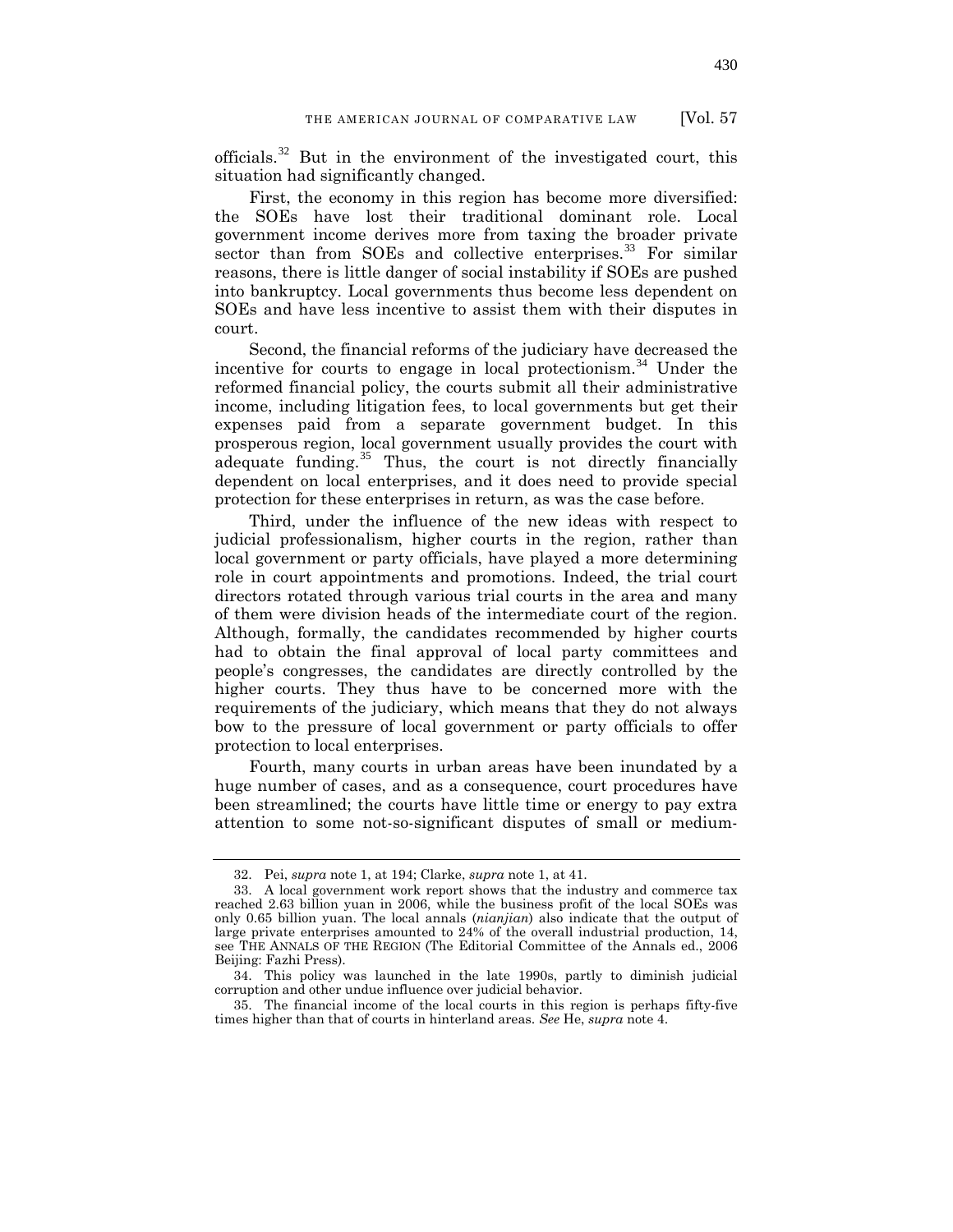#### sized enterprises.

Finally, the types of litigants and cases the court receive also demonstrate that local protectionism is not a big problem. Since most litigants are not large SOEs, they do not have specific resources or connections that might enable them to influence court decisions. Even enterprises with such resources or connections may not find it worthwhile to resort to using them in some minor dispute.

Certainly, local protectionism remains a problem in some cases, especially when considerable sums are at stake and when large SOEs are involved. Several interviewed judges frankly confessed that there was influence from governments or other political powers.[36](#page-12-0) This also explains why local protectionism is more of a problem in rural areas, where the economy is less developed and the private sector is smaller.

## *C. Litigation Costs*

Litigation costs are an important factor in whether a dispute will eventually go to court. Litigation costs should be broadly interpreted to include not only the fees paid to the court, but also the time and energy necessary to pursue a case.<sup>[37](#page-12-1)</sup> Under China's civil litigation system, upon filing the case, the plaintiff is required to prepay the litigation fees calculated according to a certain percentage of the amount at issue. The word "prepay" is used here because at the moment of filing the petition, it is not clear whether the plaintiff or the defendant will bear the litigation fees, this will only be determined when the case is finally decided. If the defendant is held responsible for the fees, however, the court will not return the prepaid fees to the plaintiff. Instead, the court will require the defendant to pay the fees, together with the awarded amount owed, to the plaintiff. Similarly, at the moment when the creditor initiates the compulsory enforcement procedure, it remains unclear whether or not the enforcement will be successful. So the court requires the creditor to prepay the enforcement fees. Consequently, if the claim is

431

<span id="page-12-0"></span> <sup>36.</sup> In my interview with a high-ranking judge in charge of judgment enforcements, he mentioned that the director of a major SOE in the region asked him to take action to prevent the property of the SOE from being frozen by a non-local court. After some discussion, and the judge was sympathetic as to the SOE's predicament, he said, "I'm working for the CCP, and you (the director) are also working for the CCP, but there are some regulations that I cannot circumvent." This indicates that local SOEs and other litigants still can exert some pressure, but on the other hand, it also shows that the courts are by no means a passive instrument in the hands of political powers. For a detailed discussion, see Xin He, *Why Do They Not Take the Disputes? Law, Power, and Politics in the Decision-Making Process of Chinese Courts,* 3 INTERNATIONAL J. L. IN CONTEXT 3 (2007).

<span id="page-12-1"></span> <sup>37.</sup> Erhard Blankenburg, *The Infrastructure for Avoiding Civil Litigation: Comparing Cultures of Legal Behavior in The Netherlands and West Germany*, 28 L. & SOC'Y REV. 789-808 (1994).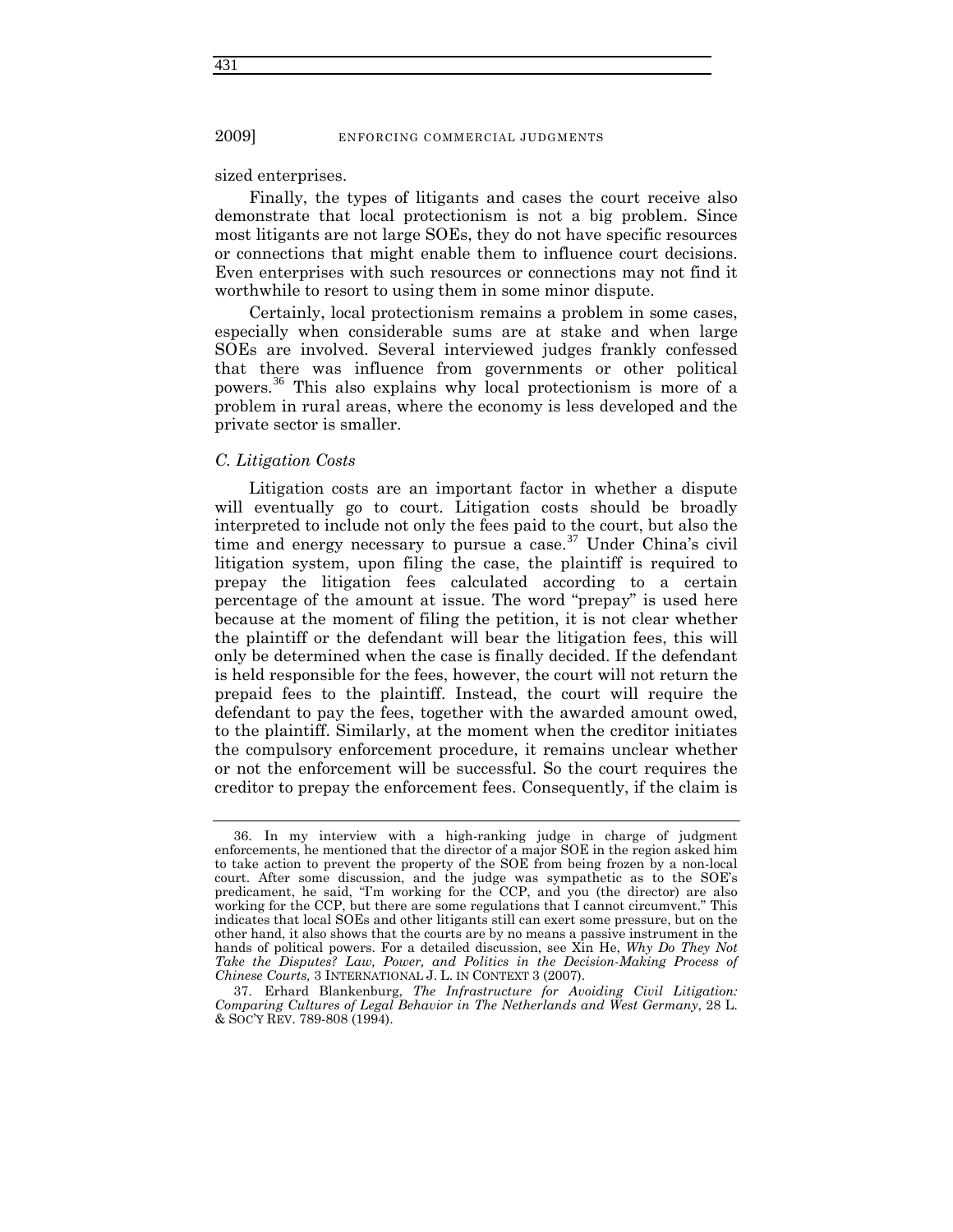not enforceable for whatever reason, the plaintiff will not get the prepaid litigation and enforcement fees back, even though, nominally, he or she has won the case.

While national guidelines have been promulgated by the Supreme People's Court (SPC) regarding the scales of litigation fees, it has been a common practice for many courts to impose extra fees to increase their income. But since the financial income of the court under study was adequate, it strictly followed the guidelines of the SPC. Because the guidelines of the SPC take into account the developmental level of the whole country, the litigation fees calculated according to these guidelines are definitely not expensive for litigants in the Pearl River Delta, which is perhaps the richest region in the country.

In addition to the fees paid to the court, however, some hidden costs exist. To reduce its heavy caseload, the court has set up higher thresholds for litigation, which clearly lead to extra costs. For example, to prevent frivolous lawsuits and to deliver relevant legal documents in a convenient and timely manner, the court requires that potential plaintiffs provide an accurate address for the defendant when filing petitions. The plaintiff must also provide a copy of the debtor's identity card when applicable. This requirement is certainly time and money consuming. Most of the time, the identity information can only be obtained through lawyers (non-lawyers are not granted access).<sup>[38](#page-13-0)</sup>

According to most interviewees, both litigation fees and costs were still tolerable. In their opinion, as long as the debt could be collected, the litigation fees and costs were not an important issue. After all, when a judgment was successfully enforced, it was the defendant who paid the fees. But when debt collection was not successful, the litigation looked very costly because the creditors could not even recover their prepaid litigation fees. They felt that it was unfair that they should bear the expense of these fees.

The data indicate that few litigants bothered to hire outside lawyers; most of them preferred in-house counsel or staff with some legal knowledge. As the amounts at issue were quite small and the cases were not very complicated, there was no need to hire lawyers: the contingent fees of the lawyers could reach as much as 30% of the amount at stake. In addition, under the policy of a "judiciary for the people," many judges were glad to help the incompetent litigants through the process, providing them with practical legal pointers and information about the inherent risk.

The duration of the litigation process apparently contributes

<span id="page-13-0"></span> <sup>38.</sup> Interview with the in-house counsel of a litigant (Apr. 2, 2007). The reason behind this distinction is that non-lawyers do not have the privilege to access the protected files.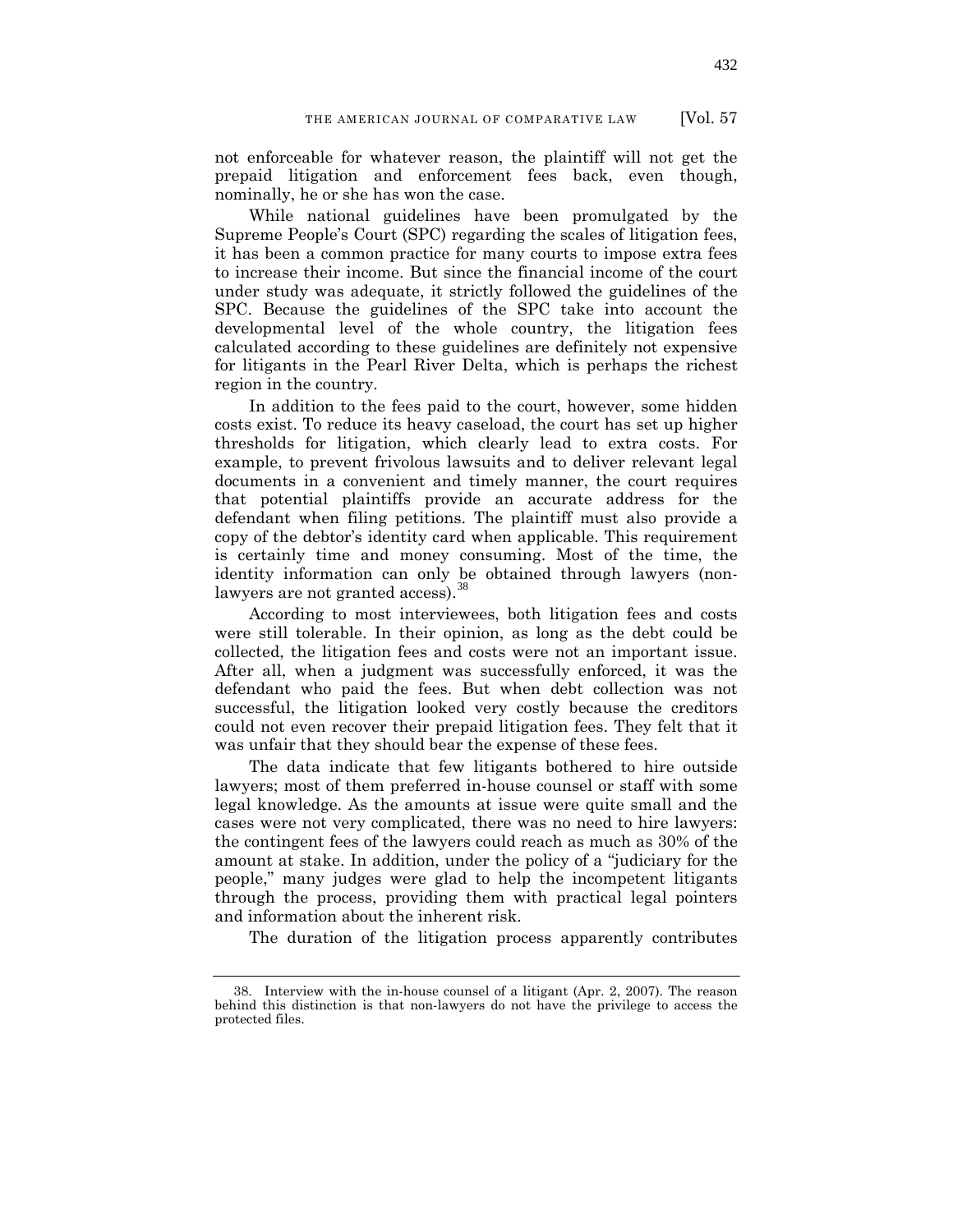greatly to the litigation costs but it did not seem to be a big issue in the court under study. Since China's Civil Procedure Law explicitly stipulates that the adjudication process shall not exceed six months for the Regular (*putong*) Procedure, or three months for the Summary (*jianyi*) Procedure, most judgments were handed down within these time limits. In our data, 95% of the cases were closed within three months, with some taking only half a month, and the fastest taking only one day (Table 3). Many of them were adjudicated using the Summary Procedure. That is perhaps why most interviewees regarded the court as very efficient. This has much to do with the court's heavy caseload and highly streamlined procedures: most cases are handled in an assembly line style. Furthermore, there is the strict rule that the court will reduce the bonus of the judges in charge if their cases exceed the stipulated time limits.[39](#page-14-0) But this high efficiency has also much to do with the improved quality of the staff. The court has recruited more than 100 law school graduates in recent years, constituting now almost half of its staff. With better training, these law graduates not only handle the cases more efficiently, but they also explain properly and clearly the court's requirements to the litigants.

#### *D. Transaction History*

The data indicate (Table 4) that the interviewees usually had engaged in business transactions with their trading partners for relatively a short period of time; in most cases between one and five years, with the mean at two years. This suggests that disputes between long-term partners, and those do certainly exist, are handled more informally.<sup>[40](#page-14-1)</sup> A few interviewees (eight) sued their trading partners the first time they did business with them, but such cases were quite exceptional. For example, five out of the eight of these exceptional cases involved bank loans, and all of the loans were under mortgaged.

The data also indicate that the government's role in facilitating transactions between trading partners was rather limited.<sup>[41](#page-14-2)</sup> Some trading partners got to know each other through mutual friends, but

<span id="page-14-0"></span> <sup>39.</sup> But this stipulation may not always achieve its intended goal. According to several judges, when some cases could not be handled within the three months limit, the judges in charge would find ways to change the original Summary procedure into Regular procedure, so they could have a three months extension.

<span id="page-14-1"></span> <sup>40.</sup> This result also appears in a study on Russian economic courts, but in my sample, not many disputes occurred during the first time litigants conducted a transaction. *See* Kathryn Hendley, *Business Litigation in the Transition: A Portrait of Debt Collection in Russia*, 38 L. & SOC'Y REV. 2, 320 (2004).

<span id="page-14-2"></span> <sup>41.</sup> For an empirical study on the issue, see Xueguang Zhou et al., *Embeddednesss and Contractual Relationships in China's Transitional Economy*, 68 AM. SOC. REV. 75-102 (2003).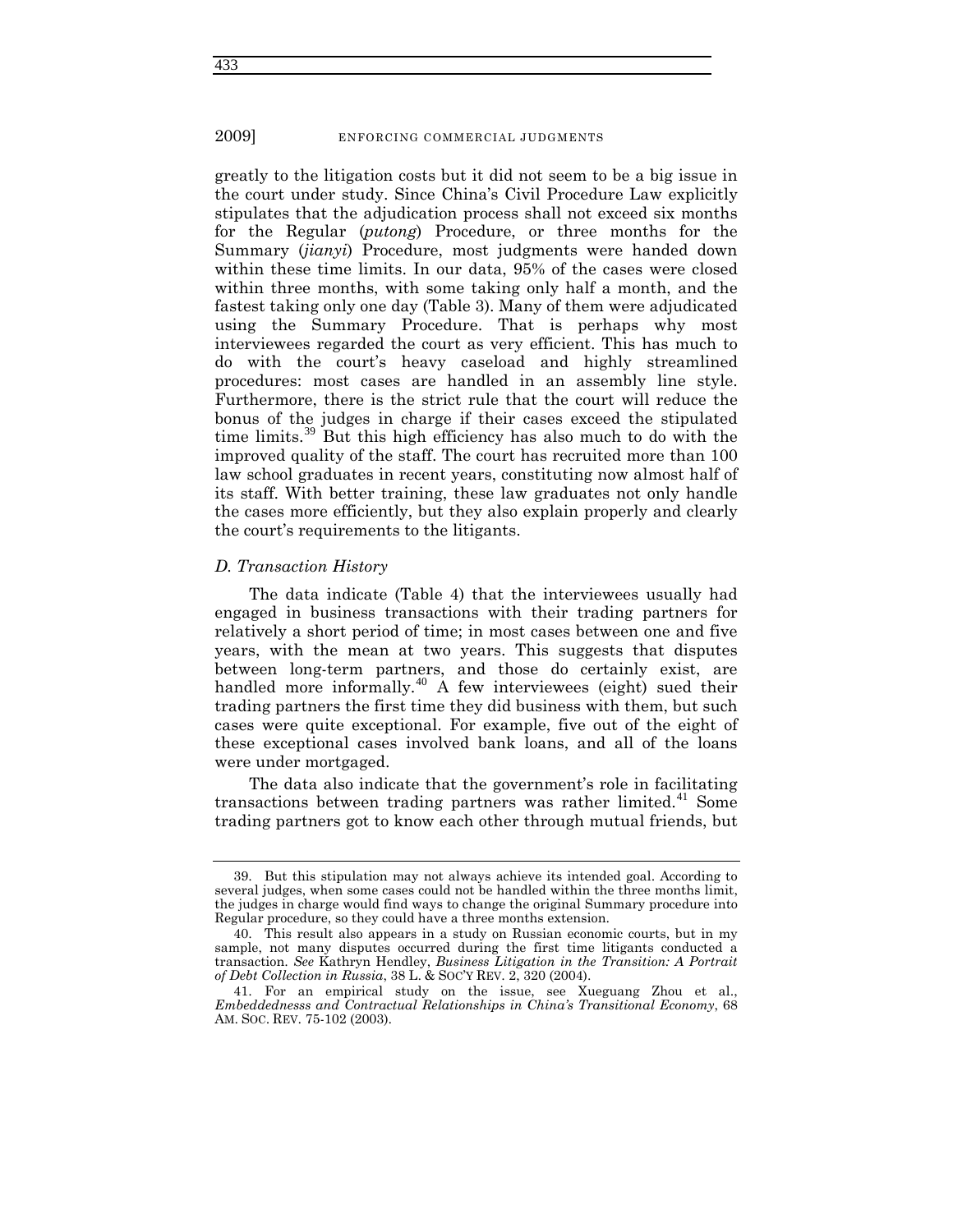most of the time a particular business opportunity was decisive in initiating a business relationship. Many litigants found the other party simply by sending out business leaflets or faxes. When both parties were satisfied with their initial cooperation, they gradually established a more stable relationship. According to many interviewees, "the business [was] built up gradually." Doing business this way, of course, carries a certain risk, but many business operators do not have other options. For example, it had been the norm for certain businesses to deliver goods first and then collect payment. A business could not survive if it refused to follow this norm, especially if its products did not offer any particular advantages.

Some interviewees would check new clients' basic information, such as their business license, registered capital, or address. A few interviewees checked this kind of information at the company registration office, but most interviewees said the information provided by the Industry and Commerce Management Bureaus was very limited and not useful. For example, for many companies, registered capital was placed in bank accounts only for the purpose of registration and the money could be withdrawn immediately after the enterprise was successfully registered. Ultimately, what business operators really wanted to know was the track record of potential clients, but that the Bureau could not provide. At the end of the day, most of them had to rely on informal channels to gather information relevant to the credit history of their potential trading partners: production sites, land holdings, vehicles, the scale of factories and stock of raw materials, and so on. Some of them photocopied the checks of trading partners in order to locate the bank accounts in case of dispute. The information gathered through these informal channels, seasoned by long experience, seemed more useful.

#### *E. Self-Remedies*

Few of the interviewees initiated litigation immediately after their debtor had defaulted; instead, they usually tried to reach some kind of accommodation. No one wanted to destroy a business and trust in a relationship that had not been established overnight. Only after many efforts had been made to chase the debt, and only after the defaulting party still refused to pay, or kept finding excuses to avoid liability, would legal action be taken (Table 3).

Most interviewees shared more or less the same litigation experience: at the beginning, everything was fine, but things went wrong later. Some debtors' businesses were not doing well, some debtors became obsessive gamblers, for example, and others started hoarding or transferring property. Initially creditors tried to collect their debts themselves by sending demand letters, making telephone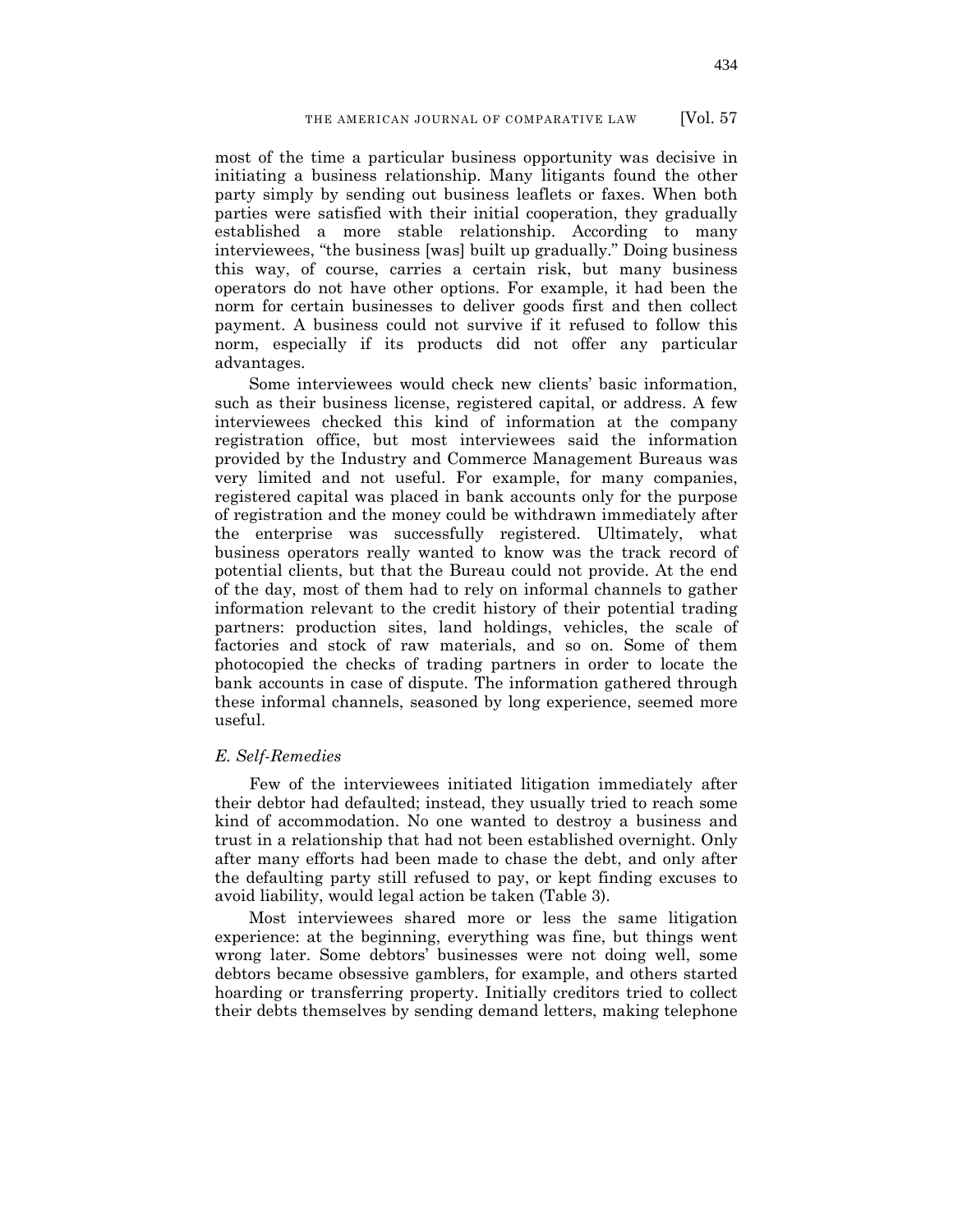calls, requesting meetings, and so on. The typical practice was to use threatening language in the letters, claiming that debtors would have to face more serious consequences and that litigation would be initiated.

When these measures bore no fruit, many creditors started taking more direct action. Some withheld the debtors' raw materials. Some collected other outstanding debts of the delinquent debtors as payment. Some even asked other creditors to stop delivering goods to the debtor. Some creditors sent their staff to occupy the offices of the debtor around the clock, which seemed very useful, because the presence of debt collectors conveyed the message that the debtor's goodwill was in question. It was difficult for the debtors to have the debt collectors removed by the police or by the office security guards, because after all, they were there for a justifiable reason: it was the debtors who were at fault.

If there was still no result, creditors would find themselves at a crossroads: they could either directly file a lawsuit, or hire a private enforcer (*Shoushulao*) which, strictly speaking, is not lawful. These two measures are different in terms of the damaging effect on the existing relationship. To hire a Shoushulao, given its illegal and coercive connotations, is generally regarded as highly drastic and implies that the creditor has made up his or her mind to completely sever the previous relationship, while filing a lawsuit will only moderately damage the relationship. After all, it simply means that the issue will be handled through official channels. As long as the debtor's financial situation turns out to be in order, business can still be carried on in the future. In addition, China's non-adversarial style of litigation will help to prevent the parties from becoming too confrontational. The relatively mild effect of a lawsuit explains why the litigants may agree to further accommodation in court. That is also why many creditors were still hesitant to hire Shoushulaos even after exhausting all the possible private measures.

As to the motive for litigation, almost all the plaintiffs sued only to recover the debts. According to them, there was no need to use litigation to punish others in what was a rather small business circle, because profit was the ultimate goal in business. One interviewee said:

In all kinds of business, the manufacturers and the suppliers are simply different units in the food chain. Each business operates in a rather stable circle. Generally speaking, if one wants to stay in business for long, it is imperative that one pay one's debts. With regard to unfamiliar clients, we will not let them take away our goods until payment has been made. If one has funds but simply refuses to pay, one's reputation will be damaged by one's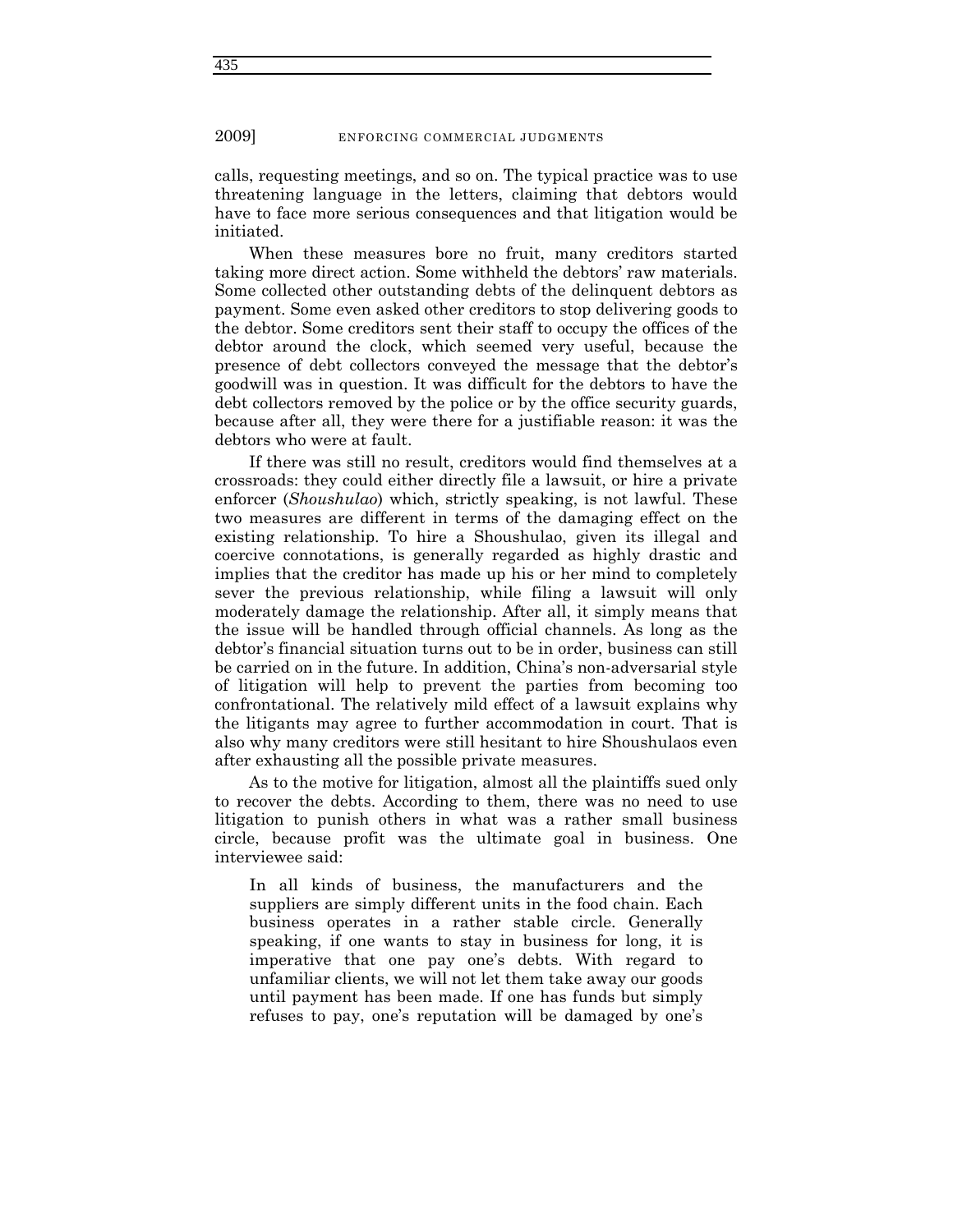own behavior. There is no need to do anything special.

#### *F. Enforcement Results*

The data indicate that most plaintiffs prevailed (Table 5). Twelve cases settled through mediation, ten were withdrawn, one was rejected for exceeding a statutory limitation (later rectified by the appellate court), and one was rejected on the grounds of insufficient evidence; the plaintiffs in the remaining cases all prevailed. The awarded amounts reflected exactly the amounts demanded, except for three cases in which only 80% was awarded, because the plaintiffs had miscalculated the damages. This clearly indicates that when judges determined the amounts to be awarded, they rarely considered the defendants' financial capability, which had been the practice shown in Clarke's previous research.<sup>[42](#page-17-0)</sup> The change may have much to do with the current separation between adjudication and enforcement: judges have become more concerned with the legality of decisions; whether the judgment is enforceable has become the task of the enforcement bureau.<sup>[43](#page-17-1)</sup>

For cases resolved through adjudication, the judgments usually were limited to two to three pages. For cases settled through judicial mediation or voluntarily withdrawal, the judgments were even shorter. Only when litigants had a long history of business transactions would the judgments be longer, simply because this history became part of the record. In more than 25% of the surveyed cases, the defendants did not attend the hearing, i.e., defaulted. This indicates that the cases were indeed very straightforward.

Twenty-two cases (33% of the data) were either withdrawn or settled by judicial mediation, which suggests that judicial mediation remains an important part of the adjudication process. Voluntary withdrawal often occurred when the debtors agreed to pay the amount at issue after they received notice that they were being sued: the debtors had simply intended to delay payment. Of the twentytwo cases, twelve were settled through mediation. Usually the judges in charge took on a rather aggressive role in this type of situation: they either genuinely provided an accommodation acceptable to both parties or coercively persuaded the parties to accept solutions that actually benefited the judges themselves, for example, by reducing the rate of appeals.

The majority of the plaintiffs surveyed succeeded in recovering some or all of the monies awarded in the court judgments. As shown in Table 5, in thirty-five of the sixty-six cases (53%), the judgments

 <sup>42.</sup> Clarke, *supra* note 1, at 32.

<span id="page-17-1"></span><span id="page-17-0"></span> <sup>43.</sup> Xin He, *Court Finance and Court Reactions to Judicial Reforms: A Tale of Two Chinese Courts*, 31 L. & POL'Y 3 (2009 forthcoming).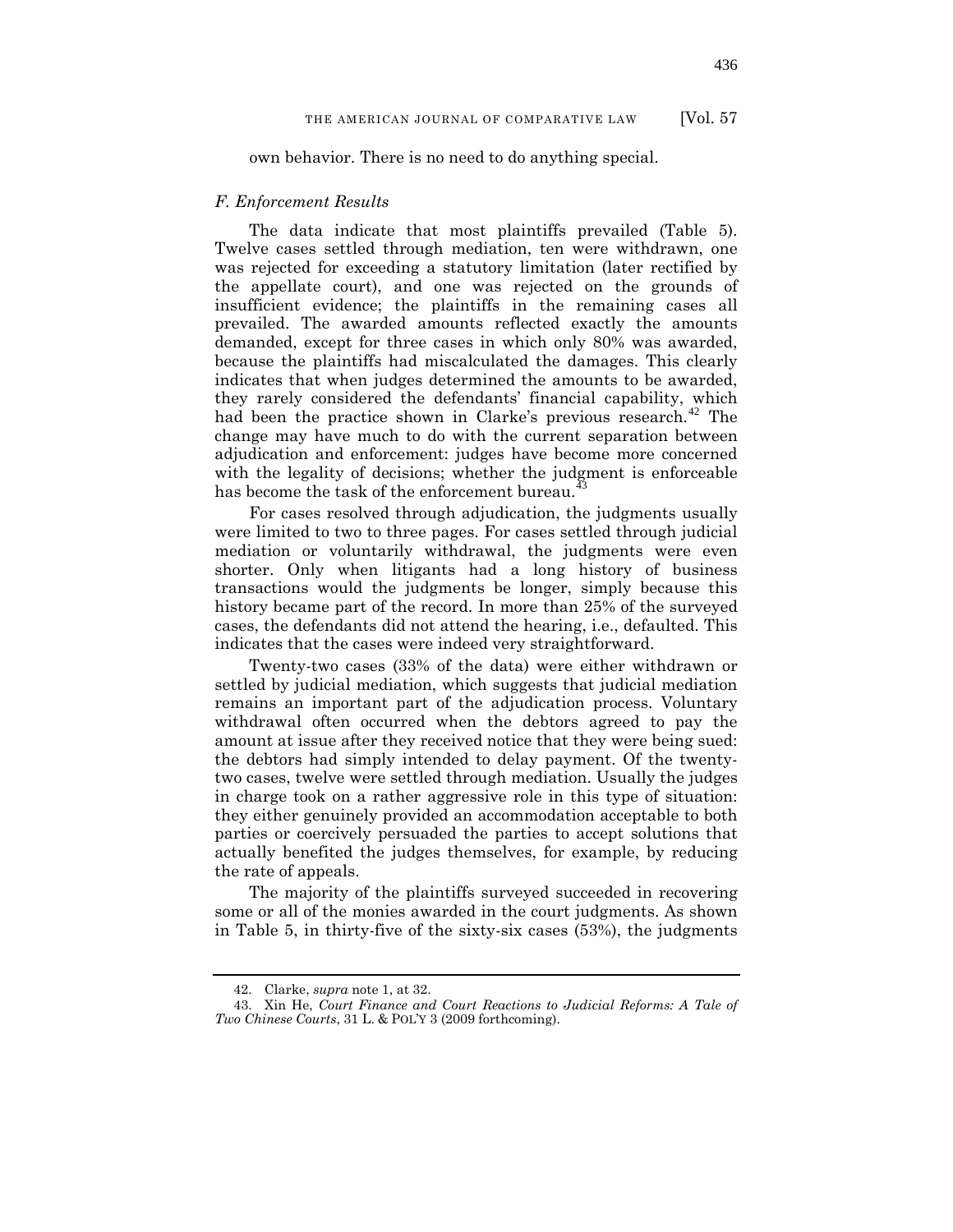were performed completely. This includes ten withdrawn and seven mediated cases, which were voluntarily paid. In fifty cases, or 76% of the sixty-six, the plaintiffs recovered fully or partially. Overall, 61% of the plaintiffs recovered more than 50% of the awarded sums. Even if the ten withdrawn cases were excluded, the court would still play a very important role. Of the remaining fifty-six cases, in sixteen the claims were paid voluntarily and thirty-nine creditors, or 70%, recovered fully or partially. These results suggest that the conventional view that Chinese courts are incompetent is rather exaggerated. Still, in the remaining sixteen cases the plaintiffs did not recover a penny, which suggests that there still is much room for improvement in the area of enforcement. Of the sixty-six cases, thirty-seven or 56%, entered the enforcement stage and in these cases, twenty-one or 57% of the creditors recovered something. [44](#page-18-0)

There were many cases of voluntary payment. One-hundred percent of the cases that were withdrawn were paid voluntarily. This suggests that the court's involvement itself had some effect. Although in China's business context, to default on a debt is not out of the ordinary, the debtors might not know what possible measures the court might or might not take, so, after receiving the court notice they promptly paid their debts. Only a few hardened defendants were not worried that the courts might, as authorized by an article of the Civil Procedure Law, impose severe measures such as judicial imprisonment.

Of the sixteen debtors that did not pay at all, nine, i.e., the majority in this category, did not have any funds against which the judgment could have been enforced (Table 5). As to the remaining seven judgments, four defendants could not be located by the court or by the creditors. Of these four, one might have successfully hoarded his property, a plausible assumption, since the defendant appealed at first but then disappeared. Of the last three, two debtors were located, but they were so cunning and elusive that the creditors did not want to pursue them any further. As to the one remaining judgment, the creditor believed that the defendant had passed the property to his relatives because the debtor's children were studying abroad, which, according to the creditor, suggested that the defendant still had money. Generally speaking, there exists an "allor-nothing" pattern in actually complying with court judgments.

<span id="page-18-0"></span> <sup>44.</sup> In the 76 Nanjing cases collected by Whiting, 29% of the plaintiffs withdrew, 21% reached a mediation agreement with the other party, and 47% were adjudicated. In the last two categories that needed enforcement, only 3.8% were performed voluntarily, while 52% of the creditors applied for compulsory enforcement. In 25 cases in which the enforcement results were recorded, 55.5% were successful and 18.5% failed. Quoted from Clarke at al., *supra* note 10, at 42. Whether the success or failure of enforcement referred to complete success or failure is unclear, but the results of my investigation seem similar to those of Whiting's research.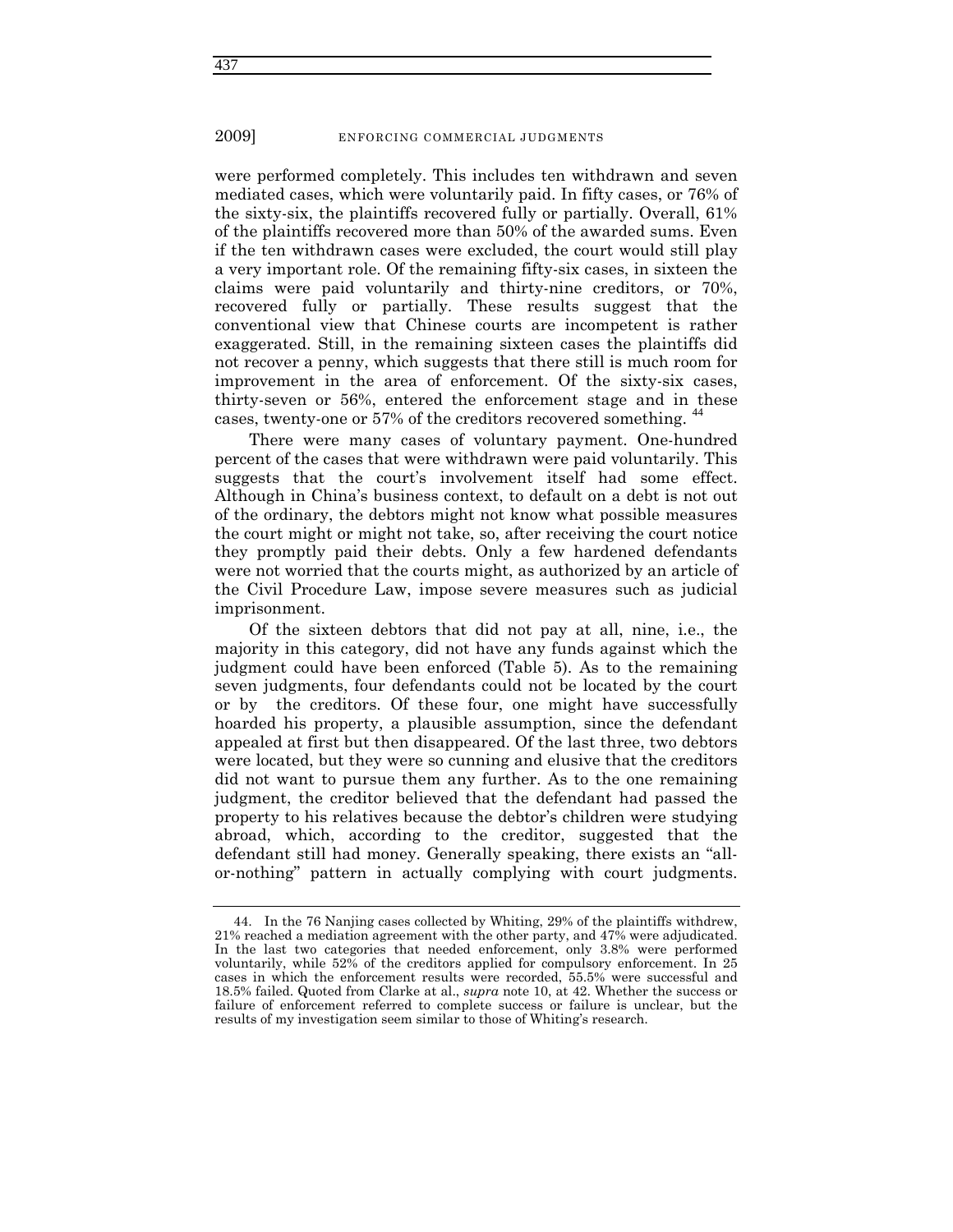Between the all-or-nothing extremes were fourteen cases. Here, the typical situation was that the debtors had agreed to pay in installments but the process was not completed yet as of the time of investigation.

The cases involving banking institutions (seven involving banks and one involving an agricultural credit union) represent a unique category in the sample. As mentioned, the bank loans concerned were usually mortgaged. When the debtors could not repay the loans, the banks sold the mortgaged property to secure the loans. Thus 100% of the amounts at issue were paid through the court procedure. But the loan by the credit union was launched for policy reasons which meant that it was not mortgaged and that the credit union was not able to impose many restrictions on the use of the funds. But this kind of loan was quite small, usually less than 50,000 yuan. Interestingly, according to a credit union director, 90% of the loans had been repaid entirely. The reason was not that the borrowers were all nice people. Indeed, credit unions had to work hard to obtain their money, including securing imprisonment of the borrowers through the courts, with which the credit unions maintained a very close relationship. [45](#page-19-0)

One credit union director said:

The court here was really tough and effective. Immediately after the borrowers were thrown into prison [more accurately, he meant judicial imprisonment], their relatives would borrow money to repay our loans, and that was it. If they do not have money, they have to stay in prison. So when the borrowers would rather to stay in prison than repay our loans, we have to leave it as that.

#### *G. Preemptive Action*

According to the Civil Procedure Law and opinions delivered in the course of its implementation, if creditors provide security, they can ask the courts to freeze the assets of the other party, a procedure known as asset preservation. Usually two factors determine whether this preemptive measure will be granted: one is providing evidence that the defendants might transfer or conceal the whereabouts of such property; the other factor is the secured property put up by the creditor. The law also offers the courts complete discretion to grant such a measure as long as it is deemed necessary. Some judges even

<span id="page-19-0"></span> <sup>45.</sup> According to art. 102 of the Civil Procedure Law, the courts can impose a penalty including imprisonment on those who refuse to comply with judgments. Art. 123 of the advisory opinion of the Civil Procedure Law issued by the SPC states that this refers to the situation in which the debtor has the capability to pay but refuses to do so. How to interpret "has the capability to pay but refuses to pay," falls, of course, to the discretion of the courts.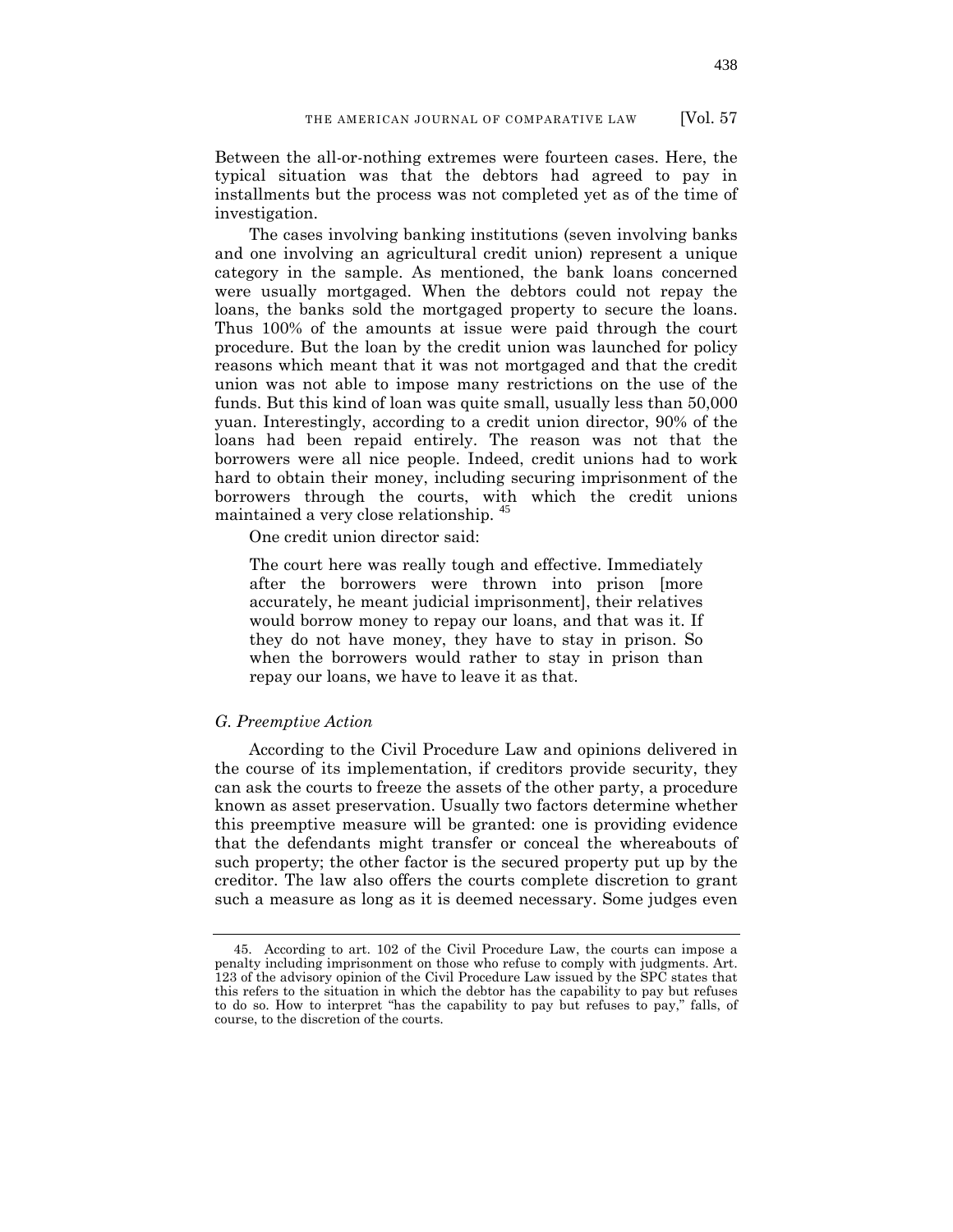explicitly encourage the plaintiffs to take advantage of this protective procedure, especially when the latter are not aware that such protection is available.

In the year when the judgments analyzed here were rendered, this tendency was not particularly obvious: only about 30% of the creditors in the sample availed themselves of it. In 2007, the court even went so far as to persuade the creditors to invoke such a procedure, because the judiciary endeavored to strengthen enforcement and to make enforcement easier, the enforcement bureau required the petition filing and adjudication divisions to inform creditors of the availability of this procedure. The work report of the court in 2007 stated clearly: "in the adjudicating process, (our court) *made every effort* to implement asset preservation, which guarantees the enforcement of the court judgments, prevents a damaging effect from spreading, and helps to realize the function of the civil and commercial adjudication" (emphasis added). Usually it was the petition filing division that advised creditors to take the protective measure when they filed the cases, but the adjudicating judges would reemphasize the possibility if the creditors had not opted for it. From the perspective of the court, as long as the creditor provides secured property, any reasonable evidence that the property of the debtors might be transferred or hoarded suffices. If the asset is wrongfully frozen, it is the creditors who will be held responsible for the damage to the frozen property. This procedure has been very useful both during the enforcement phase and prior to actual enforcement, because litigants are more likely to resolve their disputes through mediation or they voluntarily withdraw their suits when the defendants know that they will not be able to delay or avoid enforcement should a judgment be rendered against them. That is why the data show many instances of voluntary settlement and withdrawal.

#### *H. The Enforcement Process*

When no reconciliation could be reached during the adjudication process, most debtors (except one in the data) went on and applied for the compulsory enforcement. Once creditors have obtained a certificate from the adjudicating division that the court judgment is effective, they can initiate the enforcement process by filing a formal application for enforcement at the petition filing division.

The application will then be handled by the enforcement bureau of the courts. The enforcement bureau used to be a division equal to other divisions in the administrative hierarchy. Elevation to a bureau, where the director is usually of the same rank as a vicedirector of the courts, means that more resources are available for enforcement. The setting up of a relatively independent bureau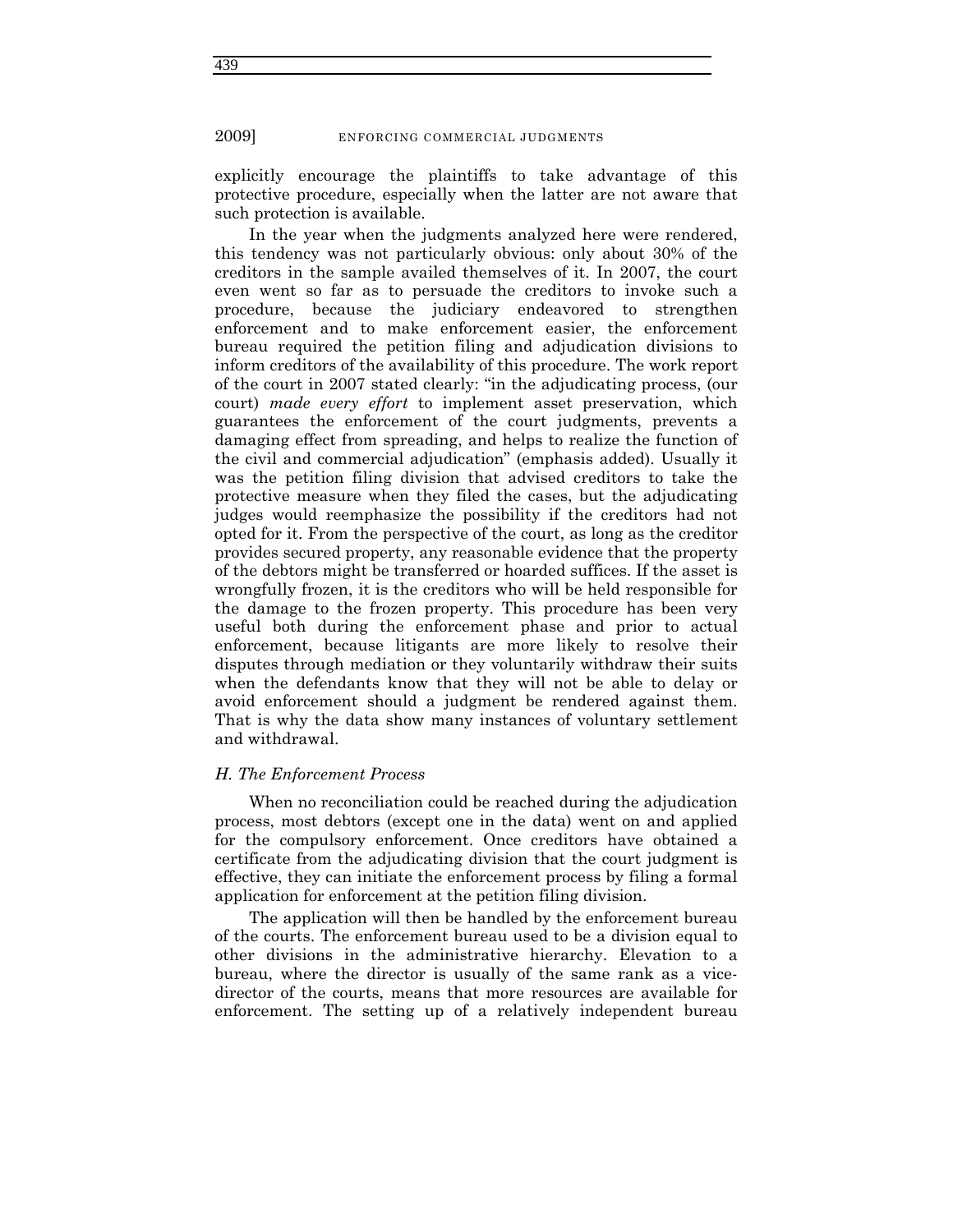within the courts is a response to widespread complaints about the ineffectiveness of judgment enforcement.

But even with more resources available in the area of enforcement, one still cannot conclude that the situation has been significantly improved. Overall, the quality of the staff in the enforcement bureau has remained the poorest among the divisions of the courts. The staff are required to perform some very simple activities such as freezing assets or handcuffing persons, none of which requires much legal training or writing skills. The routine enforcement process may offer debtors the opportunity to evade enforcement. After the judge in charge of the enforcement has sent enquiries to major banks and relevant government agencies requesting information about a debtor's property, for example, the debtor might get wind of the court's action and immediately conceal the property. But according to some newly passed laws aimed at strengthening the court enforcement capability, leaking this sensitive information to the debtor is a serious crime and some interviewed judges mentioned that some bank employees have been criminally prosecuted for doing so.

The enforcement bureau usually freezes the assets of debtors when they have been located and the bureau may impose a custodial sentence on debtors who are not cooperative. At this point, few debtors who have money refuse to pay. In the data, nine out of thirty-seven cases that entered into the compulsory enforcement were paid in full.

Debtors who have no assets at all might face imprisonment. There was only one case of imprisonment in the data, but a veteran judge of the enforcement bureau said that the court usually handed down a few hundreds of judicial imprisonment sentences per year. [46](#page-21-0)

There was little that the court could do about debtors whose whereabouts could not be ascertained, or who had intentionally hoarded or transferred their assets in advance. It is also difficult to find out how much energy the court devoted to locating the debtors. Some small amounts of property may not be worth chasing. The increasing mobility of the population in urban China indeed has made it more difficult to find the debtors. Moreover, some debtors recorded in the data had taken advantage of legal loopholes to evade their obligations. In China, many business operators only care about short-term interests and not about the long-term reputation of their business. Some debtors do have assets, but they evade their obligations creating a limited liability company, which only takes

<span id="page-21-0"></span> <sup>46.</sup> Art.102 of the Civil Procedure Law states explicitly that the courts can impose fines and judicial imprisonment on individuals and the legal representatives of institutions that refuse to follow the orders of a court. And the number provided by the interviewee here presumably covered all kinds of cases handled by the court.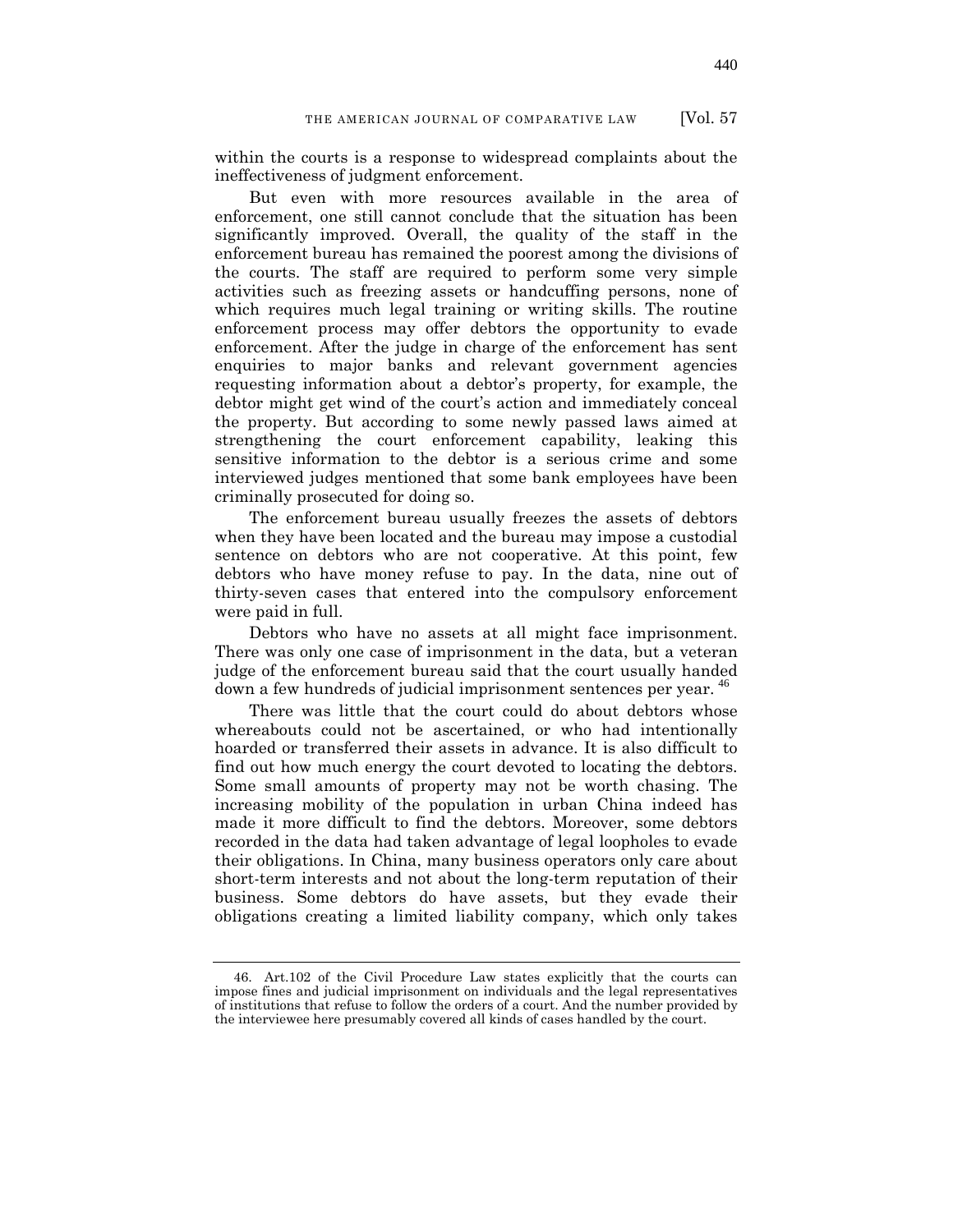30,000 yuan to set up.<sup>[47](#page-22-0)</sup> Many companies are just storefront operations with few assets. If business is good, they will follow the normal rules and behave well. Otherwise they may simply disappear to avoid liability. The law does not impose any penalty on these shell companies and the company registration authorities will not record such behavior. Investors in such companies can register a new company immediately after the closure of the old one. According to a judge whom I interviewed, many limited liability companies might as well be called "companies with no liability." As a result, it is very difficult to solve some of the enforcement problems because the real difficulty lies in the general social, economic, and legal environment: many enterprises and individual business operators do not care about establishing long-term trust or reputation, and those who do are not sufficiently rewarded. Accordingly, there is a need to establish a credit evaluation system that encourages society to build up trust and reputation. The state should also strengthen the administration of company registration, which would allow the authorities to establish a national database to identifying those who have used shell companies to evade liability.<sup>[48](#page-22-1)</sup>

All this explains much of the "all-or-nothing" pattern in judgment enforcement. When some debtors realize that the court has taken serious measures, such as freezing their assets, they know that they had better comply with the payment order. Of course, there is also an information asymmetry: some debtors are not sure whether or not a court will impose a custodial sentence; most debtors do not want to go to jail because of unpaid debts. It is easier for both parties to reach a conciliatory arrangement: the debtors emphasize their cash flow problem and beg for more time; the creditors then consent to some compromise, for example, writing off the interest incurred on late payment. They know all too well the difficulties that can arise in the course of business, and sometimes late payment is understandable and acceptable. After all, why would creditors not prefer to have some cash in hand, rather than an unpaid judgment for more? But when debtors really do not have any assets, or have decided to hoard their assets or to disappear, then there is little chance for successful enforcement, no matter how capable the judges or the courts may be.

Apart from these "all-or-nothing" extremes, there were those cases in which only partial recovery was made. Fourteen, or 21%, of the surveyed cases fell into this category. In ten of them, less than half the awarded amounts were recovered; all the debtors in this

 <sup>47.</sup> Art. 26 of the Company Law of the PRC, amended in 2005.

<span id="page-22-1"></span><span id="page-22-0"></span> <sup>48.</sup> Shaoguang Wang, *The Problem of State Weakness*, 14 J. OF DEMOCRACY 1, 36-42 (2003); He, *supra* note 4.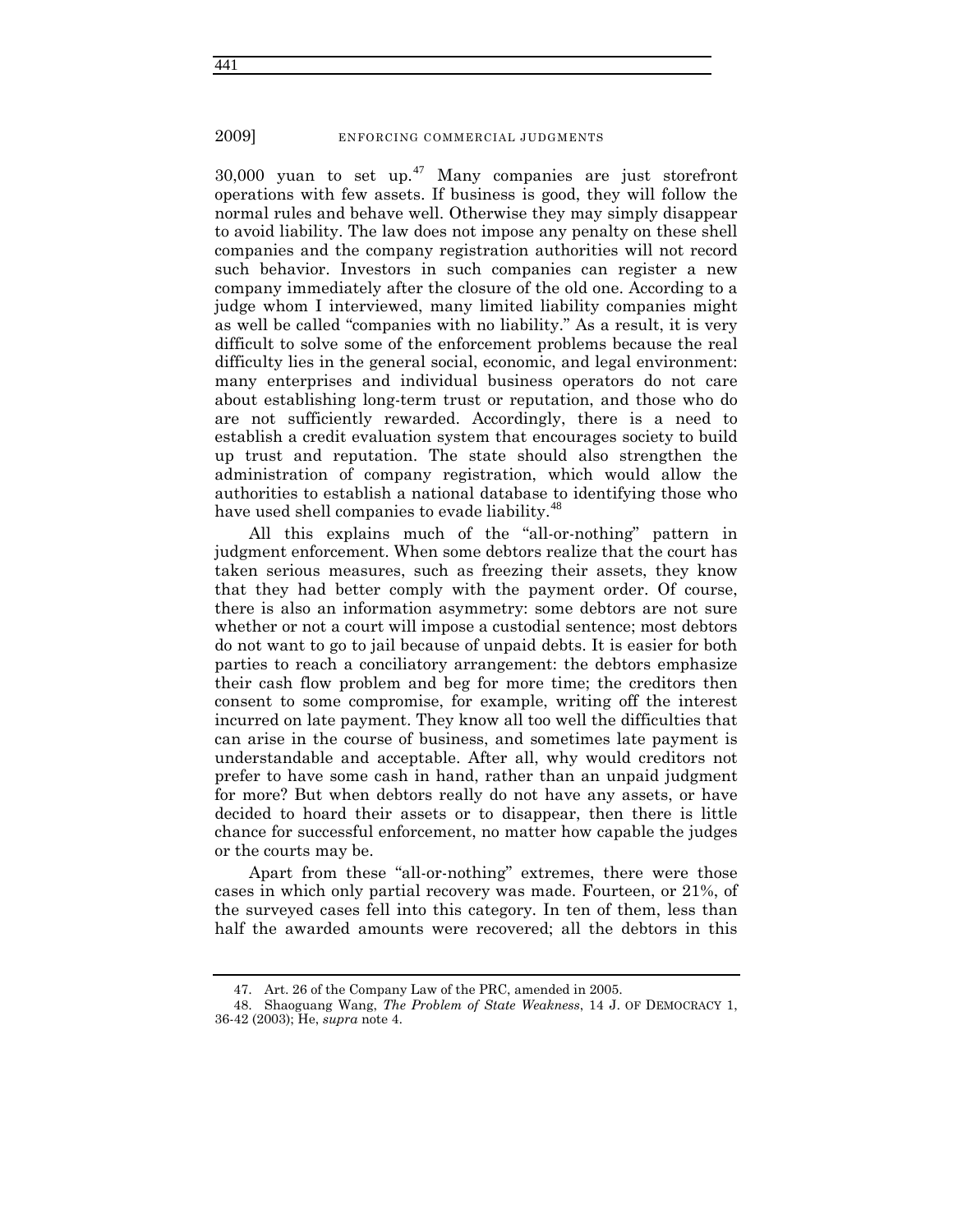category had paid a portion of the debts but none of them completed the payments. Some simply lost the capability to repay, even after the court had taken strict measures. Some had fixed assets, but were short on cash. It was difficult for the creditors to take further action at that point. To avoid being overly confrontational, they would usually offer the debtors more time.

To what extent did the connections between the court and the government influence the enforcement? My data does not answer that question, but provides some clues. While litigants with connections might be able to accelerate the enforcement process, no other obvious benefits were found. With amounts at issue usually below 100,000 yuan, creditors may not want to invest too heavily in "corruption."

The interview materials suggest that the court, by and large, followed the required procedure. This institutionalized and streamlined enforcement practice has indeed led to a brand- new impression of the court in the minds of many creditors and this is perhaps why in general non-local creditors have usually not complained about discriminatory treatment.

#### *I. Private Enforcers (Shoushulao)*

Despite the connotations of illegality associated with private enforcers, many interviewees still shared their thoughts and experiences with us, especially after they could fully appreciate the purpose of our research. Three of our interviewees clearly said that they had hired Shoushulaos. Five mentioned that they had thought about hiring them, but ultimately did not. Generally speaking, Shoushulaos still fill a need.

First, many creditors are cautious about going to court because of its poor reputation and procedural complexity. Some interviewees mentioned that they were not sure whether their evidence would be admitted, and that this had led to psychological stress. Interestingly, however, one had this to say:

Before I went to court, I was worried about a lot of things: the case might be delayed forever; the lawyer I hired might overcharge me; the other party might have connections within the court, and so on. I was concerned about having to pay the litigation fees without winning the case, so I often sought the help of Shoushulaos. They were able to get things done as long as the amounts at issue were below 10,000 yuan. But they had more difficulty with larger debts, especially when the debtors were really resistant. Then I finally tried the court. The experience was quite positive: the case lasted only two weeks and the litigation costs were acceptable. The fees for the lawyer, who was introduced by a friend, were reasonable. In the end, the litigation cost was lower than the fees for hiring a Shoushulao. More importantly, Shoushulaos often make empty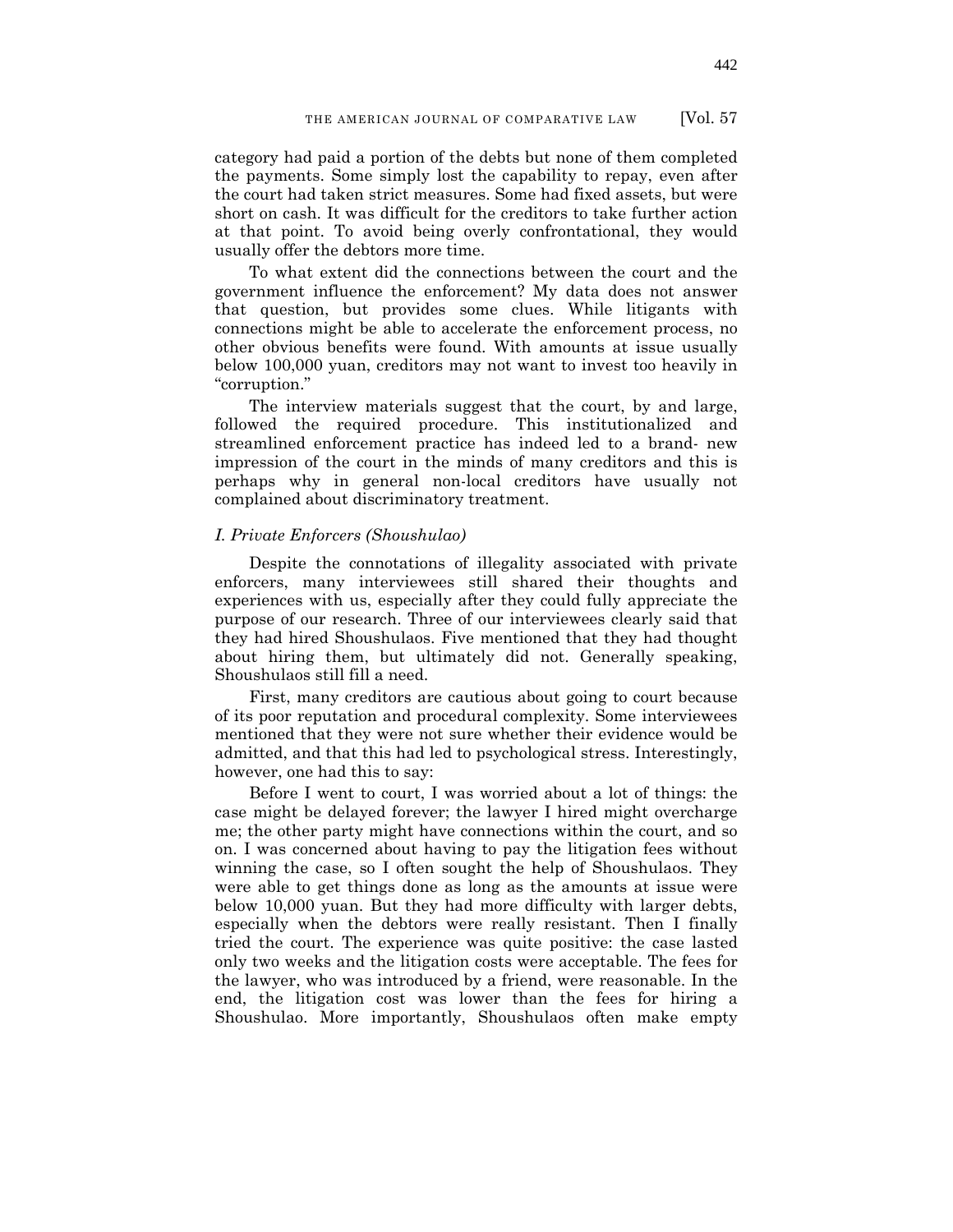promises and I sometimes felt cheated.

Second, using the courts involves an outlay too, i.e., the payment litigation fees as well as other costs.

Third, the enforcement period of the court, given its procedural complexity, can be overly long. It might take two to three years, much longer than the time usually needed by Shoushulaos.

Finally and most importantly, the courts must obey the law and are constrained by many procedural requirements. By contrast, Shoushulaos, who are usually semi-gangsters, often employ unlawful threats. In cases of shell companies formed to evade liability, as discussed above, the courts may not be able to enforce the judgment, while Shoushulaos could be effective.

On the other hand, while debtors usually know what measures a court might envisage, they never know what kind of hideous actions Shoushulaos might take. When Shoushulaos are involved, the debtors immediately feel a lot of stress, even though Shoushulaos rarely *act* outrageously.<sup>[49](#page-24-0)</sup> That is why Shoushulaos have been quite effective in certain types of debt collection.

But Shoushulaos also have an obvious limitation: it is difficult for the creditors to establish trust with the Shoushulaos or to control their behavior. Since Shoushulaos are not recognized as lawful agents, the creditors take the promises of Shoushulaos with a pinch of salt; they cannot impose meaningful penalties on the Shoushulaos if such promises are not fulfilled. What the creditors can do is to deny payment of the service fee, usually contingent on the collected debt. From the perspective of Shoushulaos, the only payment they can obtain then is a certain share of the debt they managed to collect. When the normal coercive measures to obtain payment are not working, their threats are very likely to escalate and the creditors who hire them might be concerned about becoming involved in criminal liability over such threats or actions. A small business operator who had hired a Shoushulao said:

I was very busy collecting my outstanding debts before the New Year. A lady borrowed 200,000 yuan from me but refused to repay. I knew she had money. I then contacted one of my classmate's little brothers, a high school dropout, to chase her; the commission was 10% of the collected debt. But that lady, after being confronted several times, only paid less than 80,000 yuan principal plus 20,000 yuan interest. My classmate was a director of detectives in another city, so his brother then suggested: "Why do we not

443

<span id="page-24-0"></span><sup>49</sup>*. See* Xu Xin, *On Private Remedies (lun sili jiuji)* (2005); Curtis J. Milhaupt & Mark D. West, *The Dark Side of Private Ordering: An Institutional and Empirical Analysis of Organized Crime*, 67 U. CHI. L. REV. 41 (2000).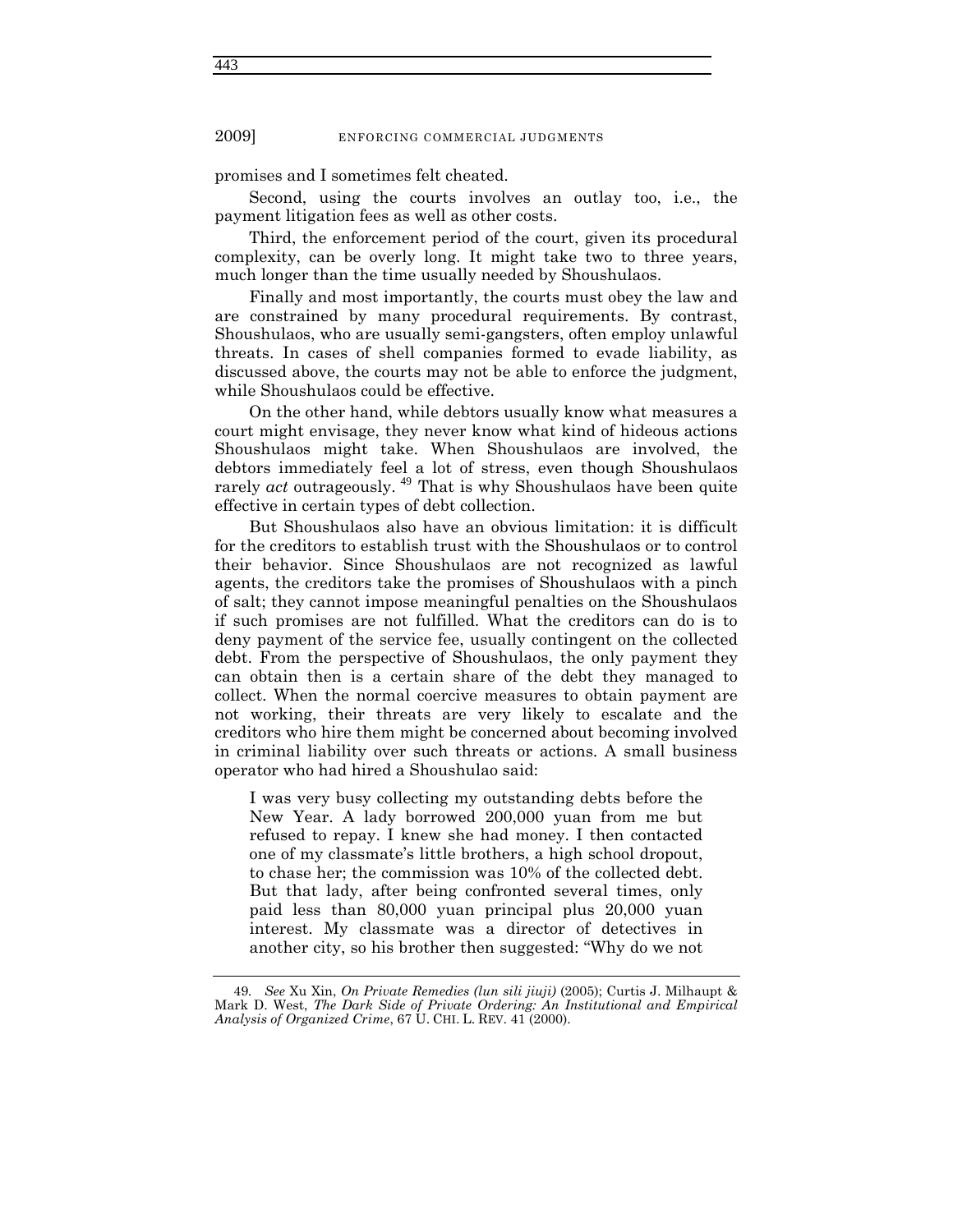throw the lady into prison during the Spring Festival?" I immediately said no. It is not worth doing things like that for this amount of money. I have to do business in the future, so I do not want to get into too much trouble and scare off other clients.<sup>[50](#page-25-0)</sup>

Only a few small enterprises would hire Shoushulaos. For largescale and established companies, neither the employees nor their bosses will hire Shoushulaos in their own names, because none of them wants to be involved in this "illegal" activity. In a word, the effectiveness of Shoushulaos lies in their potential and possibly illegal threats, which might also put their potential clients at risk. That is why many interviewed creditors thought about hiring Shoushulaos, but few actually did so. Their illegal nature is both the weapon and the Achilles heel of the Shoushulaos. It is this feature that determines that they can only be used within a certain scope. As a result, the debt collection business in China is unlikely to be dominated by Shoushulaos. While the formal and informal remedies have their respective market shares, it is clear that the formal ones remain prevalent.

#### *J. How the Court is Viewed*

According to the data of this study, the plaintiffs' impression of the court have become more positive after they actually experienced the courts. [51](#page-25-1) As can be seen from Table 7, most plaintiffs (forty-two) were highly satisfied with the adjudication process. Among eleven interviewees who did not comment, some were not present during the adjudicating process (they were represented by a lawyer) and some reached an agreement with the other party immediately after filing the petition. Of course, some just did not want to comment. Many interviewees said that the judges were patient and clear in explaining the court procedure.

These improved impressions are due to, among other factors, the increased professionalism of court staff. The Judges Law, amended in 2001, requires all judges to pass the National Uniform Judicial Exam, and this has led to a more qualified judiciary in

 <sup>50.</sup> Interview in Nanning, Guangxi Province, China (Feb. 20, 2007).

<span id="page-25-1"></span><span id="page-25-0"></span> <sup>51.</sup> He, *supra* note 4. I have discussed many reasons why litigants' impressions of the courts have become more positive, including professionalism, standardization, explanation of the court procedures to the litigants, the increased threshold of petition filing, and contrast between the experience and the relentless accusations of the media against the courts. For a similar result based on empirical surveys, see Ethan Michelson, *Dispute Processing in Urban and Rural China: Findings from Two Surveys*, Oxford: Oxford Foundation of Law, Justice, and Society (2008). In a Shanghai-based study, over 63% of litigants believed that judges deserved high ratings ("dignified conduct and high professional quality"). *See* Minxin Pei et al., *A Survey with Corporate Litigants in Shanghai,* in JUDICIAL INDEPENDENCE IN CHINA, forthcoming (Peerenboom ed.)(2009forthcoming).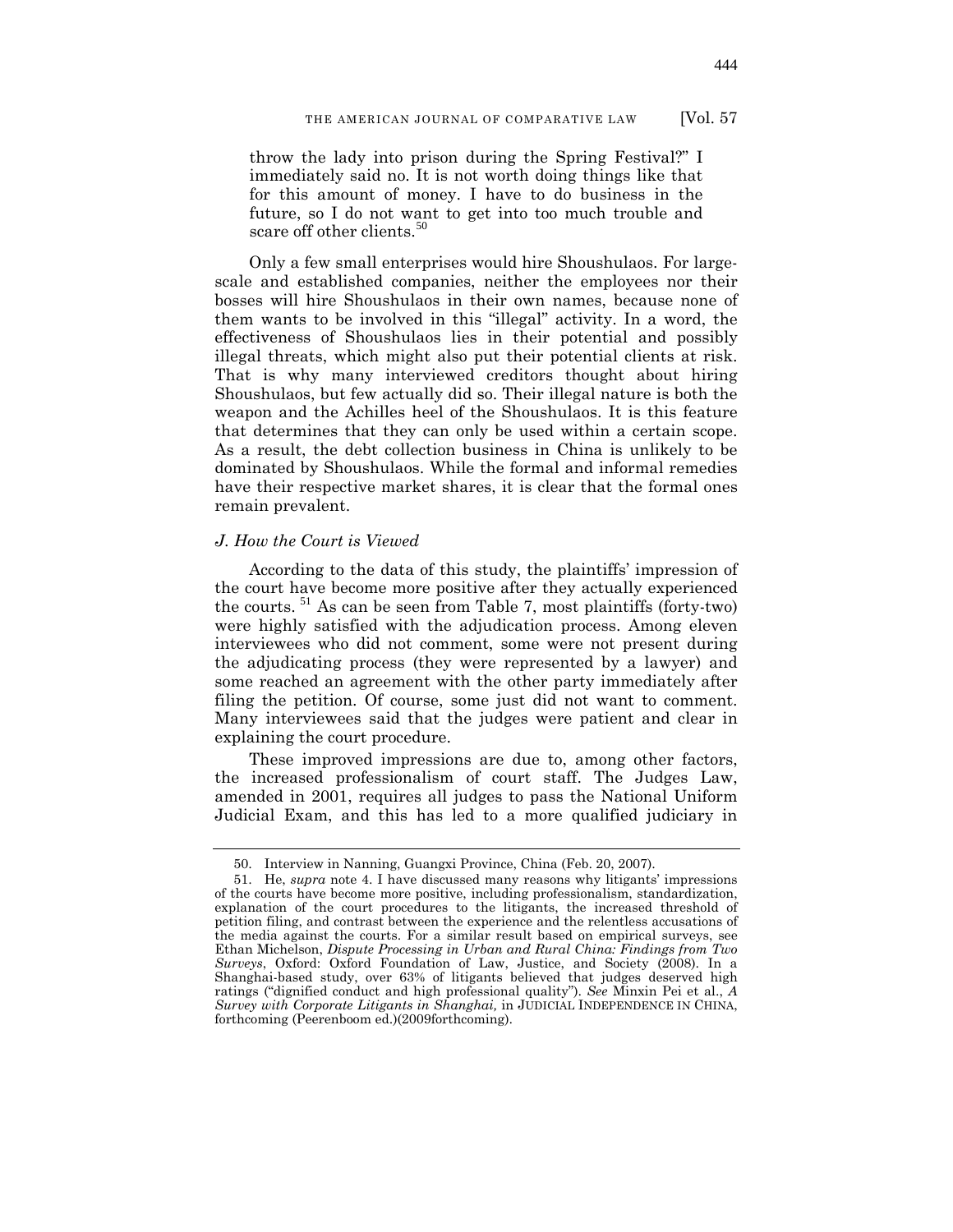China. In addition, judges' salaries have generally been increased, in part due to sufficient financial resources supplied by local financial departments. The income level of judges has traditionally been higher than the local per capita GDP. Becoming a judge has become attractive to many law graduates who prefer to earn a stable income while dealing with a less demanding workload than they face in private practice. The court has been able to recruit law school graduates and postgraduates.

The judiciary has also imposed strict requirements on the conduct of court staff. The court has issued detailed measures according to which judges are held accountable for wrongly decided cases. There are also various internal requirements pertaining to the work procedures of court staff, some of which are determined by the complaint and appeal rates. In many courts, the judges' careers and incomes will be directly affected by these rates. The court will implement salary deductions when the time limits of handling cases specified in the Civil Procedure Law are not observed. As a result, over 98% of judgments are handed down within the set time limits.

The interviews, however, show that many parties were still unaware of the court procedures and regarded them as very complicated and often too strict. Some spoke bluntly of practices they considered unreasonable. For example, a creditor believed that the seizure of assets of a debtor's siblings should also be enforced, as long as these assets had originally been owned by the debtor. Some even thought that the adjudication procedures were too long and too troublesome—they apparently took twenty days in a particular case—required too many "unnecessary documents." However, it would seem that few courts in other countries could render a decision in less than twenty days. Another plaintiff who appealed his case complained about the long period it took (almost two years) and the detailed requirements of evidence. But it turned out that the courts had actually been strictly following the procedural requirements of the Civil Procedure Law. Some interviewees even said that the court should provide parking lots for them, but the fact was that the court had no parking lots, not even for the staff of its appeals court. Perhaps it is only in China where the court administration has been so powerful that the adjudication can be handled so efficiently. Still, the court should increase its transparency and provide more education for the litigants. One plaintiff commented:

I contacted them (the debtors) several times. They promised to pay but nothing happened. My business was rather small and cash flow was very important. I had no choice but to go to court. I had no idea about how to file a lawsuit, so I made some enquiries with friends. I didn't have to go to the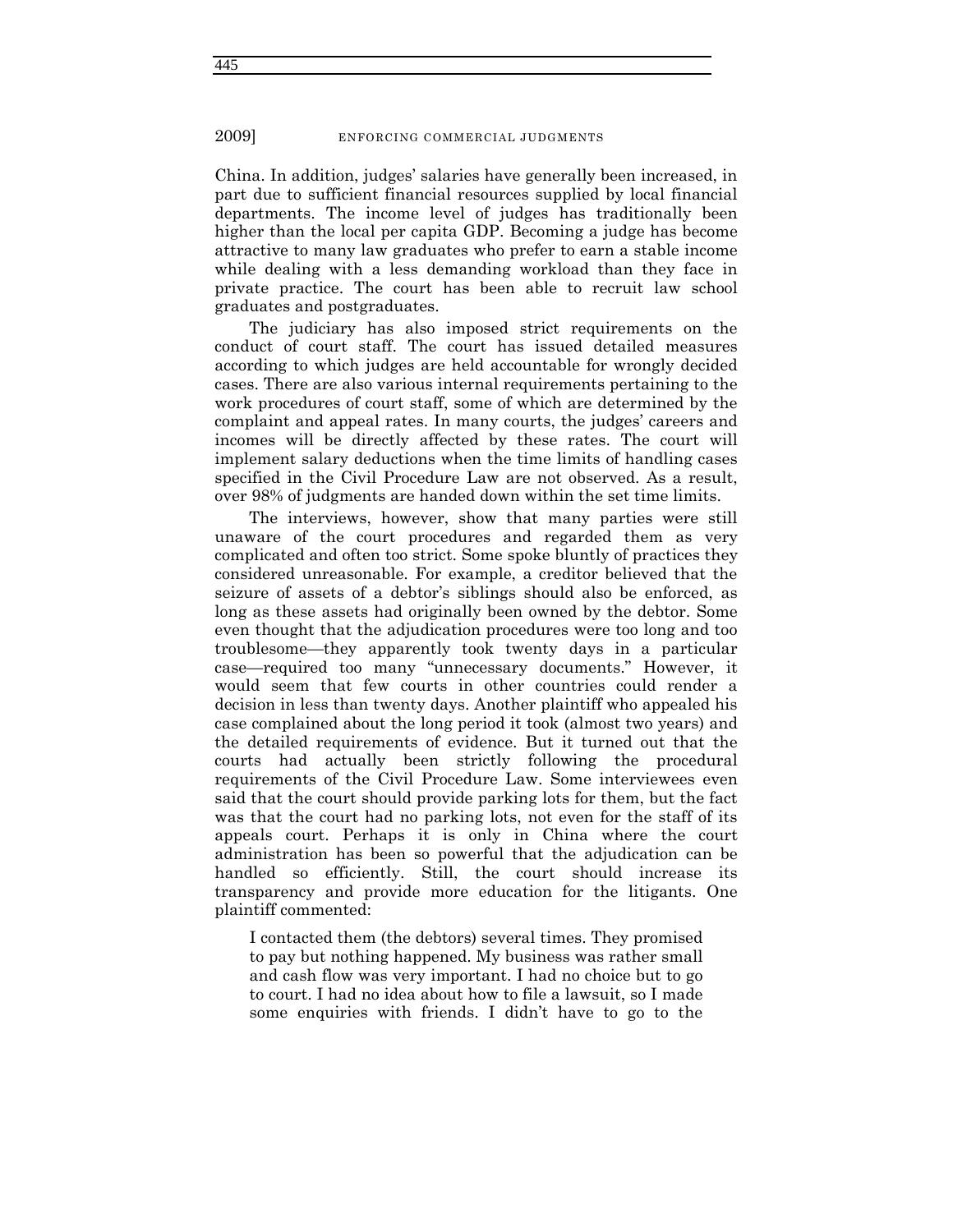courtroom too many times. Once I had been to court, the procedure became quite clear. In that litigation I reached a mediation agreement with the debtor, in which he promised to pay 30,000 yuan in seven installments, and he did as he promised. So there was no need for the compulsory enforcement. The experience was very pleasant. Later on I filed several other lawsuits, and all went very well. In retrospect, the only concern had been the procedural requirements, which were unclear to me.<sup>[52](#page-27-0)</sup>

Yet the litigants were not particularly satisfied with the enforcement phase, when they compared it with the adjudication phase. Most of the interviewed creditors believed that the court should enforce judgments more energetically. Eight creditors regarded the enforcement as inadequate and not timely. Eleven interviewees did not want to comment at all. Many believed that the court should have adopted more immediate and effective measures to locate the debtors' assets.

There were many reasons for the ongoing problems with enforcement. First, the court did not have sufficient staff. It received on average 10,000 enforcement applications per year, but only had fifty enforcement staff members, which meant that one staff member had to handle more than 200 cases each year, or one case each working day. According to the internal regulations of the court, the enforcement must be completed within six months. Since the enforcement often involves much paper work and many inquiries with other institutions, it is unrealistic to require that all the cases be closed without any delay. Second, the courts cannot supervise the staff effectively. The staff quality in the enforcement bureau is usually not as good as that in the adjudicating divisions, and there is, of course, some corruption involved. $53$  Third, the enforcement application fees were sources of complaint as well. As previously discussed, when the enforcement is not successful, the creditors have to bear the litigation and enforcement fees. Under these circumstances their attitude towards the court cannot be expected to be positive. After all, even if the creditors do not recover a penny in a law suit they have won, they still have to shoulder all the costs! Most importantly, there is a huge contrast between the adjudication and enforcement stages: the court is very efficient in the adjudication stage and the creditors prevail, but the fact that they might fail to recover their debt only emerges in the enforcement stage.

 <sup>52.</sup> Interview with a plaintiff on Oct. 10, 2005.

<span id="page-27-1"></span><span id="page-27-0"></span> <sup>53.</sup> In an experiment conducted by the SPC, surveillance was installed in a court in Shandong province to supervise the staff of the enforcement bureau. This change immediately bore fruit. One result was that the enforcement rate increased noticeably; another was that the entire staff functioned like robots. Professor Xu Xin, personal comment, Apr. 8, 2007.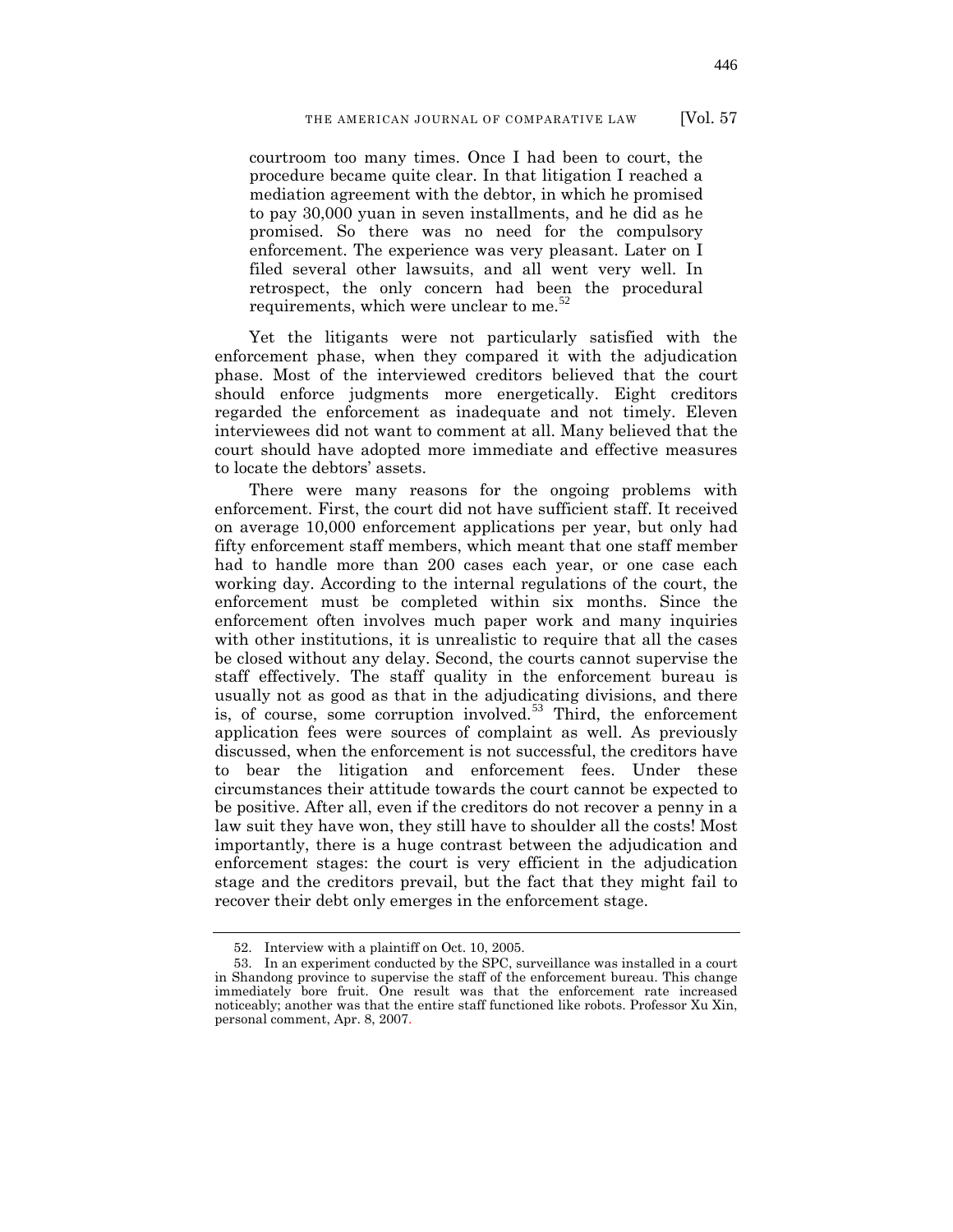## III. A BRIEF COMPARISON WITH SIMILAR COURTS IN RUSSIA AND THE UNITED STATES

It is obviously dangerous to compare the enforcement situation in Chinese courts with that in other countries and to jump to conclusions based solely on such comparisons. First of all, the structures of legal systems, civil procedures, and litigation cultures are inherently different.<sup>[54](#page-28-0)</sup> Secondly, political and economic environments differ across countries. In transitional countries, such as Russia and China, economic environments are somewhat volatile and vulnerable to policy changes. In developed countries like the United States and Japan, the situation is more stable.<sup>[55](#page-28-1)</sup> While the external environments will definitely affect whether potential litigants will use the courts, the influencing factors are so complicated that it is difficult to make direct comparisons.<sup>[56](#page-28-2)</sup> Moreover, empirical research is scarce, not to mention the paucity of comparative studies. Still, there are many common features that do allow comparison. In the first place, almost all the studies, involving a variety of countries, indicate that going to court is a last-ditch attempt at debt collection. Second, non-payment cases in court are invariably straightforward, with simple facts and solid evidence. Instead of handling really difficult disputes, courts worldwide mostly seem to fulfill a procedural or administrative function in these cases.<sup>[57](#page-28-3)</sup> In view of these similarities, a brief comparison may offer some general idea as to the place Chinese courts occupy in the world.

In so far as commercial judgment enforcement in China is concerned, the Russian courts are perhaps the most comparable. Under the influence of a planned economy, the courts in both countries have mainly handled contractual disputes between economic institutions. There are obvious similarities between the two systems with regard to their organizational structure, the amounts at issue, the previous transaction history, the litigation

<span id="page-28-0"></span> <sup>54.</sup> For the classic discussion on whether the cultural or the structural influences are dominant in the pending disputes, see Blankenburg, *supra* note 37; John Haley, *The Myth of Reluctant Litigants*, 4 J. OF JAPANESE STUDIES 359-89 (1978).

<span id="page-28-1"></span> <sup>55.</sup> In Marc Galanter & Joel Rogers, *A Transformation of American Business Disputing? Some Preliminary Observations* (Working Paper, Madison: Inst. for Legal Studies, 1991), Galanter and Rogers' examination of Stewart Macaulay's classic explanation, *Non-Contractual Relations in Business*, 28 AM. REV. OF SOC., 12-36 (1963) finds that the U.S. economic environment in the 1980s has made the formation of non-contractual relationships more difficult.

<span id="page-28-2"></span> <sup>56.</sup> Lane Kenworthy et al., *'The More Things Change. . .': Business Litigation and Governance in the American Automobile Industry*, 21 L. & SOC. INQUIRY 631-78 (1996).

<span id="page-28-3"></span> <sup>57.</sup> Lawrence M. Friedman & Robert Percival, *A Tale of Two Courts*, 10 L. & SOC'Y REV. 2, 267-301 (1976); Robert Kagan, *The Routinization of Debt Collection: An Essay on Social Change and Conflict*, 18 L. & SOC'Y REV. 323-71 (1984).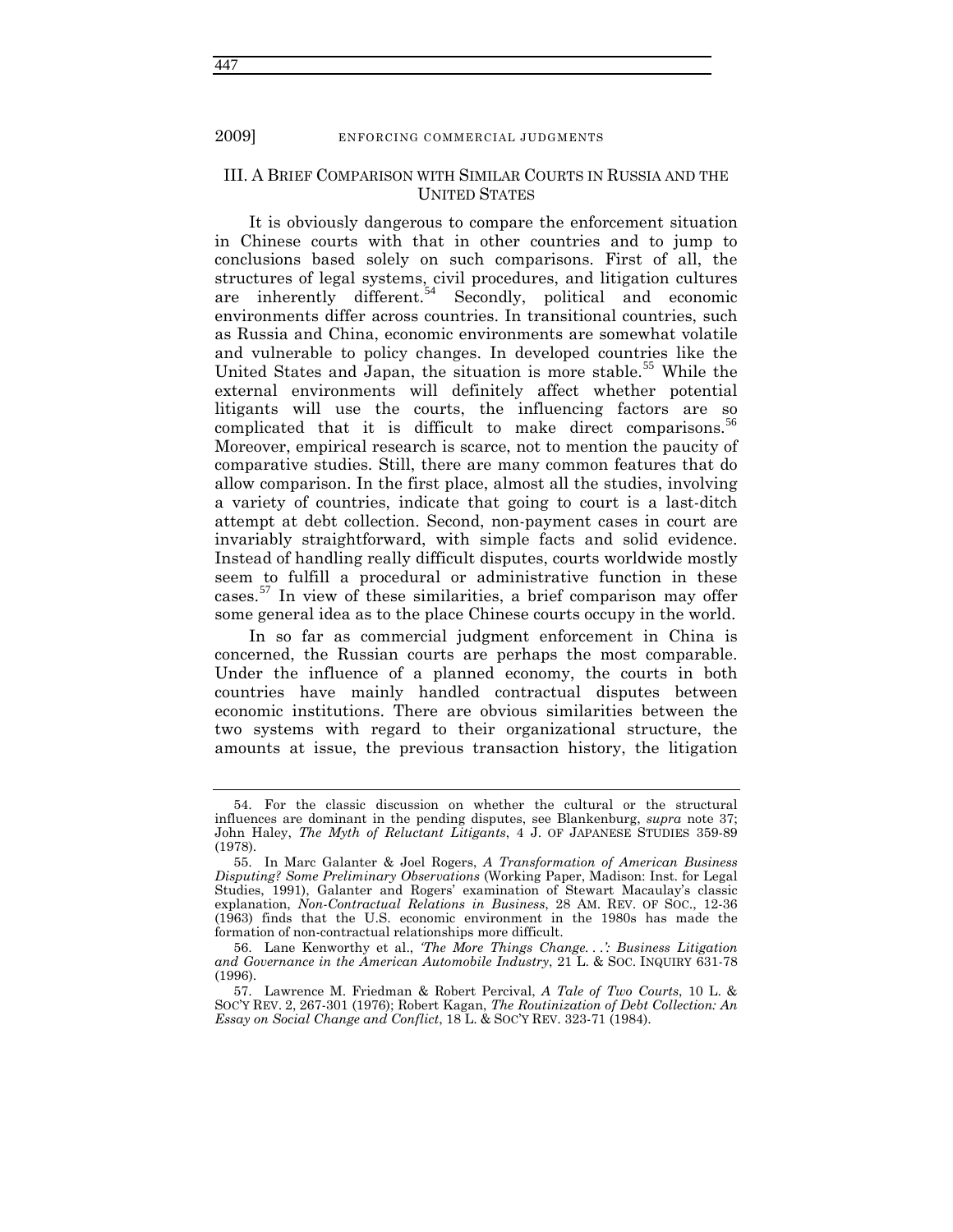results, the duration and fees, the social environments, and the role of trust.[58](#page-29-0) According to Hendley's research of 100 non-payment cases in three Russian courts, 64% of the creditors recovered something and 33% were paid in full. On average, each creditor recovered 46.7% of the awarded amounts.<sup>[59](#page-29-1)</sup>

In the U.S. court system, the small claims courts might be the most comparable for our purpose. Similar to Chinese courts, small claims courts are flooded with non-payment cases from business transactions. The major difference between the two sets of courts is that the litigation costs and lawyer fees in the U.S. courts are much higher, which would suggest a higher bar for litigation. According to an investigation of Iowa small claims courts, 71% of the creditors obtained nothing through litigation, 24% were paid in full, and 4% recovered a partial amount.<sup>[60](#page-29-2)</sup> Another survey based on Denver's small claims courts found that 55% of the creditors got nothing, and the rest of the creditors recovered only 31% of the awarded amounts.[61](#page-29-3) Another study involving eleven courts in New Jersey shows that in the small claims courts of that state, only 37% of the debts were fully honored and 5% received partial payment. The situation for cases other than small claims and landlord-tenant disputes was even worse: 25% of the civil judgments were fully enforced, 7% were partially paid, and 68% of the claimants went home empty-handed or the creditors dropped the lawsuits.<sup>[62](#page-29-4)</sup>

This brief comparison is not to suggest that the Chinese court I investigated was functioning better than the economic courts in Russia and much better than the small claims courts of the United States. But after comparing all these figures, the situation in China does not seem so unsatisfactory at all. With more than half of the non-payment petitions fully enforced, 76% of the creditors recovering some monies, and 61% of them recovering more than half the demanded amount, it is incorrect to say that court enforcement is exceedingly difficult in China. $^{63}$  $^{63}$  $^{63}$  The basis for the overly negative views on Chinese courts is open to question, especially when the holders of these views do not differentiate between the more developed and the less developed areas. My conclusion does not just rely on the above comparison, but is based on data and analysis as

 <sup>58.</sup> See Hendley, *supra* note 13, 46-82; Hendley, *supra* note 40.

<sup>59</sup>*. Id.*

<span id="page-29-2"></span><span id="page-29-1"></span><span id="page-29-0"></span> <sup>60.</sup> Suzanne E. Elwell & Christopher Carlson, *The Iowa Small Claims Courts: An Empirical Analysis*, 75 IOWA L. REV. 2, 521 (1990).

<span id="page-29-3"></span> <sup>61.</sup> Arthur Best et al, *Peace, Wealth, Happiness, and Small Claim Courts: A Case Study,* 28 FORDHAM URBAN L. J. 2, 365 (1994).

<span id="page-29-5"></span><span id="page-29-4"></span><sup>62</sup>*. See* Committee on Post-Judgment Collection Procedures in the Special Civil Part, *Report to the Supreme Court of New Jersey*, NEW JERSEY L. J. 2 (1993) [hereinafter Committee on Post-Judgment Collection Procedures]. Quoted from Clarke, *supra* note 1, at 34.

 <sup>63.</sup> Xingjun, *supra* note 2.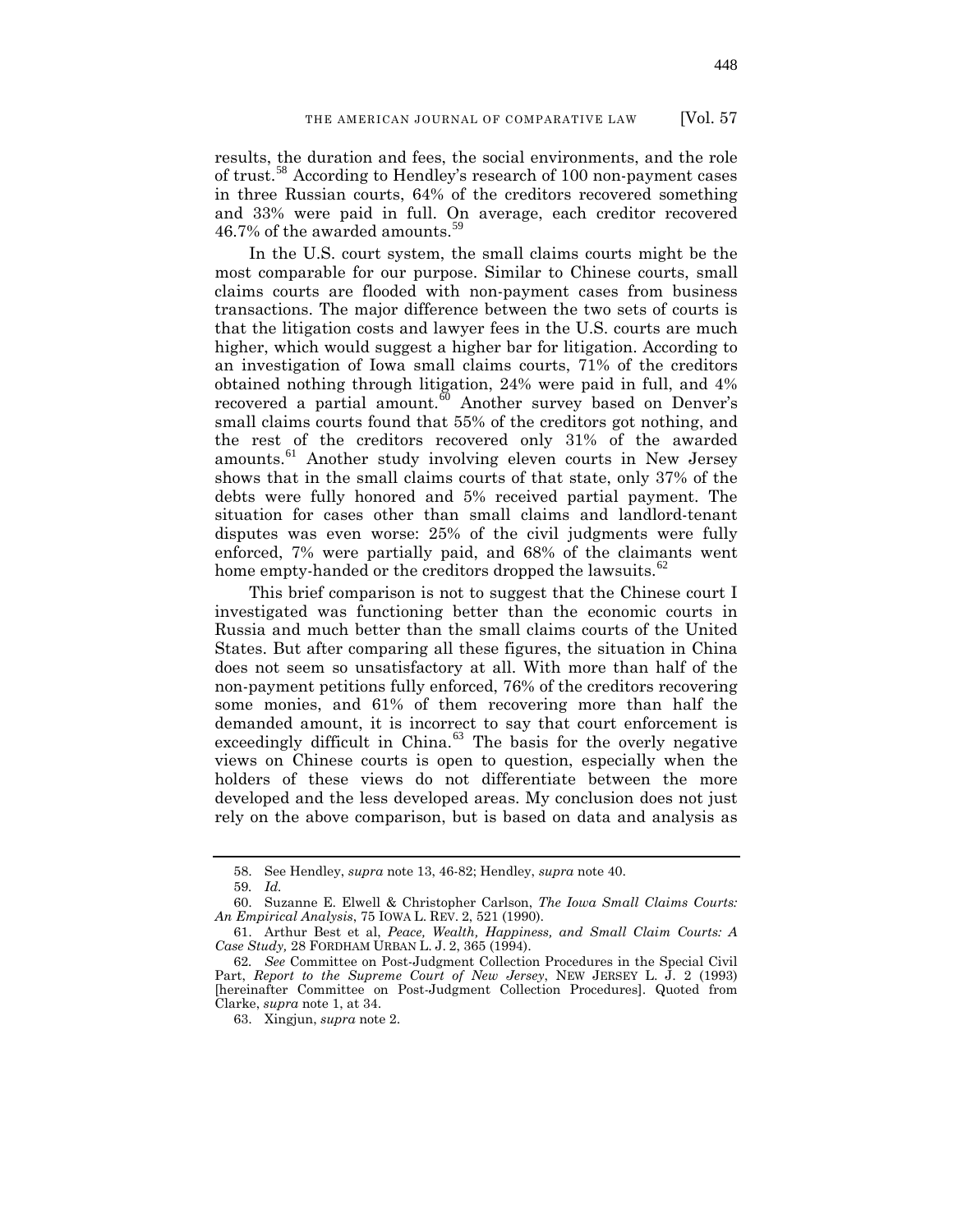well as other similar studies done in more developed areas of China. $^{64}$  $^{64}$  $^{64}$  The institutionalized measures employed by the court, for example, preemptive action, highly efficient adjudication, custodial sentences, in addition to the changed economic environment, have all contributed to better results. The positive opinions about the court expressed by the interviewees only further warrant such a conclusion.

It should also be noted that difficulty in enforcing civil judgments is by no means the preserve of Chinese courts. A scholar writes about a British court: "It would in fact have been more realistic for plaintiffs to regard the hearing as merely marking the end of round one in what might well prove to be a prolonged, acrimonious, and ultimately fruitless, contest."[65](#page-30-1) The key to understanding the causes of the difficulties of enforcement is that when non-payment cases eventually reach the court, they must by nature be difficult cases: the creditor is already prepared to destroy a relationship that was potentially valuable to its business. The courts are also clear on this point. A court that has no incentive to take on more cases distributes pamphlets to potential litigants, informing them of the risks of litigation and helping them to form a more realistic expectation.<sup>[66](#page-30-2)</sup> This is not an invention of Chinese courts either: the courts in New Jersey have taken the same measure. $\degree$ 

The real problem may be the expectations of Chinese courts. The tenet, "the law must be strictly followed and enforced," may have made people believe that court judgments in China are 100% enforced, or that court enforcement is without cost. And a legal education that focuses on the law on the books and pays little attention to the operation of the law in action does not exactly help to correct the (unrealistic) picture. Mainstream legal studies that lack an empirical tradition may also have made many researchers overlook the positive developments in the Chinese courts. In these circumstances, it is not surprising that some litigants regarded twenty days to arrive at an adjudication as excessively long, but they may not be aware that in the United States, the corresponding period could be two to three years.<sup>88</sup>

449

 <sup>64.</sup> Pei et al., *supra* note 51. *See also* Susan Whiting's Nanjing investigation. Quoted from Clarke et al., *supra* note 10.

<span id="page-30-1"></span><span id="page-30-0"></span> <sup>65.</sup> JOHN BALDWIN, SMALL CLAIMS IN THE COUNTY COURTS IN ENGLAND AND WALES: THE BARGAIN BASEMENT OF CIVIL JUSTICE? 128 (1994). The situation in England and Wales is not very different either. According to Baldwin's investigation, six months after the execution of the court orders, only 31.9% of the creditors recovered the full amounts, at 134.

 <sup>66.</sup> He, *supra* note 4.

<sup>67</sup>*. See* Committee on Post-Judgment Collection Procedures, *supra* note 62.

<span id="page-30-4"></span><span id="page-30-3"></span><span id="page-30-2"></span> <sup>68.</sup> Marc Galanter, *The Vanishing Trial: An Examination of Trials and Related Matters in Federal and State Courts*, 1 J. OF EMPIRICAL LEGAL STUDIES 3, 459-570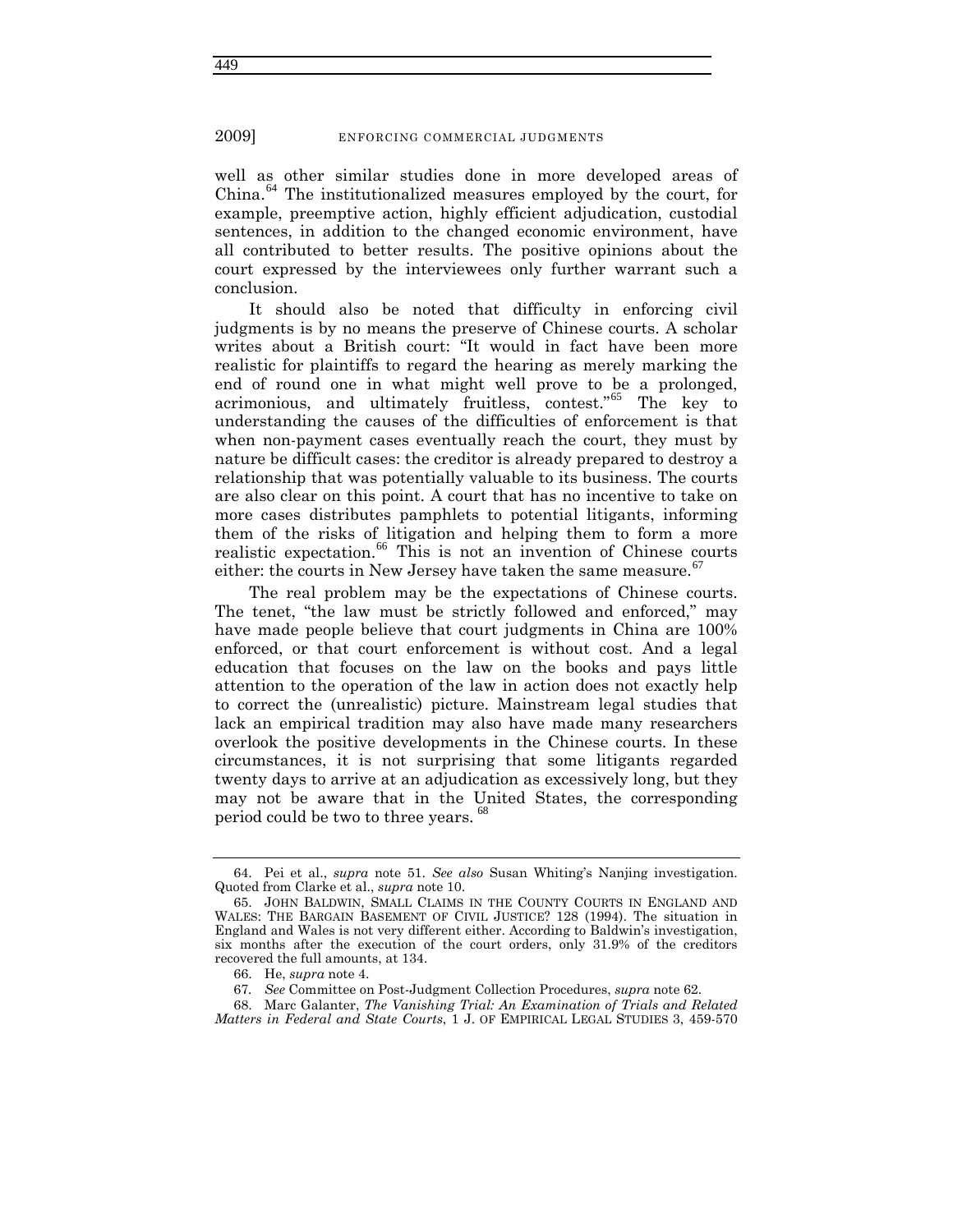It is indeed difficult to understand how Americans can tolerate such a low enforcement rate and why there are so few complaints about the enforcement of judgments in the United States. It is also difficult to understand why the Chinese are so sensitive on the issue of enforcement difficulties of Chinese courts. With little empirical research, many conclusions in the literature are simply drawn from anecdotal and biased sources that have been widely and repeatedly reported. Other researchers, without conducting solid empirical research, simply follow this line of thinking and readily attribute all the problems to China's underdeveloped legal system. There seems to be a deeply rooted belief that the moon in the United States is always brighter than in China—and that the moon in Russia is never as bright as in China. But according to many interviewees in this study, enforcing commercial judgments is by no means the most difficult task of the court; the enforcement of administrative cases or tortious cases has encountered far more resistance. <sup>[69](#page-31-0)</sup> Although the courts have a great deal of room for improvement, it is also important to establish a value system which encourages society to build its commerce upon trust and a solid reputation.

## IV. THE RELEVANCE OF JUDGMENT ENFORCEMENT FOR ECONOMIC DEVELOPMENT

The analysis has shown many positive developments within the court: decreasing local protectionism, reasonable enforcement results, and improved reputation of the courts among the litigants. These results are not unique; indeed, many recent empirical studies in urban China come to similar conclusions.[70](#page-31-1) One of the reasons for the huge contrast between these results and the still often negative popular conception may be an inadequate understanding of the limitations the courts face when enforcing judgments: if the debtors really do not have the money, who can squeeze blood from a stone? But the more important reason for this contrast lies in the many changes that have occurred in China. They include a privatized and diversified economy, institution building, and the professionalization of court staff.

As a result of these changes, the role of the court in local economic activities has become more important: many litigants regard the court as competent and efficient, and these litigants are willing to resolve future disputes through the courts. There seems to be a correlation between economic development and the courts

<sup>(2004).</sup> 

<sup>69</sup>*. See* He, *supra* note 36.

<span id="page-31-1"></span><span id="page-31-0"></span><sup>70</sup>*. See, e.g.,* Susan Whiting's Nanjing investigation. Quoted from Clarke et al., *supra* note 10. *See also* Pei et al., *supra* note 51.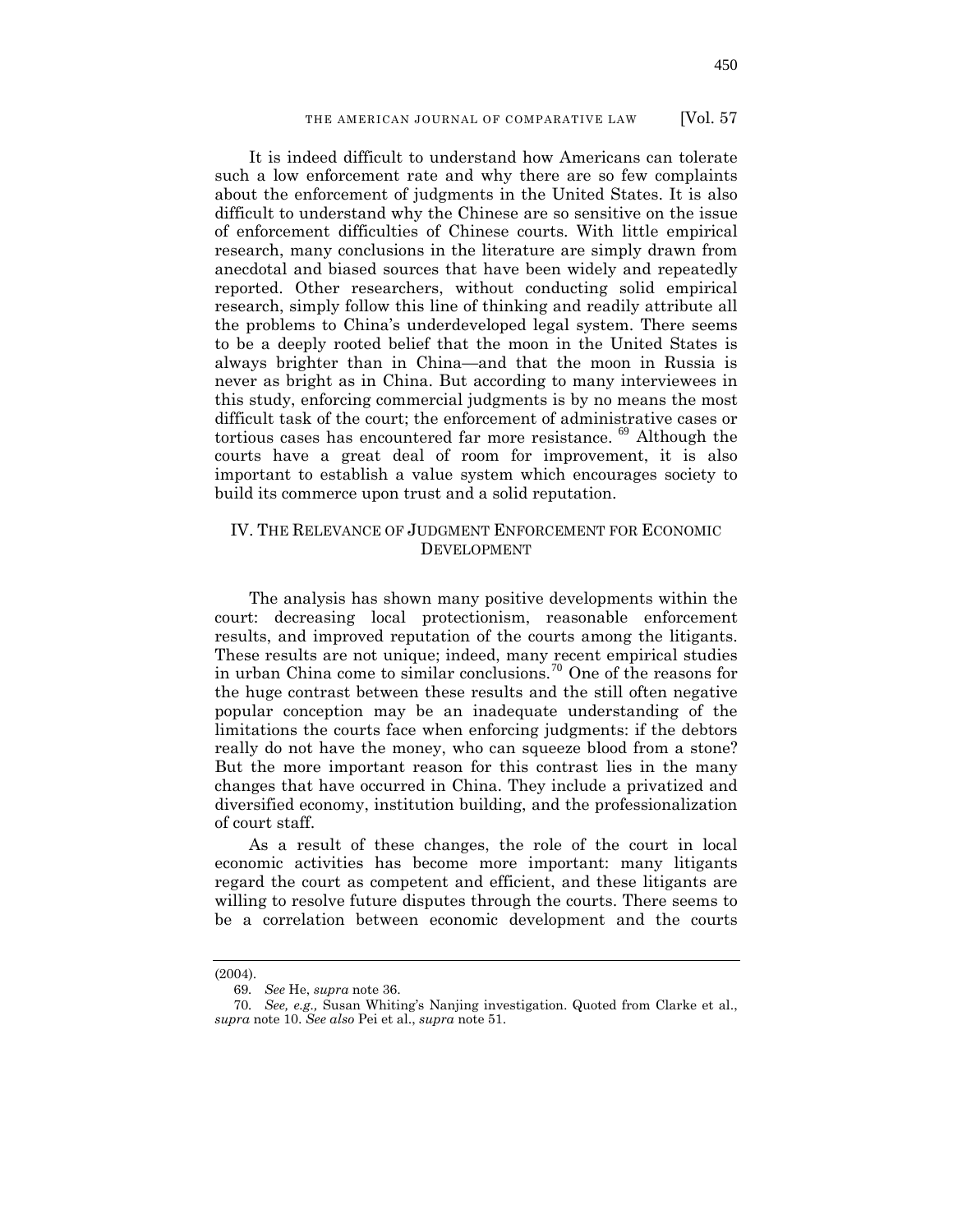playing a more important role. The question then is, does a wellfunctioning court become essential to economic development or is it the other way around? Or are there other connections? Given the small amount of data, this study will not be able to answer the question definitively, but it can certainly offer some clues from a grassroots perspective.

The fact that the court has been playing a more important role in local economic activities does not mean that it is essential for economic development. Admittedly, whether contracts can be enforced is important to economic activity, but a look at the situation in the region before and after the local economy took off can hardly support the idea that the court is essential to economic development. The local economy took off in the late 1980s and the 1990s, when the court was not strong, and the court's weaknesses clearly did not prevent the local economy from flourishing. Once the local economy develops, other mechanisms, in addition to the courts, have enforced contracts. Some social norms and the informal Shoushulaos are still in effect, though their functions are limited.<sup>[71](#page-32-0)</sup> The most effective mechanism found in this study was the control over the delivery of goods before payment was made and this control can be useful even beyond small communities. The population mobility in the Pearl River Delta is very high, with lots of business operators from other regions of the country setting up in businesses there. These business people cannot be characterized as groups of the same ethnicity, religion, origin, or culture, yet they do not look to the court to solve their disputes. The control over the supply of goods have already minimized most business risks. This control is similar to, but also significantly different from, using reputation as a basis for releasing supplies. Both control and reputation help to consolidate the mutual reliance between trading partners. But when reputation is not working, business managers can always protect themselves by controlling the supply of goods in the course of business transactions.

Consequently, contracts do not necessarily have to be enforced by a court when the economy has developed beyond a certain level. Due to this control mechanism, the amounts at issue are kept small, and the risk to the business has been minimized. The court is only one of many different mechanisms available for contract

<span id="page-32-0"></span> <sup>71.</sup> Numerous relevant works exist in the literature, see e.g., Xin He, *Explaining the Development of Migrant Business in Beijing*, 12 ASIA & PAC. MIGRATION J. 3, 385- 406 (2003); Janet Landa, *A Theory of the Ethnically Homogeneous Middleman Group: An Institutional Alternative to Contract Law*, 10 J. OF LEGAL STUDIES 349 (1988); Linda Lim & Peter Gosling, *Strengths and Weakness of Minority Status for South Asian Chinese at a Time of Economic Growth and Liberalization*, *in* THE ESSENTIAL OUTSIDERS 285-95, 309-11 (Daniel Chirot & Anthony Reid eds., 1997); Lisa Bernstein, *Opting Out of the Legal System: Extralegal Contractual Relations in Diamond Industry*, 21 J. OF LEGAL STUDIES 115 (1992).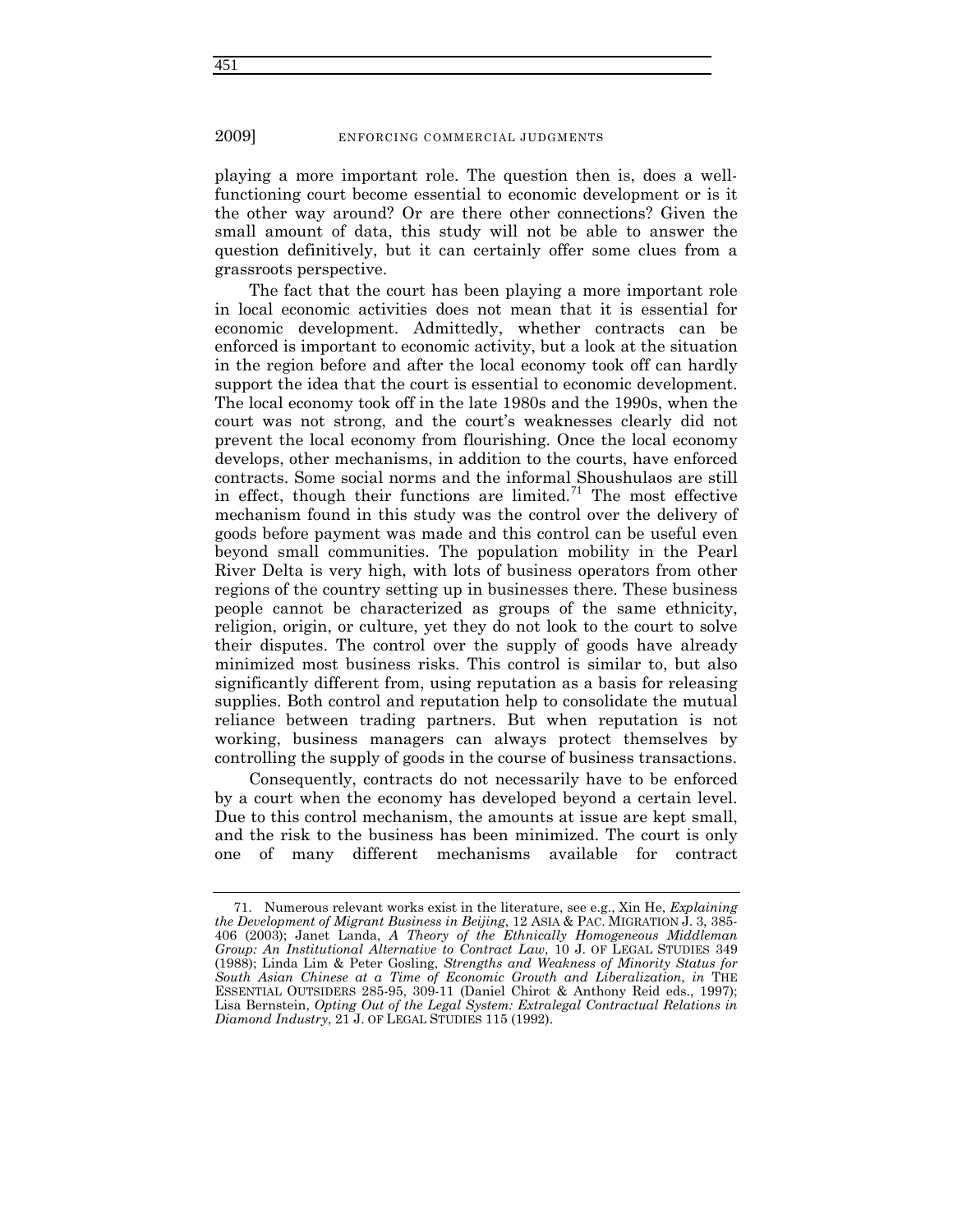enforcement. When one mechanism becomes less effective, or becomes more expensive, other mechanisms will become more prevalent and when the court's role becomes more important, it suggests that potential litigants are less likely to use alternative means to resolve their disputes. This study shows, inter alia, how the formal mechanisms are squeezing out informal mechanisms: the court has left less room for private enforcers, the Shoushulaos. The limited impact of the courts is more apparent in the area of foreign investment: although foreign direct investment has been an important factor contributing to China's economic development, the enforcement capability of the courts is only a tiny consideration among many more important ones on which investors base their decisions.[72](#page-33-0) That is why the caseload of commercial disputes has not grown at the same rate as the local economy.<sup>[73](#page-33-1)</sup> Thus, in contrast to what has been asserted by some economists, this study shows that a formal, neutral, and effective adjudicating organization does not seem to be essential to economic development.<sup>[74](#page-33-2)</sup>

Does the second possible explanation—the reverse causal link between a well functioning court and economic development make sense? Will the economy make more, or different, demands on the courts as it develops? To develop the local economy, the major political forces in the region are, of course, willing to provide a better business environment. This does not mean, however, that they have tried their best to improve the courts institutionally or professionally. To be sure, major political forces may not object to well-functioning courts, and they may even support their development, $^{75}$  $^{75}$  $^{75}$  but this is by no means crucial. It is well known that politically important officials are rarely appointed as court directors. Indeed, major political forces still tend to intervene in the courts' decision-making process. In most circumstances, a better business environment does not mean a more institutionalized court or stricter legal enforcement. Instead, it means more circumvention of national laws and more personal promises and preferential treatment offered by major political leaders to potential investors. When significant incidents occur, the courts are often required to toe the line of major political leaders. In this sense, the institutional development of the local court has less to do with the demands of the regional economy than with the uniform judicial reform occurring across the country. One can see this point clearly if the situations in the hinterland and the coastal areas are compared: the courts in the less developed hinterland areas are experiencing similar institutional and professional improvements, such as separating petition filing from

<span id="page-33-0"></span> <sup>72.</sup> PEERENBOOM, *supra* note 11, ch. 10.

<span id="page-33-1"></span> <sup>73.</sup> He, *supra* note 4.

<span id="page-33-2"></span> <sup>74.</sup> WEBER, North, Williamson, *supra* note 7.

<span id="page-33-3"></span> <sup>75.</sup> Clarke, *supra* note 1.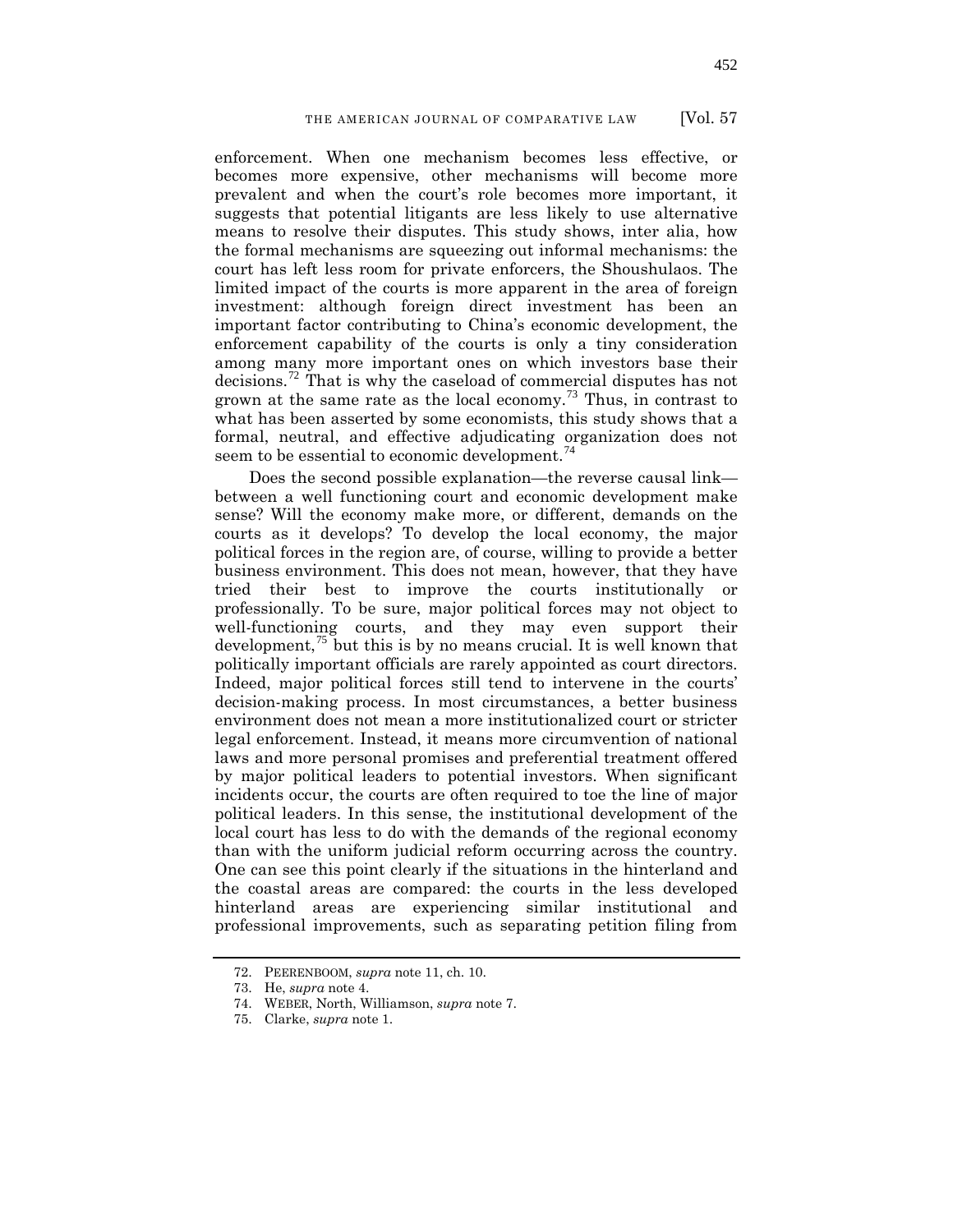adjudication. The judicial reform occurs despite the poor economic development in these areas. Thus, the market demand hypothesis seems inaccurate.

While the courts in the more developed area have indeed become more effective, this change has occurred largely because the local government, with a more developed local economy, has more income and can consequently give more financial support to the courts. In other words, the development of the local economy, or more accurately, of the local financial resources, provide a precondition for the institutional and professional development of the courts. The diversified economy, which suggests more court users with more or less the same legal status, further provides favorable conditions for the courts to handle disputes in a more neutral way. In other words, adequate financial resources in the developed region make more effective courts possible. When local governments and the region in general become richer, the institution-building and professional development of the judiciary have a chance of being realized. The courts are therefore far from indispensable at either stage of the economic development. Even if economic development has some association with the improved functioning of the judiciary, the link is, at most, indirect.

#### **CONCLUSION**

This study has illustrated significant changes in the enforcement of judgments in a developed area in China. Many improvements have occurred in urban areas, such as diminished local protectionism, increased professionalism, and better enforcement performance. Many factors have contributed to this improvement, including the privatized and diversified economy, streamlined court procedures, and adequate funding for the courts. This shows that the judicial reforms in this area have been effective and that the courts are by no means rubber stamp institutions. Indeed, the role of the courts has been strengthened and they have gained ground vis-à-vis informal disputes resolution mechanisms. As a result of these changes, the direct influence of major political forces on the courts has decreased.

With regard to the relationship between the courts and economic development, this research indicates that neither effective nor independent courts are a necessary condition for economic development, nor are improved courts necessarily the result of greater market demand brought about by economic development.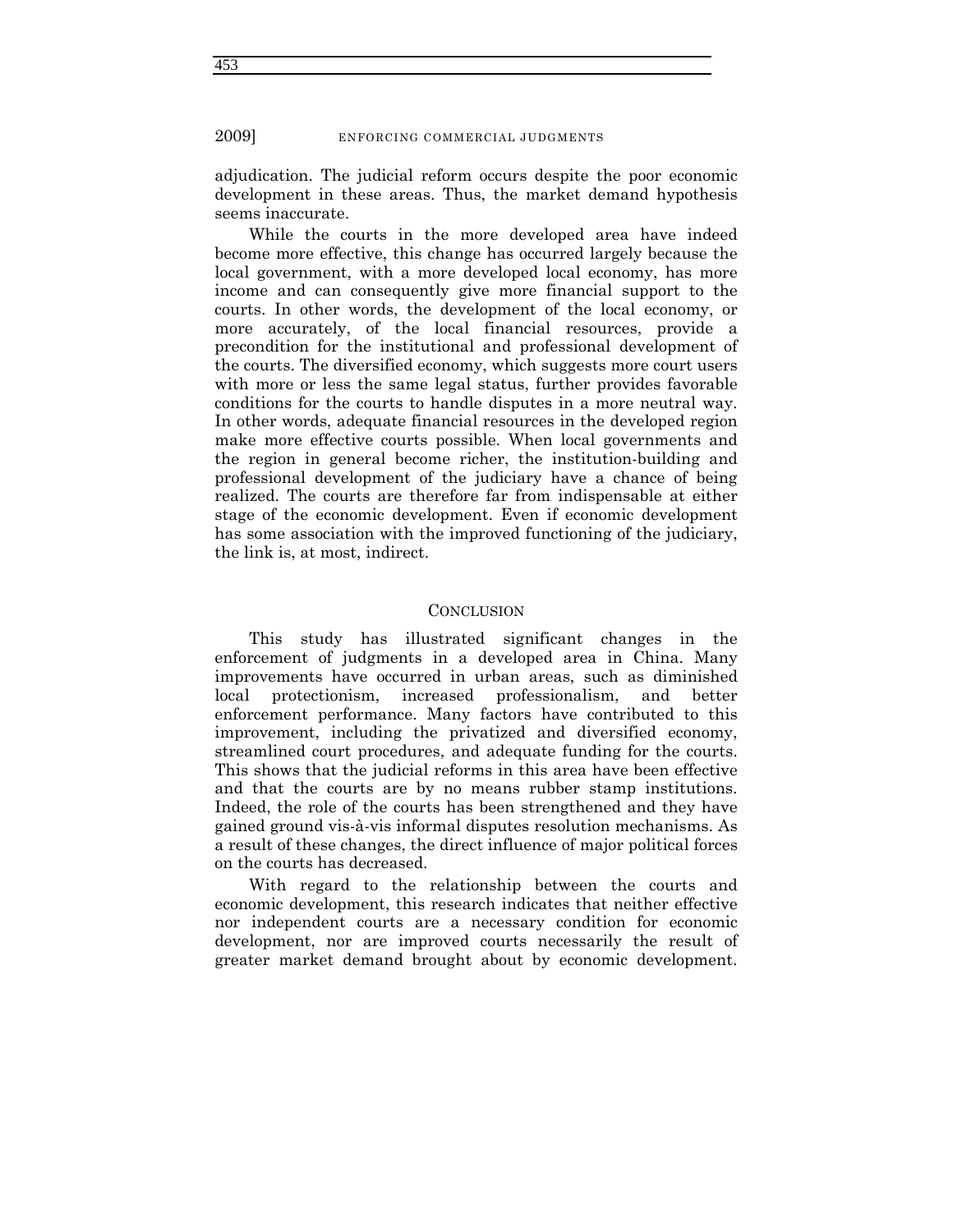Neither the hypothesis of North<sup>[76](#page-35-0)</sup> nor the reverse causation theory is verified by this study. The research suggests, however, the importance of economic development for the courts. It is the developed local economy and financial resources generated by the economy that provide a precondition for better contract enforcement. It also suggests the importance of investment in legal institutions and in the professionalism of their staff.

<span id="page-35-0"></span><sup>76</sup>*. See supra* note 7.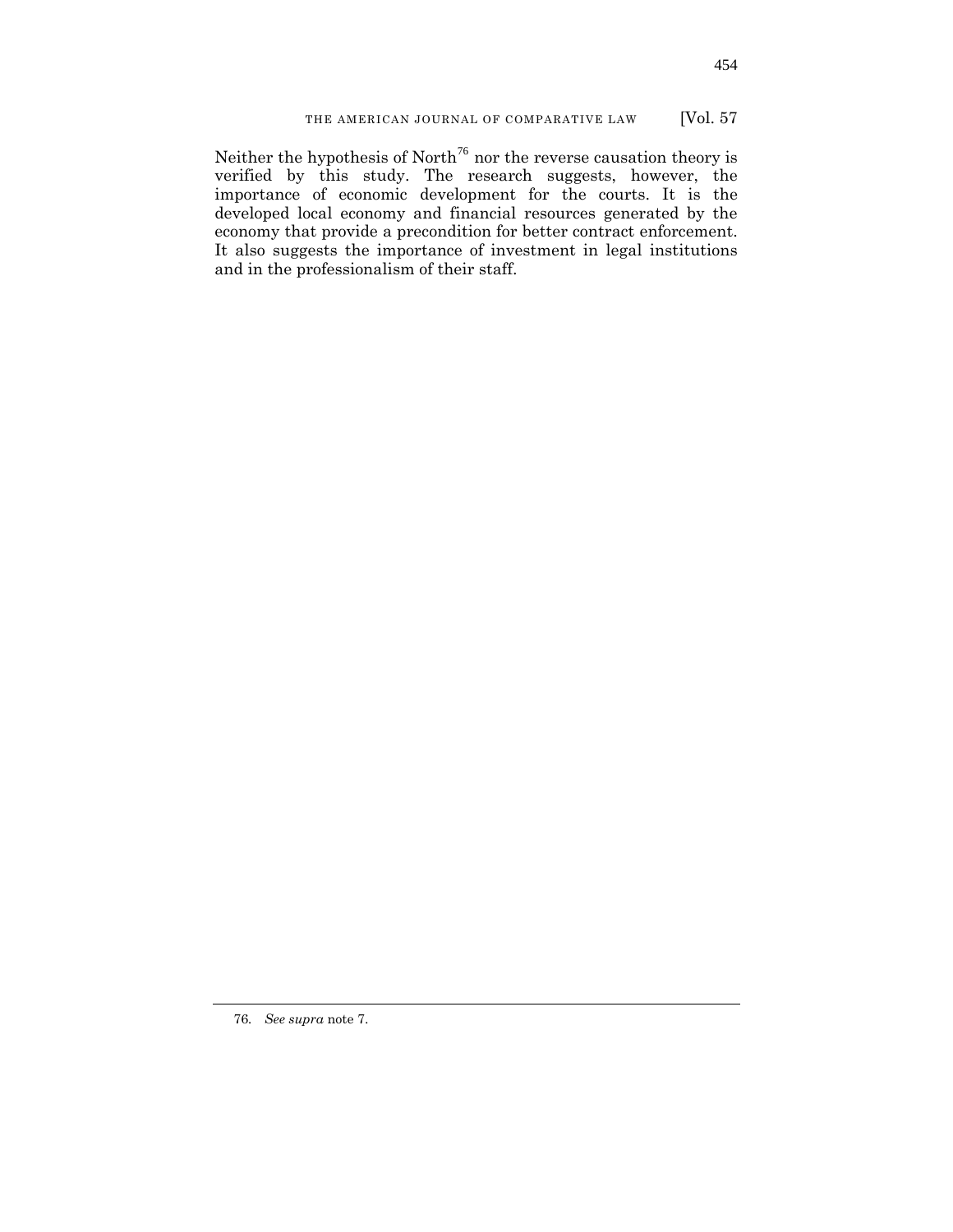| Ownership       | Local        | Non-           | Total          | Ownership                           | Local          | Non-     | Total          |
|-----------------|--------------|----------------|----------------|-------------------------------------|----------------|----------|----------------|
| Structure of    |              | Local          |                | Structure of                        |                | local    |                |
| the             |              |                |                | the                                 |                |          |                |
| Plaintiffs      |              |                |                | $\label{def:3} \textbf{Defendants}$ |                |          |                |
| <b>SOEs</b>     | 9            | $\overline{0}$ | 9              | <b>SOEs</b>                         | $\overline{2}$ | $\Omega$ | $\overline{2}$ |
| Collectively-   | $\mathbf{a}$ | 1              | $\overline{4}$ | Collectively-                       | 5              | $\Omega$ | 5              |
| Owned           |              |                |                | Owned                               |                |          |                |
| Enterprises     |              |                |                | Enterprises                         |                |          |                |
| Private         | 25           | 6              | 31             | Private                             | 30             | $\Omega$ | 30             |
| Enterprises     |              |                |                | Enterprises                         |                |          |                |
| (Including)     |              |                |                | (Including)                         |                |          |                |
| Individual      |              |                |                | Individual                          |                |          |                |
| <b>Business</b> |              |                |                | <b>Business</b>                     |                |          |                |
| Operators)      |              |                |                | Operators)                          |                |          |                |
| Foreign         | $\theta$     | $\bf{0}$       | $\Omega$       | Foreign                             | $\overline{4}$ | $\Omega$ | $\overline{4}$ |
| Invested        |              |                |                | Invested                            |                |          |                |
| Enterprises     |              |                |                | Enterprises                         |                |          |                |
| Limited         | 14           | 8              | 22             | Limited                             | 22             | 3        | 25             |
| Liability       |              |                |                | Liability                           |                |          |                |
| Companies       |              |                |                | Companies                           |                |          |                |
| Total           | 51           | 15             | 66             | Total                               | 63             | 3        | 66             |

## Table 1: Ownership Structure and Localities of the Litigants

Table 2: The Distribution of Amounts at Issue (Unit: 10,000 yuan)

| Amounts       | <=1 | l - 4.99 | 5-9.99 | 10-49.99 | 50- | Total     |
|---------------|-----|----------|--------|----------|-----|-----------|
| Numbers(%age) | 4   | 32 (49%) | 15     |          |     | 66 (100%) |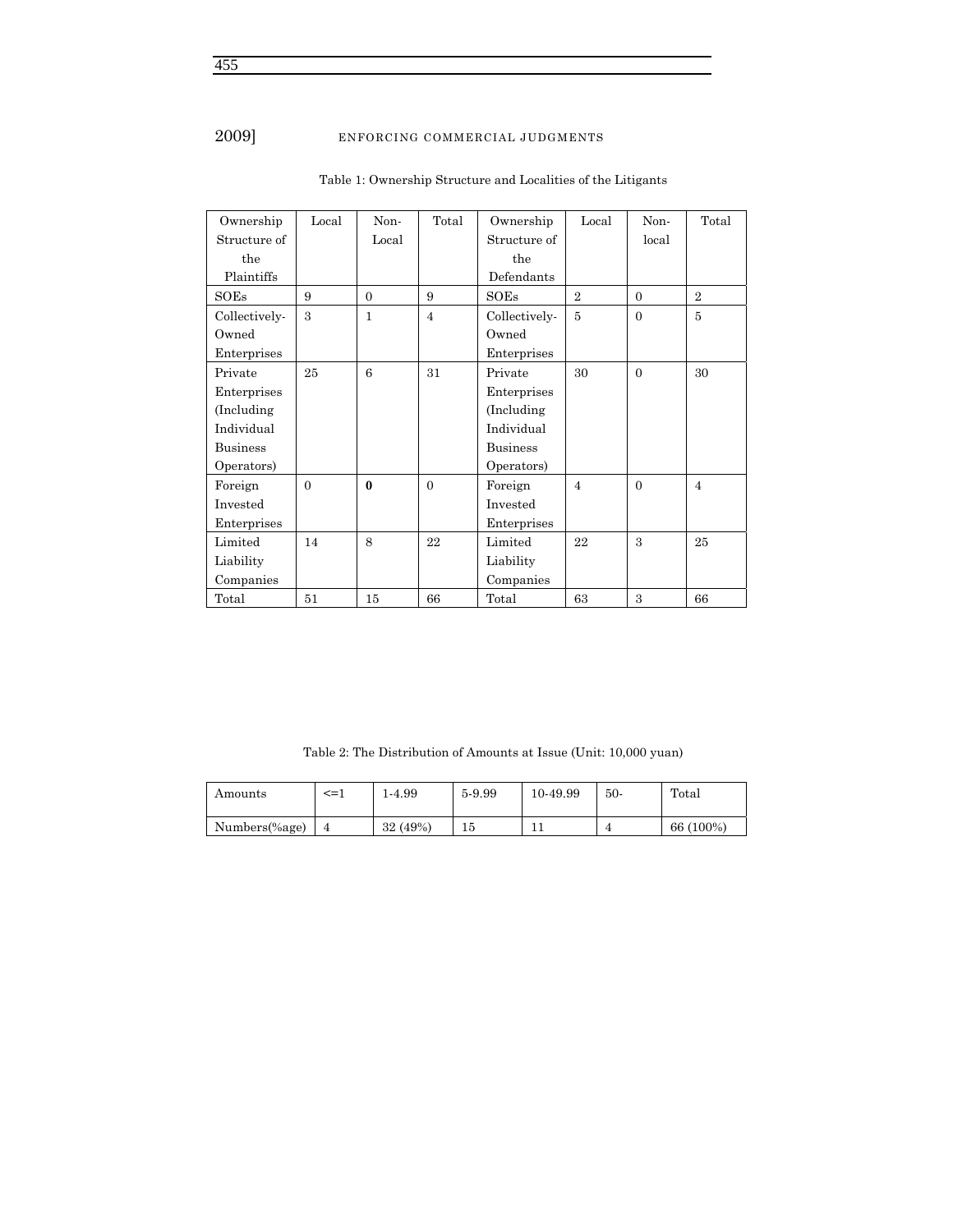# THE AMERICAN JOURNAL OF COMPARATIVE LAW [Vol. 57

|                 | From Debt Default  | From Petition Filing | From Handing Down   |
|-----------------|--------------------|----------------------|---------------------|
|                 | to Petition Filing | to the End of the    | the Court Decisions |
|                 |                    | First Instance       | to the End of       |
|                 |                    | (Adjudication,       | Enforcement         |
|                 |                    | Mediation, or        | <i>(Voluntary)</i>  |
|                 |                    | Withdrawal)          | Performance,        |
|                 |                    |                      | Enforcement         |
|                 |                    |                      | Suspension,         |
|                 |                    |                      | Enforcement         |
|                 |                    |                      | Termination)        |
| 3 months        | $\overline{4}$     | 60                   | 33                  |
| $>3-12$ months  | 37                 | 6                    | 12                  |
| $>12-24$ months | 20                 |                      | 14                  |
| $>24$ months    | 5                  |                      | 7                   |
| Total           | 66                 | 66                   | 66                  |

Table 3: Time Spent in Different Stages of Litigation

Table 4: Previous History of Transactions Between Debtors and Creditors

|       | First<br>Time | $\leq 1$ year | $1 - 2$ years | $2 - 5$ years | $5$ years | Summary |
|-------|---------------|---------------|---------------|---------------|-----------|---------|
| Cases |               | 25            | 18            | 20            |           | 66      |

#### Table 5: Enforcement Results

|                    | Adjudication   | Mediation | Withdrawal | Total            |
|--------------------|----------------|-----------|------------|------------------|
| Numbers            | 43             | 12        | 10         | 65               |
| Numbers Entering   | 33             | 4         | $\theta$   | 37               |
| the Enforcement    |                |           |            |                  |
| Procedure          |                |           |            |                  |
| 100% Paid          | 8(10)          | 1(6)      | 10         | 19(26)           |
| (Voluntarily Paid) |                |           |            |                  |
| 80%-99% Paid       | $\Omega$       |           | 0          |                  |
| 50%-79% Paid       | $\overline{2}$ |           | 0          | 3                |
| 1%-50% Paid        |                | 3         | 0          | 10               |
| None               | 16             | 0         |            | 16 (see Table 6) |